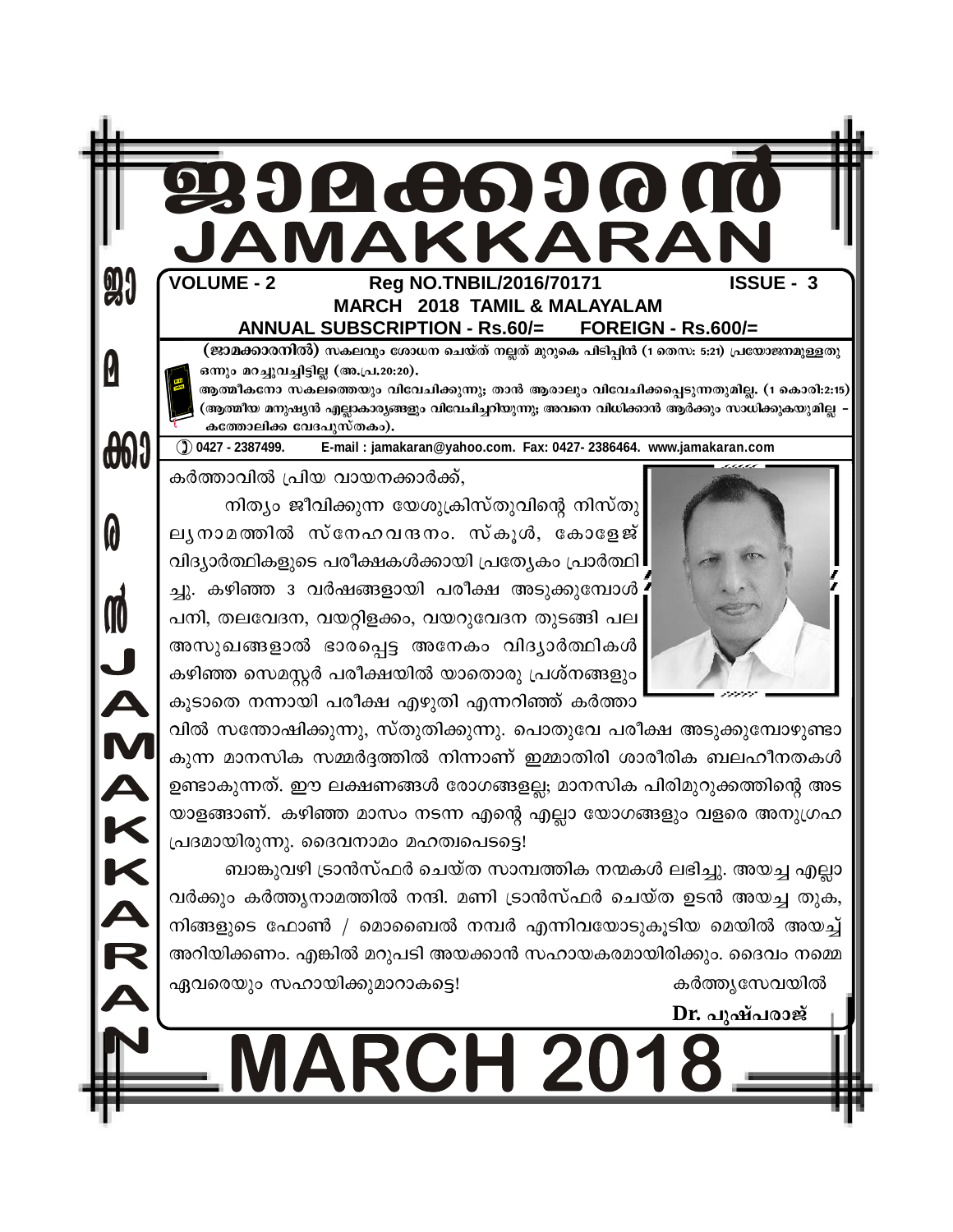# Dr. ബില്ലിഗ്രഹാം അവർകൾ കർത്താവിൽ നിദ്രപ്രാപിച്ചു

ലോകപ്രസിദ്ധ സത്യസുവിശേഷകനായ Dr. ബില്ലിഗ്രഹാം ഈ ലോകത്തിലെ തന്റെ വേലകളെ തികച്ച്, ഓട്ടം നന്നായി ഓടി, തന്റെ 99–ാംമത്തെ വയസ്സിൽ കർത്തൃസവിധം ചേർന്നു. വിശ്രമം എന്തെന്നറിയാതെ ശുശ്രൂഷിച്ച Dr. ബില്ലിഗ്രഹാമിനെ നൂറുവയസ്സ് തികയാൻ കഷ്ടിച്ച് നാളുകൾ കിടക്കവേ നിതൃവി ശ്രമത്തിനായി അരുമനാഥൻ തന്റെ ഭവനത്തിലേയ്ക്ക് കൂട്ടിക്കൊ ണ്ടുപോയി.



തന്റെ ശുശ്രൂഷ തുടങ്ങിയ നാൾ മുതൽ അന്ത്യശ്വാസം നിലയ്ക്കുംവരെ വചന

ത്തിൽ നിന്ന് വൃതിചലിക്കാതെ സതൃസുവിശേഷത്തിനായി (True Gospel) നിലനിന്ന അപൂർവ്വം ദൈവദാസന്മാരിൽ ഒരാളാണ്. ലൈഫ് മാസികയുടെ കണക്കനുസരിച്ച് ലോക ത്തിൽ ഇതുവരെ ഒരു വൃക്തിക്കും (രാഷ്ട്രീയനേതാക്കൾക്കോ, രാഷ്ട്രനേതാക്ക ന്മാർക്കോ, നടീനടന്മാർക്കോ) ചേരാത്ത ഏറ്റവും വലിയ കൂട്ടം Dr. ബില്ലിഗ്രഹാമിന് കിട്ടി എന്ന് കണക്കുസഹിതം പ്രസിദ്ധീകരിച്ചിരിക്കുന്നു. ഇത് ഒരു ഗിന്നസ് റെക്കോർഡ് എന്നും അവർ എഴുതിയിരുന്നു.

ഇദ്ദേഹത്തിന്റെ ശുശ്രൂഷയുടെ ചില പ്രത്യേകതകൾ ചൂണ്ടിക്കാണിക്കാൻ ആഗ്ര ഹിക്കുന്നു.

\* തന്റെ ഒരു യോഗത്തിലും "അത്ഭുത രോഗസൗഖ്യം" ലഭിച്ചു എന്ന അറിയിപ്പ് ഉണ്ടാ യിട്ടില്ല.

\* എനിക്കു ഇന്ന ഇന്ന സൗഖ്യങ്ങൾ ഉണ്ടായി എന്ന് സാക്ഷ്യം പറയാൻ ആർക്കും അവ രുടെ യോഗത്തിൽ അവസരം നല്കിയില്ല.

\* അത്ഭുതസൗഖ്യങ്ങളുടെ നീണ്ടപട്ടിക അവരുടെ ഒരു മാസികയിലും പരസ്യം നല്കി യിട്ടില്ല.

\* ജനങ്ങളെ മാസ്മരിക വലയത്തിലാക്കുന്ന വാഗ്ധോരണികൾ ഇല്ലായിരുന്നെങ്കിലും വചനം കേൾക്കാൻ ലോകം കണ്ടതിൽ വച്ച് ഏറ്റവും വലിയ കൂട്ടം ഇദ്ദേഹത്തിന്റെതാ യിരുന്നു.

**പെന്തകോസ്തു ശുശ്രൂഷകരുടെ ശ്രദ്ധയ്ക്ക് :** Dr. ബില്ലിഗ്രഹാം അവർകൾ \* പരിശുദ്ധാത്മാവിന്റെ നിറവിന് അടയാളം അന്യഭാഷ എന്ന് വിശ്വസിക്കുകയോ അന്യ ഭാഷ പറയുകയോ ചെയ്തിട്ടില്ല.

\* ഒറ്റവ്യക്തിയെപ്പോലും തുള്ളിച്ചാട്ടം നടത്തിയിട്ടില്ല.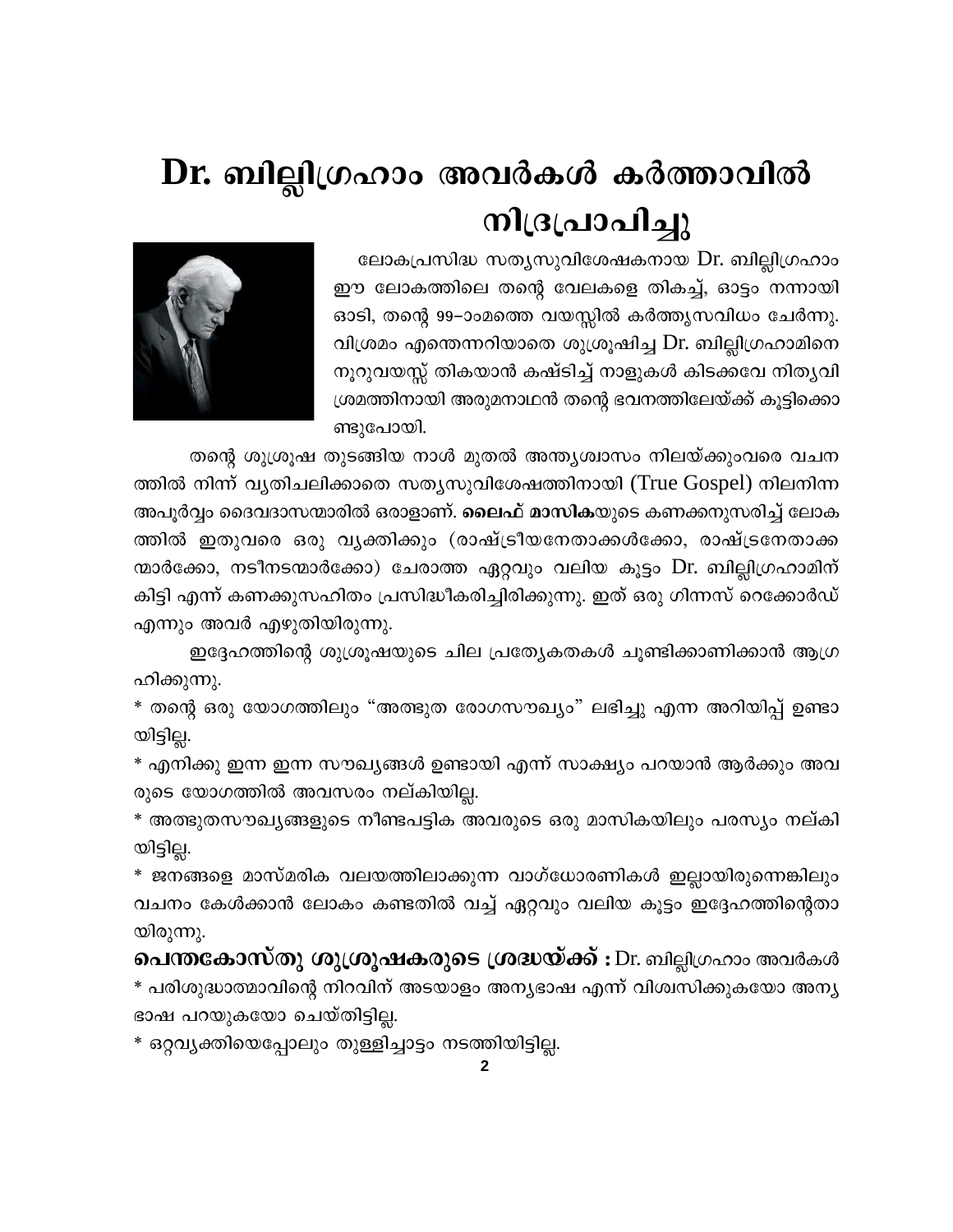- \* ഒരിക്കൽപ്പോലും ആരെയും നിലത്ത് തള്ളിയിട്ടിട്ടില്ല.
- \* ആരെയും വിവസ്ത്രരാക്കിയിട്ടില്ല.
- \* വിശുദ്ധചിരി ഉണ്ടാക്കിയിട്ടില്ല.
- \* വിശുദ്ധചർദ്ദിൽ എന്ന പേരിലുള്ള വൈകൃതം കാട്ടിയിട്ടില്ല.

കഷ്ടിച്ച് അരമണിക്കൂർ മാത്രമേ ഏതൊരു യോഗത്തിലും പ്രസംഗിച്ചിട്ടുള്ളൂ. പക്ഷേ പ്രസംഗാനന്തരം നടത്തുന്ന പ്രാർത്ഥനയ്ക്കൊടുവിൽ ആയിരക്കണക്കിന് ആളു കൾ മാനസാന്തരവും അനുതാപത്തോടുംകൂടെ കർത്താവിനെ സ്വീകരിച്ചിരുന്നു. ഇദ്ദേ ഹത്തിന്റെ വചനങ്ങൾ കോടിക്കണക്കായ ജനങ്ങളെ മാനസാന്തരത്തിലേയ്ക്കും, രക്ഷ യിലേക്കും മടങ്ങിവരവിലേയ്ക്കും വഴി നടത്തി. ഈ വചനങ്ങളിലൂടെ രോഗസൗഖ്യം ലഭിച്ച്, സാമ്പത്തിക അഭിവൃദ്ധി പ്രാപിച്ചു. തകർന്ന കുടുംബബന്ധങ്ങൾ ശരിയായ ആയി രക്കണക്കിന് സാക്ഷ്യങ്ങളുടെ പട്ടിക ഉണ്ട്. ഇവ പെരുക്കം കാണിക്കാനായി ആരെയും ഉപയോഗിച്ചിട്ടില്ല.

#### മറ്റ് സവിശേഷതകൾ :

- \* സാമ്പത്തിക വിഷയത്തിൽ 100% സുതാര്യത (transparancy) നിലനിർത്തി.
- \* ലൈംഗിക പാപത്തിന് അടിമയാകാതിരിക്കാൻ കൃപയിൽ ആശ്രയിച്ചു. പാപത്തെ വിട്ടോടി.

Dr.ബില്ലിഗ്രഹാമിന്റെയും കുടുംബാംഗങ്ങളുടെയും സാമ്പത്തിക, ലൈംഗിക ബല ഹീനതകൾ ഉണ്ടെങ്കിൽ അതു കണ്ടുപിടിച്ച് പരസ്യപ്പെടുത്താൻ പല Private detective agencies പലരെയും നിയോഗിച്ചു. പക്ഷേ അത്ഭുതകൃപയിൽ ശരണപ്പെട്ട് ദൈവസേവ ചെയ്ത Dr. ബില്ലിഗ്രഹാമിനെതിരെ അപവാദം പരത്താൻ ഒരു കച്ചിത്തുരുമ്പും detective agencies ന് ലഭിച്ചില്ല.

കോട്ടയത്തിൽ Dr. ബില്ലിഗ്രഹാം പ്രസംഗിക്കുമ്പോൾ വേദിയിൽ എന്നോടൊപ്പ മിരുന്ന ഒരു star സുവിശേഷ പ്രസംഗകൻ എന്നോടായി ഇങ്ങനെ പറഞ്ഞു; "ഒന്നുമി ല്ലാത്ത ഈ ഇരുപതു മിനിറ്റ് പ്രസംഗത്തിനാണോ ഇത്രയും വലിയ ജനക്കൂട്ടം! ഈയൊരു സാധാരണ പ്രസംഗത്തിനാണോ ഇത്രയും പേർ മാനസാന്തരപ്പെട്ട് മുന്നോട്ടു വന്നത്?" ഇങ്ങനെ എന്നോടു സംസാരിച്ച star പ്രസംഗകൻ മദിരാശിയിൽ നിന്ന് വന്ന വൃക്തിയാ ണ്. star പ്രസംഗകൻ പറഞ്ഞതുപോലെ Dr. ബില്ലിഗ്രഹാമിന്റെ പ്രസംഗം വളരെ ലളിത മായിരുന്നു. പക്ഷേ, ഇദ്ദേഹത്തിൽ പരിവർത്തിച്ചുകൊണ്ടിരുന്ന പരിശുദ്ധരൂപിയുടെ ചൈത നൃവും, പഥ്യോപദേശത്തിലും സതൃസുവിശേഷത്തിലുള്ള വിട്ടുവീഴ്ചയില്ലായ്മയും, നിര ന്തരം പ്രാർത്ഥനാ ജീവിതവും, ലളിതമായ ജീവിതശൈലിയും, പണത്തോട് ഒരു തര ത്തിലുള്ള ആർത്തിയും അത്യാർത്തിയും ഇല്ലാത്ത ചിന്തയും; താഴ്മയുടെ മനസ്സും ആത്മാവും – വചനത്തെ ജീവനും ചൈതനൃവുമുള്ളതാക്കി മാറ്റി; വീര്യമുള്ള വിത്തുക ളാക്കി, വചനം ചുറ്റികപോലെ ഹൃദയത്തെ തകർത്തു.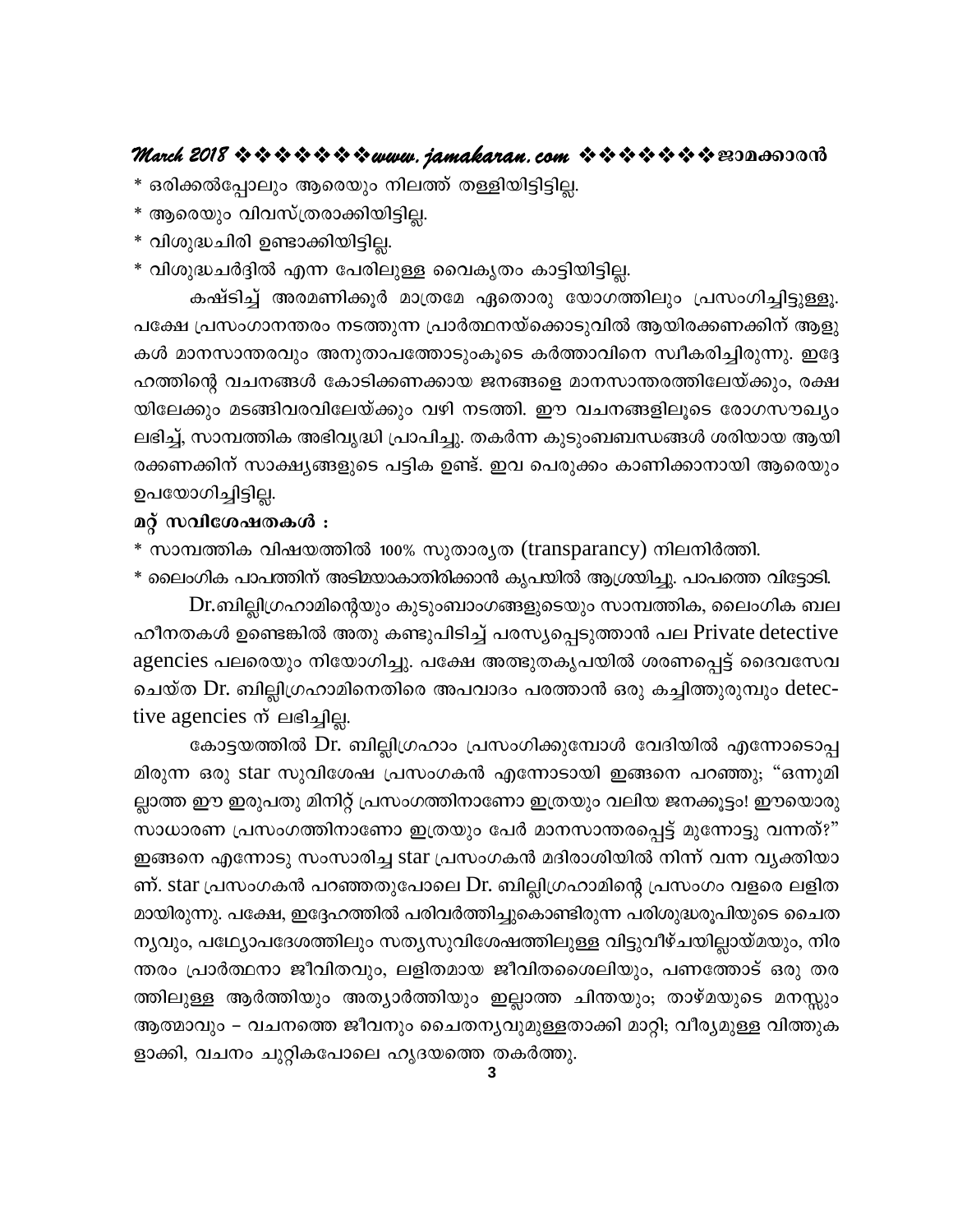Dr. ബില്ലിഗ്രഹാമിനെ ഞാൻ ആദ്യമായി ഹോളണ്ട് ദേശത്തിൽ ദൈവവേലക്കാർക്ക് മാത്രമായി നടന്ന സെമിനാറിൽ അടുത്തിരുന്നു കണ്ടു. അടുത്തതായി അമേരിക്കയിൽ നടന്ന ഒരു വലിയ യോഗത്തിൽ ലക്ഷത്തിൽ ഒരുവനായി ഞാൻ ഒരു മൂലയിലിരുന്നു വചനം ശ്രദ്ധിച്ചു. അന്ന് മാനസാന്തരമായിരുന്നു പ്രസംഗവിഷയം. ആ പ്രസംഗത്തിൽ ഒരു ഉദാഹരണം പറഞ്ഞു:

തന്റെ ശുശ്രൂഷയുടെ ആദ്യനാളുകളിൽ ഒരിക്കൽ അമേരിക്കയിൽ തന്റെ കാറിൽ യാത്രചെയ്യുമ്പോൾ, ഹൈസ്പീഡ് ട്രാക്കിൽ slow speed ൽ ബില്ലിഗ്രഹാം കാറോടിച്ചു. ഇതുകണ്ട് പോലീസ് ബില്ലിഗ്രഹാമിന്റെ കാറിനെ തടയുകയും **മൊബൈൽ വെഹി** ക്കിൾ കോർട്ടിൽ ജഡ്ജിനെ കണ്ട് പിഴയടക്കുവാനും നിർദ്ദേശിച്ചു. ഉടനെ തന്നെ അടു ത്തുണ്ടായിരുന്ന മൊബൈൽ വെഹിക്കിൾ കോർട്ടിൽ ജഡ്ജിനെ കണ്ടു. തെറ്റ് ബില്ലി ഗ്രഹാം സമ്മതിച്ചു. അടക്കേണ്ട പിഴക്കുള്ള രസീതും നല്കി. രസീതുമായി കൗണ്ടറിൽ എത്തിയപ്പോൾ താങ്കൾക്കുള്ള പിഴ അടയ്ക്കപ്പെട്ടിരിക്കുന്നു എന്ന് മറുപടി പറഞ്ഞ് രസീത് തിരികെ കൊടുത്തു. ആരാ ആ പിഴയടച്ചത്? എന്ന് ചോദിച്ചപ്പോൾ മൊബൈൽ വെഹി ക്കിൾ കോർട്ട് ജഡ്ജ് തന്നെ പിഴയടച്ചു എന്ന മറുപടി കിട്ടി. എന്തിനാ ജഡ്ജ് എന്റെ പിഴയടച്ചത് എന്ന് തിരക്കിയപ്പോൾ അത് ജഡ്ജിനോടു തന്നെ ചോദിക്കാൻ പറഞ്ഞു. വീണ്ടും ചെന്ന് ജഡ്ജിനെ കണ്ടപ്പോൾ ഇരിക്കാൻ ആവശ്യപ്പെട്ട്, തന്റെ കുടുംബത്തിൽ നടന്ന സംഭവവും സന്തോഷവും ജഡ്ജ് വിവരിച്ചു. "ഒരു കാലത്ത് എന്റെ ഇളയമകൻ തോന്ന്യാവാസിയും, തന്റേടിയും, നിഷേധിയും, എല്ലാവർക്കും തലവേദന നല്കുന്നവ നുമായിരുന്നു. അവനെയോർത്ത് ഞങ്ങൾ വളരെ ഭാരപ്പെട്ടു, വിഷമിച്ചു ഒപ്പം പ്രാർത്ഥി ച്ചു. ഒരിക്കൽ ഇളയമകൻ താങ്കളുടെ യോഗത്തിൽ സംബന്ധിച്ചു. യോഗാവസാനം അവൻ കണ്ണുനീരോടു കൂടി കർത്താവിനെ സ്വീകരിച്ച് രക്ഷിക്കപ്പെട്ടു. അവന്റെ ജീവിതമാകെ മാറ്റി. ഇന്നവൻ ദൈവവേല ചെയ്യുവാനായി ഒരു ബൈബിൾ കോളേജിൽ പഠിച്ചുകൊ ണ്ടിരിക്കുന്നു. ദൈവം താങ്കളുടെ ദൈവവേല മുഖാന്തിരമായി ചെയ്ത ഈ വലിയ ഉപ കാരത്തിന് പ്രത്യുപകാരമായി ദൈവത്തിന് നന്ദികരേറ്റും വിധം ദൈവനാമമഹത്വത്തി നായി താങ്കൾക്കുള്ള ഈ പിഴ ഞാനടച്ചത്. എന്റെ സ്നേഹം സദയം സ്വീകരിച്ചാലും എന്ന് സ്നേഹത്തോടെ നിർബന്ധിച്ചു."

പ്രസംഗത്തിൽ ഡോ.ബില്ലിഗ്രഹാം ഈ വിവരം പറഞ്ഞശേഷം എന്റെ ജീവിത ത്തിൽ നടന്ന ഒരനുഭവം നിങ്ങൾ കേട്ടുവല്ലോ? അതുപോലെ ദൈവനിയമം തെറ്റിച്ച .എന്റെയും നിങ്ങളുടെയും പാപത്തിന്റെ ശിക്ഷ (fine) സർവ്വലോകത്തിന്റെ ന്യായാധിപ തിയായ കർത്താവായ യേശുക്രിസ്തു കാൽവറി ക്രൂശിൽ അടച്ചുതീർത്തു. ഈ ദൈവ സ്നേഹത്തെ, കർത്താവിനെ ആരൊക്കെ സ്വീകരിക്കും എന്ന് പറഞ്ഞ് Altar call ചോദി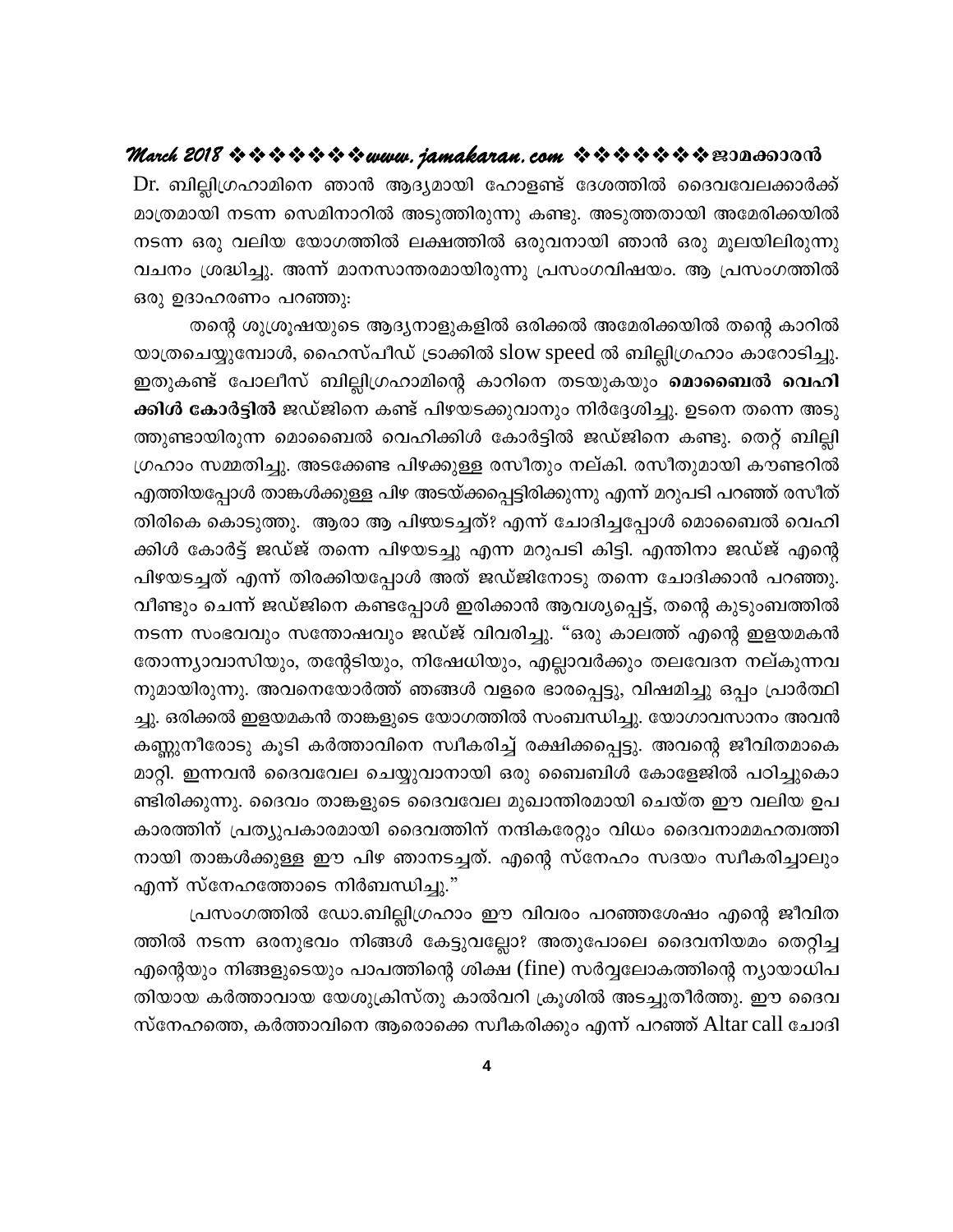ച്ചപ്പോൾ കണ്ണുനീരോടുകൂടി അന്ന് അനേകം പേർ കർത്താവിനെ സ്വീകരിച്ചു. യോഗം അവസാനിച്ചു.

ബറാക് ഹുസൈൻ ഒബാമ ഒഴികെ അവസാനത്തെ ആറ് അമേരിക്കൻ പ്രസി ഡന്റുമാരുടെയും ആത്മീയ ഉപദേഷ്ടാവായിരുന്നു Dr. ബില്ലിഗ്രഹാം. ഈ 6 അമേരി ക്കൻ പ്രസിഡന്റുമാരും തങ്ങളുടെ സ്ഥാനാരോഹണത്തിനുമുമ്പായി ബില്ലിഗ്രഹാമിന്റെ പ്രാർത്ഥനയ്ക്കു ശേഷമാണ് പ്രസിഡന്റുമാരായി സത്യപ്രതിജ്ഞ ചെയ്തത്.

വചനം കൊണ്ടും പ്രവൃത്തികൊണ്ടും ദൈവത്തിന്റെ ഉത്തമദാസൻ എന്ന് ഏവർക്കും ബോധ്യമായതിനാലാണ് അമേരിക്കയിലെ പ്രസിഡന്റു മുതൽ സാധാരണ ജനം വരെ ഒന്നടങ്കം ഏവരും ഇദ്ദേഹത്തിന് ബഹുമാനവും ആദരവും നല്കിയത്. പ്രസി ഡന്റ് ഒബാമ സത്യപ്രതിജ്ഞയ്ക്കു ശേഷം ആദ്യപരിപാടിയായി ബില്ലിഗ്രഹാമിനെ അവ രുടെ വീട്ടിൽ ചെന്ന് കണ്ട ശേഷമാണ് തന്റെ ഔദ്യോഗിക പ്രവർത്തനങ്ങൾ ആരംഭിച്ച ത്. ബില്ലിഗ്രഹാമിന്റെ ശവസംസ്കാര ശുശ്രൂഷയിൽ സംബന്ധിക്കാൻ ലോകം മുഴുവ നുമുള്ള രാഷ്ട്ര, രാഷ്ട്രീയ, മത, സാമൂഹിക, ആത്മീയ മണ്ഡലങ്ങളിലെ നേതാക്കന്മാർ പങ്കെടുക്കാൻ പോകുന്നതായി വാർത്തകൾ വന്നുകൊണ്ടിരിക്കുന്നു. സതൃവചനത്തി നായി കഷ്ടതയോടെ ജീവിക്കുന്ന ലോകം മുഴുവനുമുള്ള ക്രിസ്ത്യാനികൾക്കു അഭി മാന മുഹൂർത്തമാണ് ഇത്. ബില്ലിഗ്രഹാമിന്റെ കുടുംബാംഗങ്ങൾക്കും അദ്ദേഹത്തിന്റെ ശുശ്രൂഷാ (Billigraham Evangelistic Association) സഹകാരികൾക്കുമായി പ്രാർത്ഥി ക്കാം. തുടർന്നും വർദ്ധിതമായ ആത്മപ്രകാശത്തിൽ ദൈവവേല തുടരുവാൻ ദൈവം അവരെ സഹായിക്കട്ടെ! Dr. ബില്ലിഗ്രഹാമിനെയും അദ്ദേഹത്തിന്റെ ശുശ്രൂഷകളെയും ഓർത്ത് ജാമക്കാരൻ വായനക്കാരായ നിങ്ങളോടൊപ്പം ഞാനും ദൈവത്തെ സ്തുതി ക്കുന്നു.

## **E-Mail**

ജാമക്കാരൻ മാസിക ആവശ്യപ്പെടുന്നവരും പ്രാർത്ഥനാ വിഷയങ്ങൾ എഴുതി അറിയിക്കുന്നവരും ബാങ്ക് വഴിയായി പണം അയയ്ക്കുന്നവരും തങ്ങ ളുടെ പൂർണ്ണ വിലാസത്തോടൊപ്പം ഫോൺ നമ്പരും കൂടി എഴുതി അയച്ച് സഹായിക്കണം. എങ്കിൽ ഉടനെതന്നെ മറുപടി അയയ്ക്കുവാൻ കഴിയും. നിങ്ങളുടെ വിലാസത്തിൽ മാറ്റമുണ്ടെങ്കിൽ പഴയവിലാസവും പുതിയ വിലാ സവും എഴുതി അറിയിക്കണം.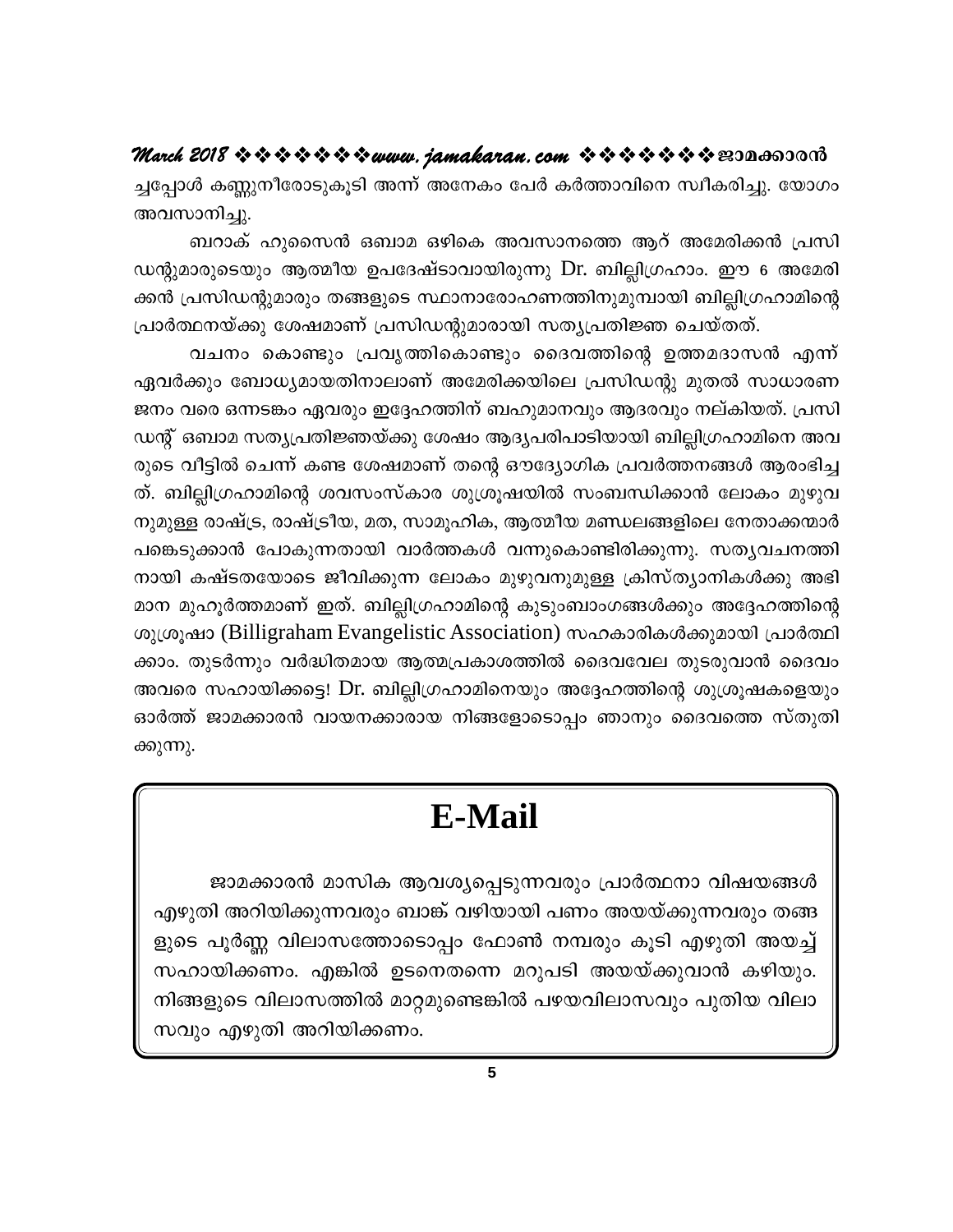# കായംകുളം (Ebenezer Hospital) ഡോ.ജോൺ അവർകൾ കർത്താവിൽ നിദ്രപ്രാപിച്ചു

മർത്തോമാ സഭാംഗവും, മറ്റുള്ള വർക്കായി പ്രാർത്ഥിക്കുന്ന പ്രാർത്ഥനാ മനു ഷ്യനുമായ ഡോ.ജോൺ തന്റെ 89–ാംമത്തെ വയസ്സിൽ (ഡിസംബർ 2017) കർത്താ വിൽ നിദ്രപ്രാപിച്ചു. ഡോ.ജോണും ഭാര്യ യുമായി തന്റെ ഭവനത്തിൽ ആഴ്ചയിൽ ഒരു ദിവസം ഒരു പ്രാർത്ഥനാ യോഗം നടത്തി ക്കൊണ്ടിരുന്നു. അനേകം കൂടുംബങ്ങൾ



പല സ്ഥലങ്ങളിൽ നിന്ന് സംബന്ധിക്കുകയും ആത്മീക നന്മകൾ പ്രാപിക്കുകയും ചെയ്തു. ഓരോ ആഴ്ചയിലും ഓരോ ദൈവദാസന്മാരെ ക്ഷണിച്ച് ഒരു മിനികൺവെൻഷൻ പോലെ ആ പ്രാർത്ഥനാ യോഗങ്ങളെ നടത്തിയിരുന്നു.

1964–ൽ കായംകുളത്ത് ഒരു ചെറിയ ക്ലിനിക് ആയി ആരംഭിച്ച സ്ഥാപനം പിന്നീട് എബനേസർ ഹോസ്പിറ്റൽ ആയി വളർന്നു. ഇന്നും അനേകർക്കു നന്മ നല്കുന്ന സ്ഥാപ നമായി പ്രവർത്തിച്ചുകൊണ്ടിരിക്കുന്നു. ഡോ.ജോണിന്റെ മക്കളും മരുമക്കളും ഡോക്ടർമാർ മാത്രമല്ല; സമർപ്പണത്തോടുകൂടി ആതുരശുശ്രൂഷ ഈ സ്ഥാപനത്തിലൂടെ ചെയ്യുന്നവരുമാണ്. ഡോ.ജോൺ അവർകളുടെ ഒരു മകൻ മിഷണറിയായി പ്രവർത്തി ച്ചുകൊണ്ടിരിക്കുന്നു. ഡോ.ജോൺ മരിക്കുന്നതിന് ഒരാഴ്ച മുമ്പ് അദ്ദേഹത്തിന്റെ രോഗ വിവരം അറിയുകയും ഞാൻ നേരിൽച്ചെന്ന് അദ്ദേഹത്തിനായി പ്രാർത്ഥിച്ച് മരണത്തിന് ഒരുങ്ങുവാൻ നിർദ്ദേശിക്കുകയും ചെയ്തു.

ആശുപത്രിയിലെ ഓരോ പ്രവൃത്തി ദിവസവും ഡോക്ടർമാരും എല്ലാ ജീവന ക്കാരും ചേർന്ന് പ്രാർത്ഥിച്ച ശേഷമാണ് പ്രവൃത്തികൾ ആരംഭിക്കുന്നത്. ആ പ്രാർത്ഥനാ ചൈതന്യമാണ് ഇപ്പോഴും ഈ ആശുപത്രിയെ ഒരു സൗഖ്യകേന്ദ്രമാക്കി നിലനിർത്തി യിരിക്കുന്നത്.

## കായംകുളം ഡോ.ജോൺ അവർകൾ എന്റെ ശുശ്രൂഷയിൽ മറ ക്കാൻ കഴിയാത്ത വൃക്തി

മലയാളക്കരയിൽ എന്റെ ശുശ്രൂഷകൾക്കു ദൈവം ഉപയോഗിച്ച മാനൃദ്ദേഹമാണ് ഡോ.ജോൺ അവർകൾ. കേരളത്തിൽ എന്റെ ആദ്യ കൺവെൻഷൻ നടത്തുവാനും ഡോ.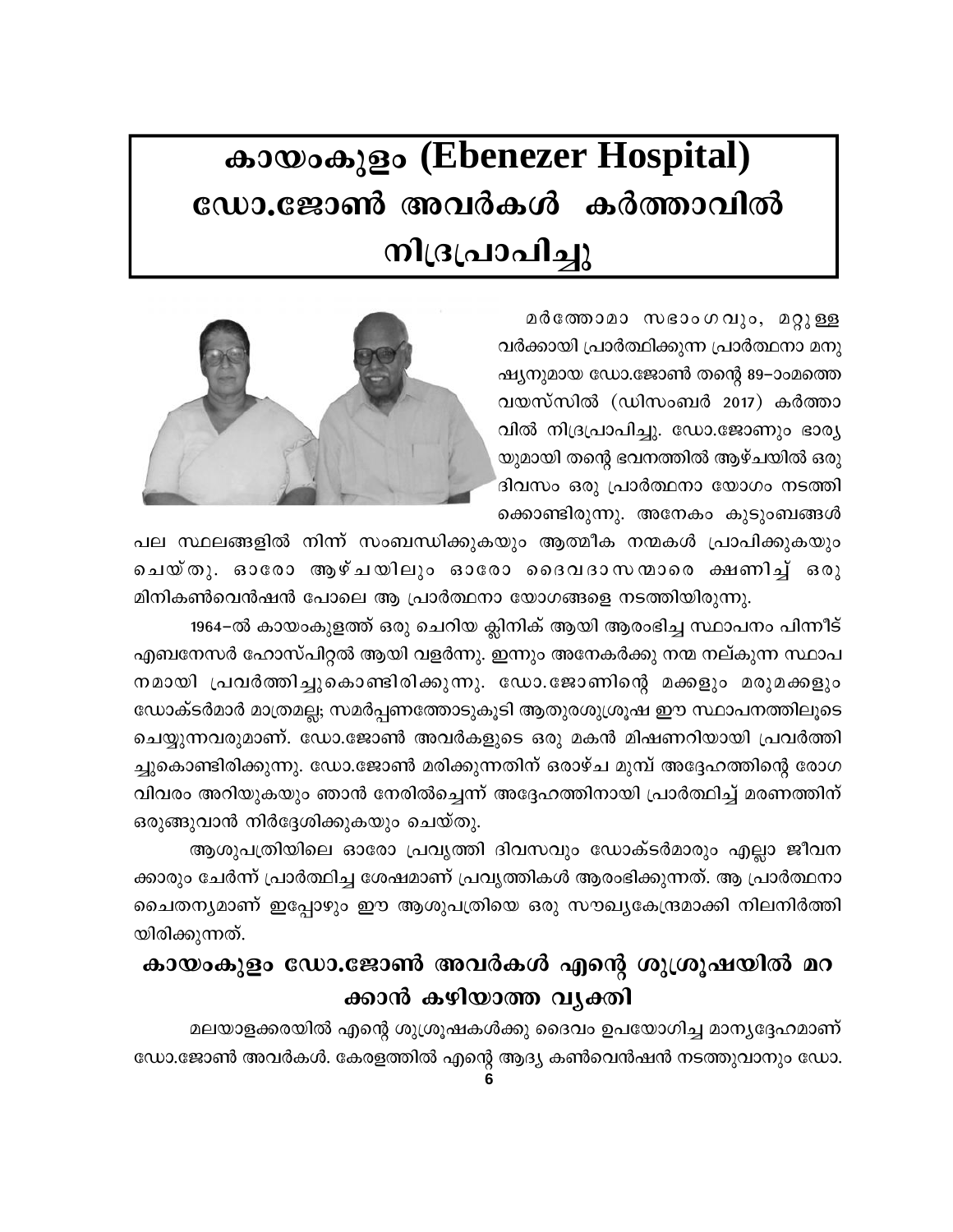ജോൺ അവർകൾ. കേരളത്തിൽ എന്റെ ആദ്യ കൺവെൻഷൻ നടത്തുവാനും ഡോ. ജോൺ അവർകളെ ദൈവം സഹായിച്ചു. 1969–ൽ കായംകുളം മാർത്തോമാ സഭയിൽ നടന്ന കൺവെൻഷനാണ് എന്നെയൊരു കൺവെൻഷൻ പ്രാസംഗികനായി മലയാളി കൾക്ക് അവതരിപ്പിച്ചത്. 1969–ന്റെ ആദ്യം മൂന്നാർ സി.എസ്.ഐയിൽ വച്ച് നടന്ന തമിഴ് കൺവെൻഷനിൽ എന്റെ പ്രസംഗം കേൾക്കാൻ രണ്ടു ദിവസം **ഡോ.ജോൺ** അവർകളും പ്രൊഫ.ഗബ്രിയേൽ (യു.സി.കോളേജ്, ആലുവ) അവർകളും മൂന്നാറിൽ തങ്ങി, പ്രസംഗം കേട്ടു. ആ പ്രസംസങ്ങൾ കേട്ട ശേഷമാണ് കായംകുളം മർത്തോമ്മോ സഭയുടെ കൺവെൻഷൻ 4 ദിവസം നടത്താൻ തിയതികൾ എന്നിൽ നിന്നും വാങ്ങിയത്. ആ കൺവെൻഷനിൽ റവ.ജോൺ വിശ്വനാഥൻ (സി.എസ്.ഐ നോർത്ത് കേരള ഡയോ സിസ്) അവർകൾ എന്റെ പ്രസംഗങ്ങൾ പരിഭാഷപ്പെടുത്തി. അന്ന് അദ്ധ്യക്ഷ്യം വഹി ച്ചത് മാർത്തോമാ ബിഷപ്പ് റൈറ്റ്.റവ.ഡോ.തോമസ് അവർകളായിരുന്നു. അന്നത്തെ എന്റെ പ്രസംഗങ്ങൾ മുഴുവൻ കാസെറ്റിൽ പകർത്തി ബിഷപ്പ് അവർകൾ കൊണ്ടുപോ യി. ഇതിന്റെ കോപ്പികൾ എടുത്ത് മാർത്തോമ്മാ സഭയിലെ എല്ലാ അച്ചന്മാർക്കും നല്കി കൺവെൻഷൻ യോഗങ്ങളിൽ എന്നെ വിളിക്കാൻ ശുപാർശക്കത്ത് എഴുതിയതും **ബിഷപ്പ്** തോമസ് തിരുമേനി അവർകൾ എന്നത് നന്ദിയോടെ ഓർക്കുന്നു. അതിലൂടെ കേരള ത്തിലും വടക്കേ ഇന്ത്യയിലുമുള്ള എല്ലാ മർത്തോമ്മാ സഭകളിലെയും കൺവെൻഷനു കളിൽ പ്രസംഗിക്കാൻ എനിക്കു അവസരങ്ങൾ ലഭിച്ചു.

നിരണം, കോഴഞ്ചേരി, കോട്ടയം, തിരുവല്ല, കാവുംഭാഗം, മാങ്ങാനം, ഹോരേബ് കൺവെൻഷൻ, വടക്കേ ഇന്ത്യയിൽ ബിലായി, ഭോപ്പാൽ, ഡൽഹി, ഡെല്ലി തജാറാ തുടങ്ങി പല വലിയ കൺവെൻഷനുകളിൽ വചനം ശുശ്രൂഷിക്കുവാൻ ദൈവം വഴി യൊരുക്കി.

1970–കൾക്കു ശേഷമാണ് കേരളത്തിലെ സി.എസ്.ഐ സഭകൾ എന്നെ ഉപയോഗിച്ചു തുടങ്ങിയത്. മദ്ധ്യകേരള സി.എസ്.ഐ ഡയോസിസിലെ "മഹായിടവക കൺവെൻഷ നിൽ" (കോട്ടയം) പ്രസംഗിക്കുവാനും ദൈവം കൃപ ചെയ്തു. ഈ നടത്തിപ്പുകൾക്കായി ദൈവത്തെ സ്തുതിക്കുന്നു. അക്കാലത്ത് എന്റെ പ്രസംഗങ്ങൾ മലയാളത്തിൽ തർജ്ജമ ചെയ്യാൻ ബ്രദർ.മാത്തുക്കുട്ടി, റവ.എബ്രഹാം, കെ.കെ.വർഗ്ഗീസ് ഉപദേശി, കുട്ടപ്പൻ ഉപ ദേശി, മത്തായി ഉപദേശി, കലയപുരം (സിയോൻകുന്ന്) ഉമ്മൻ ഉപദേശി തുടങ്ങി അനേകം പേരെ ദൈവം എഴുന്നേല്പിച്ചു.

1978 മുതൽ ഇന്നുവരെ പരിഭാഷക്കാരുടെ സഹായമില്ലാതെ മലയാളത്തിൽ പ്രസം ഗിക്കുവാൻ ദൈവാത്മാവ് എന്നെ സഹായിച്ചുകൊണ്ടിരിക്കുന്നു.

ഇതിൽ അതിശയം എന്തെന്നാൽ 1969–ൽ കേരളത്തിൽ പ്രസംഗിച്ച ആ കാലം മുതൽ ഇന്നുവരെ ബിഷപ്പുമാർ എന്നെ വെറുത്താലും മാർത്തോമ്മാ സി.എസ്.ഐ അച്ച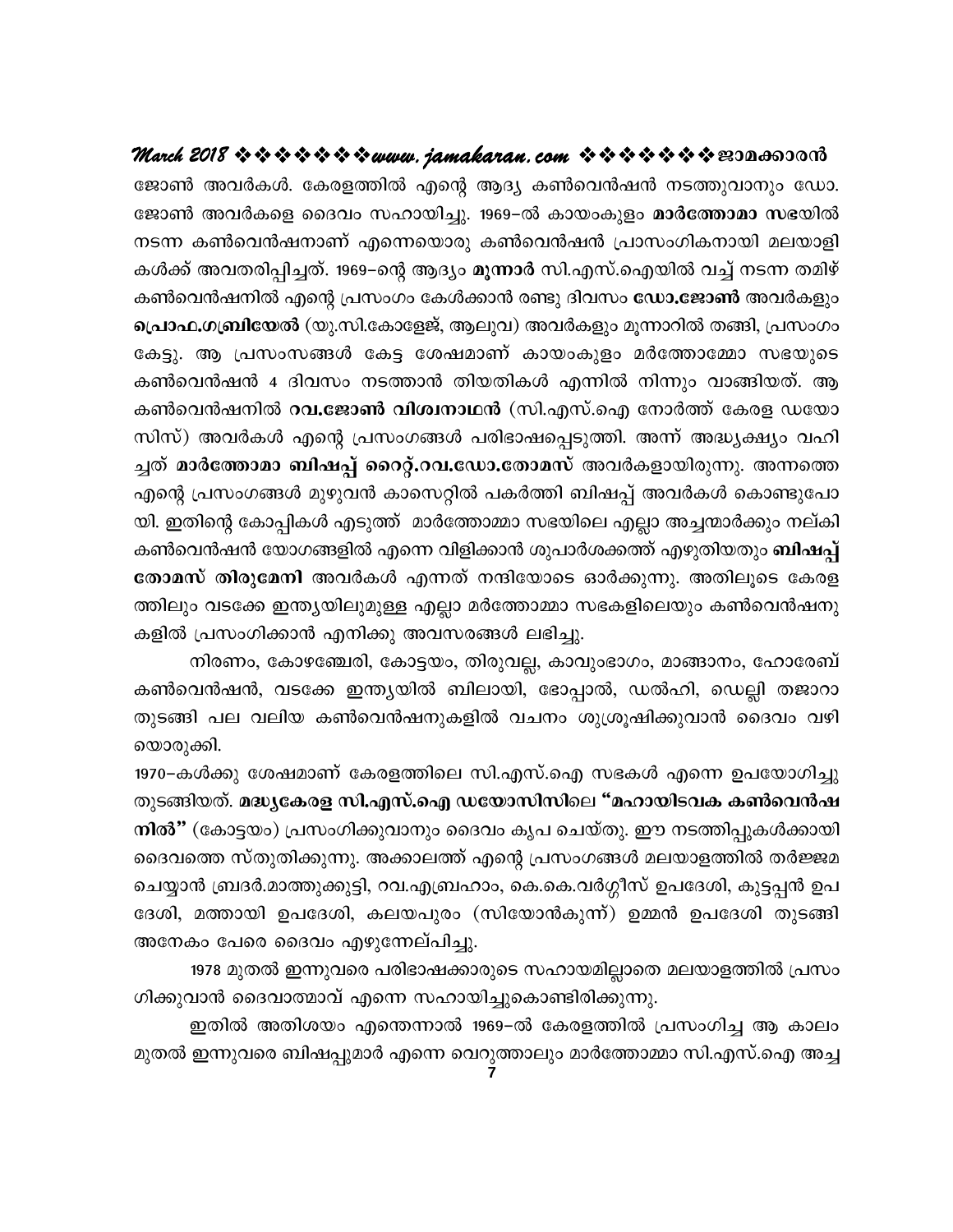ന്മാരും വിശ്വാസികളും തുടർന്ന് എന്നെ പ്രാർത്ഥനയിലും പണസഹായങ്ങളും ചെയ്തു കൊണ്ടിരിക്കുന്നതോർത്ത് ദൈവത്തെ സ്തുതിക്കുന്നു. അവരുടെ വീട്ടിൽ പ്രാർത്ഥനക ളിൽ ഇപ്പോഴും പ്രസംഗിക്കുവാനും എന്നെ ക്ഷണിച്ച് ഉപയോഗിച്ചുകൊണ്ടിരിക്കുന്നു. കുറിപ്പ് : സി.എസ്.ഐയടക്കം പല മിഷനുകൾ നടത്തുന്ന പല ആശുപത്രികളും മെഡിക്കൽ കോളേജുകളും ഈ ആശുപത്രിക്കാർ ചെയ്യുന്നതുപോലെ പ്രാർത്ഥന യോടെ ആരംഭിച്ച് പ്രാർത്ഥനയോടെ കാരൃങ്ങൾ കൈകാര്യം ചെയ്യാത്തതുകൊ ണ്ടാണ് ദുർമരണങ്ങളും, പോലീസ് കേസുകളും, റോഡ് ഉപരോധങ്ങളും, അടിച്ചു തകർക്കലുകളും നടന്നുകൊണ്ടിരിക്കുന്നത്. എല്ലാ മിഷൻ ആശുപത്രികളും ദൈവവചനം ധ്യാനത്തോടുകൂടിയ പ്രാർത്ഥനകളിലേയ്ക്ക് മാറട്ടെ.

# Rev.John Viswanathan അച്ചൻ അവർകൾ കർത്താവിൽ നിദ്രപ്രാപിച്ചു

കേരളത്തിലെ എന്റെ ആദ്യ പ്രസംഗം തർജ്ജമ

ചെയ്തതും പിന്നീട് പലവേദികളിൽ പ്രസംഗം സസ ന്തോഷം തർജ്ജമ ചെയ്ത വൃക്തിയും എന്റെ ആത്മീയ സുഹൃത്തുമായ റവ.വിശ്വനാഥൻ അച്ചൻ 2018 ജനുവരി 3 ന് 80-ാം വയസ്സിൽ നിതൃഭവനത്തിൽ എത്തിച്ചേർന്നു. നോർത്ത് കേരള ഡയോസിസിലെ നിലമ്പുരിൽ സഭാശുശ്രു ഷകനാരിയിരിക്കെ, ട്രൈബൽ മിഷന്റെ പ്രവർത്തനങ്ങൾക്കു ഉൾപ്പെടെ എല്ലാ സഹായങ്ങളും ചെയ്തു തന്ന ജീപ്പ് തോർത്ത് ദൈവത്തെ സ്തുതിക്കുന്നു. ഇദ്ദേഹത്തിന്റെ കുടും



Rev. John Vishwanathan

ബാഗങ്ങളെയോർത്ത് പ്രാർത്ഥിക്കാം. ഹൈന്ദവ നായർ സമുദായത്തിൽ നിന്നും രക്ഷിക്ക പ്പെട്ട ഇദ്ദേഹം കോളേജ് പഠനത്തിനു ശേഷം ബൈബിൾ കോളേജ് പഠനാനന്തരം പൂർണ്ണ സമയം ദൈവവേലക്കാരനായി. അച്ചൻ അവർകൾ ഒരു കൺവെൻഷൻ പ്രസംഗക നായി ശോഭിക്കുവാനും ദൈവം താലന്തു നല്കി അനുഗ്രഹിച്ചു. അദ്ദേഹം ചെയ്ത ദൈവവേലയ്ക്കായി ദൈവത്തെ സ്തുതിക്കുന്നു.

#### നന്ദി!!

മലയാളികൾ വസിക്കുന്ന ദേശങ്ങളിലെല്ലാം ഒരു കൺവെൻഷൻ പ്രഭാഷക നായി തീരുവാൻ കർത്താവ് ഉപയോഗിച്ച മാനപാത്രങ്ങളായ ഡോ.ജോൺ, റൈറ്റ്. റവ.തോമസ് തിരുമേനി, റവ.ജോൺ വിശ്വനാഥൻ എന്നിവരെയോർത്ത് കർത്താ വിന് നന്ദി അർപ്പിക്കുന്നു.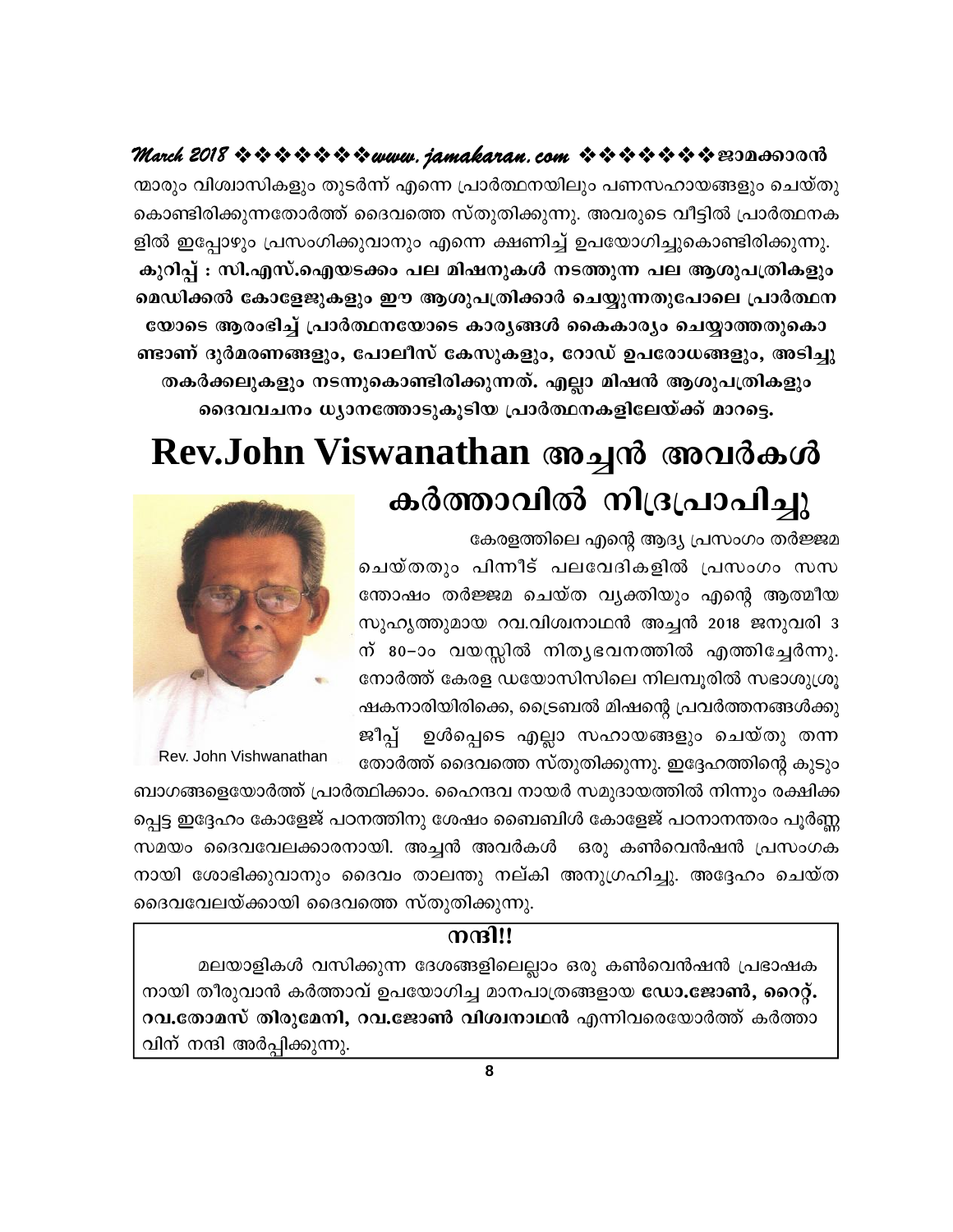## ദൈവപുത്രന്മാരും മനുഷൃസ്ത്രീകളും

ഭുതശാസ്ത്രത്തിലെ ഒരു പ്രഹേളിയാണ് ഉത്പത്തി 6:4–ലെ ദൈവപുത്രന്മാർ. ഭുമിയിൽ മനുഷ്യർ പെരുകി. ദൈവപുത്രന്മാർ മനുഷ്യപുത്രിമാരെ വിവാഹം കഴിച്ചു (ഉത്പ 6:4). ഈ ദൈവപുത്രന്മാരും, മനുഷ്യപുത്രിമാരും ആരെന്നതിനെക്കുറിച്ചു പ്രധാനമായി മൂന്നഭിപ്രായമു ണ്ട്. ദൈവപുത്രന്മാർ : പ്രഭുപുത്രന്മാരോ, ദൂതന്മാരോ, ശേത്തിന്റെ സന്തതിയോ (ഭക്തിയുള്ള പുരുഷന്മാർ) ആണ്. മനുഷ്യപുത്രിമാർ : നീചകുലജാതകളോ, സാധാരണ മനുഷ്യപുത്രിമാ രോ, കയീന്റെ സന്തതിയോ (അഭക്തകൾ) ആണ്. യാഥാസ്ഥിതിക റബ്ബിമാരാണു ഒന്നാമത്തെ അഭിപ്രായത്തിന്റെ വക്താക്കൾ. ഉന്നതകുലജാതന്മാരാണു ദൈവപുത്രന്മാർ. നീചകുലസ്ത്രീ കളാണു മനുഷ്യപുത്രിമാർ. ഭാഷാപ്രയോഗം അനുകൂലിക്കാത്തതുകൊണ്ടും തിരുവെഴുത്തു കളുടെ പിൻബലം ഇല്ലാത്തതുകൊണ്ടും ഈ വാദം അപ്രസക്തമായിത്തീർന്നു.

ദൈവപുത്രന്മാർ ദൂതന്മാരാണ്. വീഴ്ച സംഭവിച്ച ദൂതന്മാരാണു ദൈവപുത്രന്മാർ. ഇവർ താത്ക്കാലികമായി മനുഷ്യരൂപം സ്വീകരിച്ചു മനുഷ്യസ്ത്രീകളോടു സഹവസിച്ചു. ഈ മിശ്ര വിവാഹത്തിൽ നിന്നുണ്ടായവരാണു മല്ലന്മാർ. ഈ ചിന്താഗതിക്കനുകൂലമായ വാദമുഖങ്ങൾ.

ഉത്പത്തി 6 നു വെളിയിൽ ദൈവപുത്രന്മാർ എന്ന പ്രയോഗം ദൈവദൂതന്മാരെക്കുറി ക്കുവാൻ മാത്രമേ ഉപയോഗിച്ചിട്ടുള്ളൂ. ഇയ്യോ 1:6, 2:1, 38:7, ആവ 14:1, യെശ 43:6, ഹോശെ 1:10, 11:1 എന്നിവിടങ്ങളിൽ ബെനേ എലോഹീം എന്നല്ല പ്രയോഗം. ദുതന്മാരെ കുറിക്കുന്നത് എലോ ഹീം, ബെനേ എലോഹീം, ബെനെ എലിം എന്നിങ്ങനെ പ്രയോഗിച്ചിട്ടുണ്ട്. അവർ ഒരു പ്രത്യേക വിഭാഗം വീരസത്ത്വങ്ങളാണ്. അതിനാൽ ഇവിടെയും ദൂതന്മാരായി കണക്കാക്കുകയാണ് ശരി.

സന്ദർഭത്തിൽ നിന്നും ദൈവപുത്രന്മാരുടെയും മനുഷ്യപുത്രിമാരുടെയും സഹവാസം അസ്വഭാവികവും അസാധാരണവും എന്നു വ്യക്തമാകുന്നു. ജലപ്രളയത്തിന്റെ കാരണങ്ങളി ലൊന്നു അതായിരിക്കണം. വീണുപോയ ദൂതന്മാരുടെ ശക്തിയുടെ വലിപ്പം നമുക്കറിയില്ല. ദൈവദൂതന്മാർ അവർക്കിടയിൽ പ്രത്യുത്പാദനം നടത്തുന്നില്ല എന്നു മാത്രമേ മത്തായി 22:30 ന് അർത്ഥമുള്ളു. എന്നാൽ ഇങ്ങനെയുള്ള സഹവാസത്തെ ഈ വാക്യം ഒഴിവാക്കുന്നില്ല. മനു ഷ്യരൂപം സ്വീകരിച്ച് ദൂതന്മാർ മനുഷ്യരുടെ മറ്റുള്ള പ്രവൃത്തികൾ ചെയ്തതായി കാണുന്നു ണ്ട്. അവർ ഭക്ഷിക്കുകയും നടക്കുകയും സംസാരിക്കുകയും ഇരിക്കുകയും എല്ലാം ചെയ്തിട്ടു ണ്ട്. ചില ദൂതന്മാരെ തെറ്റിദ്ധരിച്ച് സ്വവർഗ്ഗരതിക്കുവേണ്ടി ശ്രമിച്ചതായി കാണുന്നു (ഉല്പത്തി  $18:1 - 19:5$ ).

മനുഷ്യപുത്രിമാർ എന്നത് ഭക്തികെട്ട സ്ത്രീകൾ എന്ന വ്യാഖ്യാനത്തിനു ഒരു ന്യായീ കരണവുമില്ല. സ്ത്രീവർഗ്ഗത്തെ മുഴുവൻ കുറിക്കുന്ന ഒരു പ്രയോഗം മാത്രമാണിത്. ദൈവപു ത്രന്മാർ ദൈവദൂതന്മാരെക്കുറിക്കുന്നതുപോലെ ഭക്തിയുള്ള പുരുഷന്മാരും ഭക്തികെട്ട സ്ത്രീകളും തമ്മിലുള്ള വിവാഹം ഇവിടെ സൂചിതമെന്ന് കരുതാനില്ല. ഭക്തിയുള്ള സ്ത്രീകളും ഭക്തികെട്ട പുരുഷന്മാരും (മനുഷ്യപുത്രന്മാരും ദൈവപുത്രിമാരും) തമ്മിൽ സംഭവിച്ചുകൂടേ? എന്നാൽ അതിനെക്കുറിച്ച് ബൈബിൾ ഭാഗം ഒന്നു പറയുന്നില്ല.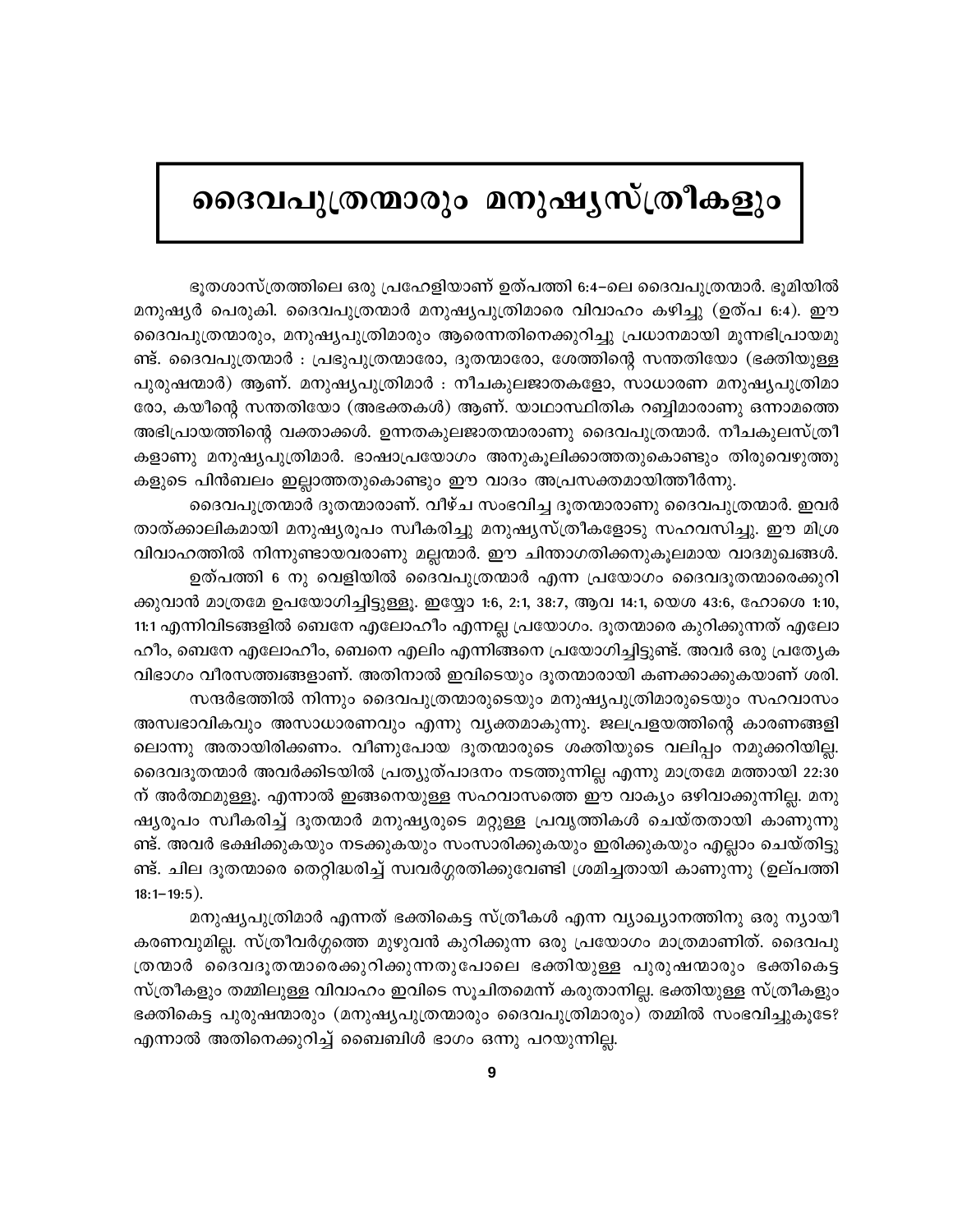ഈ സംയോഗത്തിലുണ്ടായവരെ നെഫിലീം (മല്ലന്മാർ) എന്നാണു വിളിച്ചിരുന്നത്. നെഫിലീം എന്ന എബ്രായപദത്തിന് വീണുപോയവർ എന്നർത്ഥം. അവിശുദ്ധ സംയോഗത്തി ലുണ്ടായ അസാധാരണ സന്തതിയെക്കുറിക്കുകയാണത്. കനാനിലെ അനാക്കിന്റെ പുത്രന്മാ രെക്കുറിക്കുവാൻ ഈ പദം തന്നെ സംഖ്യാ 13:33–ൽ പ്രയോഗിച്ചിട്ടുണ്ട്. അവർ ഭീമാകാരന്മാരാ യിരുന്നു. എന്നാൽ മിശ്രപ്രകൃതിയോടു കൂടിയ രാക്ഷസന്മാരാകണം (ഉല്പത്തി 6).

വിചിത്രമായ പാപം ചെയ്ത് ബന്ധിക്കപ്പെട്ട ഒരു വിഭാഗം ദൂതന്മാരെക്കുറിച്ചു 2 പത്രൊസ് 2:4–5, യൂദാ 6,7 എന്നിവിടങ്ങളിൽ പരാമർശിച്ചിട്ടുണ്ട്. അവരുടെ ശിക്ഷാവിധിയുടെ കാരണ ത്തെക്കുറിച്ചു നമുക്കു ഊഹിക്കാവുന്ന തെളിവ് ഇതു മാത്രമാണ്. ഇവരുടെ പാപത്തെ സൊദോ മിലും ഗൊമോറയിലും സംഭവിച്ച ലൈംഗികഭ്രംശത്തോടാണു പത്രൊസും യൂദയും താരതമ്യ പ്പെടുത്തിയിരിക്കുന്നത്. ഈ സൂചനയുടെ കാലവും ദൂതന്മാരുടെ പാപത്തെ ജലപ്രളയവുമായി ബന്ധപ്പെടുത്തുന്നു. ദൂതന്മാരുടെ പാപം സാത്താനോടുകൂടെയുളള ദൈവദൂതന്മാരുടെ വീഴ്ച യായിരുന്നു എങ്കിൽ ബന്ധിക്കുന്നതിനുപകരം കുറച്ചുപേരെ ബന്ധിക്കുന്നതിന് ന്യായീകരണ മില്ല. വീഴ്ചയ്ക്കുശേഷം സാത്താൻപോലും ബന്ധിക്കപ്പെടേണ്ടിയിരുന്നു.

2 പത്രൊസിലെയും യൂദയിലെയും ഭാഷ അസാധാരണമായ ലൈംഗിക പാപത്തെയാണ് വർണ്ണിക്കുന്നത്. ദൈവദൂതന്മാരുടെ പാപത്തെ സൊദോമിലും ഗൊമോറയിലും നടന്ന പാപ ത്തോടെയാണ് തുല്യപ്പെടുത്തുന്നത്. യൂദയിലെ ഭാഷ കുറെക്കൂടി തീവ്രമാണ്. "അതുപോലെ സൊദോമും ഗൊമോറയും ചുറ്റുമുള്ള പട്ടണങ്ങളും അവർക്കു സമമായി ദുർന്നടപ്പു ആചരിച്ചു അന്യജഡം മോഹിച്ചു എന്നാണു കാണുന്നത്. ഇത് ദൂതന്മാർക്കില്ലാത്ത ജഡത്തെ കാണിക്കു ന്നു. ഈ ദൂതന്മാർ തങ്ങളുടെ വാഴ്ച കാത്തുകൊണ്ടില്ല. മാത്രവുമല്ല, അവർ തങ്ങളുടെ വാസ സ്ഥലം വിട്ടുപോകുകയും ചെയ്തു. ഈ അസാധാരണ പാപത്തിനു വിധേയരായ ദൂതന്മാരെ സ്ഥിരമായി അന്ധകൂപത്തിൽ അടച്ചിരിക്കുകയാണ്. അവിടെ അവർ അഗ്നിപൊയ്കയിലേക്കുള്ള വിധികാത്തു കഴിയുന്നു (മത്താ 25:41, 2 പത്രൊ 2:4, യൂദ 6, വെളി 20:10).

ദൈവപുത്രന്മാർ ശേത്തിന്റെ സന്തതികളാണ് : ഉത്പത്തി 6–ലെ പാപത്തിനു ദൂതന്മാരെയല്ല മനുഷ്യരെയാണ് ദൈവം കുറ്റപ്പെടുത്തിയത്. "മനുഷ്യനിൽ….വാദിച്ചുകൊണ്ടിരിക്കയില്ല." "ഭൂമി യിൽ മനുഷ്യന്റെ ദുഷ്ടത വലിയതെന്നും;" "മനുഷ്യനെ ഉണ്ടാക്കിയതുകൊണ്ട് യഹോവ അനു തപിച്ചു" മനുഷ്യനെ ഭൂമിയിൽ നിന്നു നശിപ്പിച്ചുകളയും" (ഉത്പത്തി 6:3,5,7) എന്നീ ഭാഗങ്ങൾ നോക്കുക, ദൂതന്മാർ തെറ്റിയതിനു മനുഷ്യനെ കുറ്റപ്പെടുത്തുന്നതു ശരിയല്ലല്ലോ. അതുകൊണ്ടു മനുഷ്യരിൽ ഒരു കൂട്ടത്തെക്കുറിച്ചു തന്നെയാണ് 'ദൈവത്തിന്റെ പുത്രന്മാർ' എന്നു പറയുന്ന ത്.

ദൈവദൂതന്മാരെ ദൈവത്തിന്റെ പുത്രന്മാർ എന്നു തെളിയിച്ചു പറഞ്ഞിട്ടുള്ള ഒരു ഭാഗവും ബൈബിളിൽ ഇല്ല. സന്ദർഭം കൊണ്ടു അങ്ങനെ ധരിക്കാമെന്നു വന്നാൽ തന്നെയും ഒരു പദ ത്തിനു വിവിധ ആശയം വന്നാലും ഇവിടത്തെ ആശയം ദൂതന്മാർ എന്നതല്ല; മനുഷ്യർ എന്നു തന്നെ.

എബ്രാ 1–ന്റെ വെളിച്ചത്തിൽ ദൂതന്മാർ പുത്രന്മാർ അല്ല എന്നു തെളിയുന്നു. 4,5 വാക്യ ങ്ങൾ പ്രത്യേകം ശ്രദ്ധിക്കുക :

യൂദാ 7 ലെ "അവൾക്കു സമമായി ദുർന്നടപ്പു ആചരിപ്പ് അന്യജഡം മോഹിച്ചു നടന്നു" എന്ന വിശേഷണം ദൂതന്മാരെ ഉദ്ദേശിച്ചതല്ല; സൊദോം, ഗൊമോറ എന്നിവയുടെ അയൽപട്ട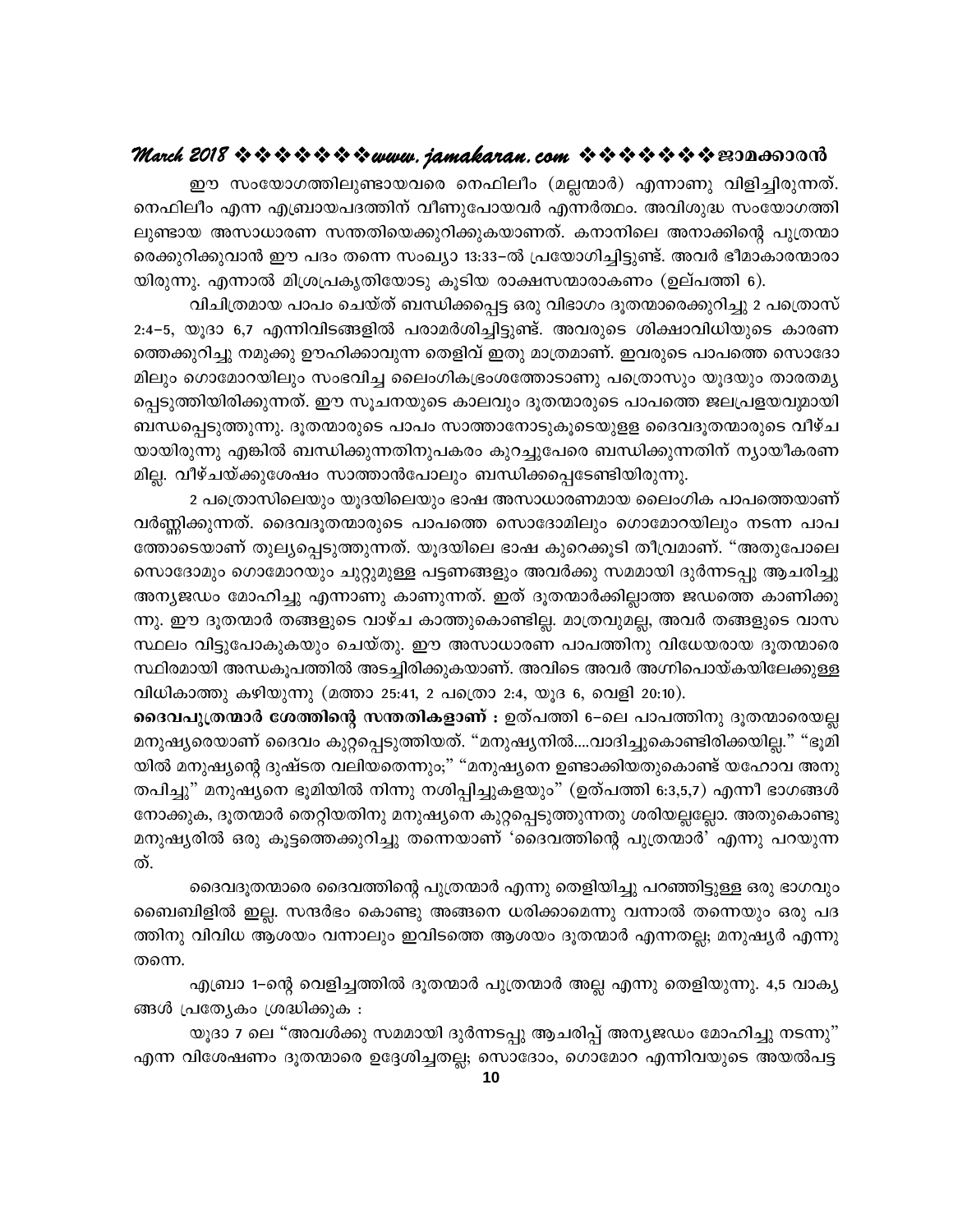ണങ്ങളെക്കുറിച്ചുള്ളവയാണെന്നു ഗ്രീക്കിൽ നിന്നും ഗ്രഹിക്കാവുന്നതാണ്. അവർക്കു സമമായി ദുർന്നടപ്പു ആചരിച്ചു അന്യജഡം മോഹിച്ചു നടന്ന അയൽപട്ടണങ്ങളും' എന്നു വൃക്തമായി വായിക്കാം. സോദോമിൽ പാപം പുരുഷമൈഥുനമായിരുന്നു. ഉല്പത്തി 6–ൽ കാണുന്നത് ഉചി തമല്ലാത്ത വിവാഹമാണ്. "തങ്ങൾക്കു ബോധിച്ച ഏവരെയും" (ഉല്പത്തി 6:2) എന്നതു നോക്കു ക.

"തങ്ങൾക്കു ബോധിച്ച ഏവരെയും" എന്നു പറയുന്നതിൽ നിന്നും അവർക്കു ന്യായ മായി സ്ഥീകരിക്കാമായിരുന്ന ഭാര്യമാർ ഉണ്ടായിരുന്നു എന്ന ധ്വനി ഉണ്ടല്ലോ. ദൂതന്മാരിൽ സ്ത്രീകൾ ഇല്ല.

മല്ലന്മാർ എന്ന വാക്ക് സംഖ്യാ 13:33–ൽ മനുഷ്യസന്തതിയെപ്പറ്റി പറയുന്നുവല്ലോ; അനാ കൃമല്ലന്മാർ എന്ന്. ആകയാൽ വേദപഠിതാക്കൾ സാധാരണയായി സ്വീകരിക്കുന്ന വ്യാഖ്യാനം ഇവിടെ യോജിച്ചതല്ല.

ദൈവപുത്രന്മാർ വീണുപോയ ദൂതന്മാരെന്നു വിശ്വസിക്കുന്ന വേദപണ്ഡിതന്മാർ ധാരാ ളമുണ്ട്. എന്നാൽ ഉല്പത്തി 6:1–4 സൂക്ഷ്മമായി പഠിക്കുന്നവർക്ക് അവർ ശേത്തിന്റെ സന്തതി യാണെന്നു മനസ്സിലാക്കാൻ പ്രയാസമുണ്ടാവില്ല. മേല്പറഞ്ഞ ആറു ന്യായങ്ങൾ വിഷയം വ്യക്ത മാക്കുന്നുണ്ട്. അനുബന്ധമായി ചില കാര്യങ്ങൾ കൂടി ഇവിടെ ചേർക്കുന്നു. പ്രാരംഭമായി പ്രസ്തു തഭാഗം പൂർണ്ണമായി ഉദ്ധരിക്കട്ടെ : "മനുഷ്യൻ ഭൂമിയിൽ പെരുകിത്തുടങ്ങി അവർക്കു പുത്രി മാർ ജനിച്ചപ്പോൾ ദൈവത്തിന്റെ പുത്രന്മാർ മനുഷ്യരുടെ പുത്രിമാരെ സൗന്ദര്യമുള്ളവരെന്നു കണ്ടിട്ടു തങ്ങൾക്കു ബോധിച്ച ഏവരെയും ഭാര്യമാരായി എടുത്തു. അപ്പോൾ യഹോവ : മനു ഷ്യനിൽ എന്റെ ആത്മാവു സദാകാലവും വാദിച്ചുകൊണ്ടിരിക്കയില്ല; അവൻ ജഡം തന്നെ യല്ലോ; എങ്കിലും അവന്റെ കാലം നൂറ്റിരുപതു സംവത്സരമാകും എന്നരുളിച്ചെയ്തു. അക്കാ ലത്തു ഭൂമിയിൽ മല്ലന്മാർ ഉണ്ടായിരുന്നു; അതിന്റെ ശേഷവും ദൈവത്തിന്റെ പുത്രന്മാർ മനു ഷ്യരുടെ പുത്രിമാരുടെ അടുക്കൽ ചെന്നിട്ടു അവർ മക്കളെ പ്രസവിച്ചു; ഇവരാകുന്നു പുരാത നകാലത്തെ മല്ലന്മാർ; കീർത്തിപ്പെട്ട പുരുഷന്മാർ തന്നെ" (ഉല്പത്തി 6:1–4).

ഉല്പത്തി 6–നു വെളിയിൽ ബെനേ എലോഹീം ദൂതന്മാരെ കുറിക്കുവാൻ മാത്രമേ പ്രയോഗിച്ചിട്ടുള്ളൂ. അതിനാൽ ഉല്പത്തി 6–ലും ദൈവപുത്രന്മാർ ദൂതന്മാരാണു എന്ന വാദം കഴമ്പില്ലാ ത്തതാണ്. ഇയ്യോ 1:6, 2:1, 38:7 എന്നിവിടങ്ങളിലാണ് പ്രസ്തുത പ്രയോഗം വരുന്ന ത്. അവിടെ ദൂതന്മാരെന്നു മനസ്സിലാക്കുന്നതു ഏകപക്ഷീയമാണ്. തിരുവെഴുത്തുകളിലൊരേ ടത്തുനിന്നും ദൈവപുത്രന്മാർ ദൈവദൂതന്മാരാണെന്ന ധ്വനി ലഭിക്കുന്നില്ല. ദൈവവുമായി ബന്ധ മുള്ള ദൂതന്മാരെയും മനുഷ്യരെയും ദൈവപുത്രന്മാരെന്നു വിവക്ഷിക്കുന്നതു യുക്തമാണ്. ആവ 14:1, യെശ 43:6, ഹോശ 1:10, 11:1 എന്നിവിടങ്ങളിൽ "ദൈവപുത്രന്മാർ" ദൈവഭക്തന്മാരെക്കുറി ക്കുവാൻ ഉപയോഗിച്ചിട്ടുണ്ട്. എന്നാൽ അവിടെ ബെനേ എലോഹീം അല്ല പ്രയോഗം എന്നാണു പ്രതിവാദം. യെശ 43:6–ൽ എന്റെ പുത്രന്മാർ എന്നു ദൈവം പറയുമ്പോൾ വിവക്ഷ ദൈവപു ത്രന്മാർ എന്നല്ലേ? ഹോശ 11:1–ലും എന്റെ മകൻ എന്നാണു പ്രയോഗം. ഹോശ 1:10–ൽ ജീവ നുള്ള ദൈവത്തിന്റെ മക്കൾ എന്നു കാണാം. സങ്കീ 73:15–ൽ നിന്റെ മക്കളുടെ തലമുറ എന്നു ഭക്തന്മാരും ആവ 32:5–ൽ ദൈവത്തിന്റെ മക്കളെന്നു യിസ്രായേല്യരെയും പറയുന്നു.

തിരുവെഴുത്തുകൾ പഠിപ്പിക്കുന്നതിനുസരിച്ച് സ്വർഗ്ഗീയ ജീവികൾ ദൈവത്തിന്റെ സൃഷ്ടി കളാണ്; ദൈവിക സത്തയിൽ നിന്നു ജനിപ്പിക്കപ്പെട്ടവരല്ല. ദൈവദൂതന്മാരെക്കുറിക്കുന്ന പ്രയോ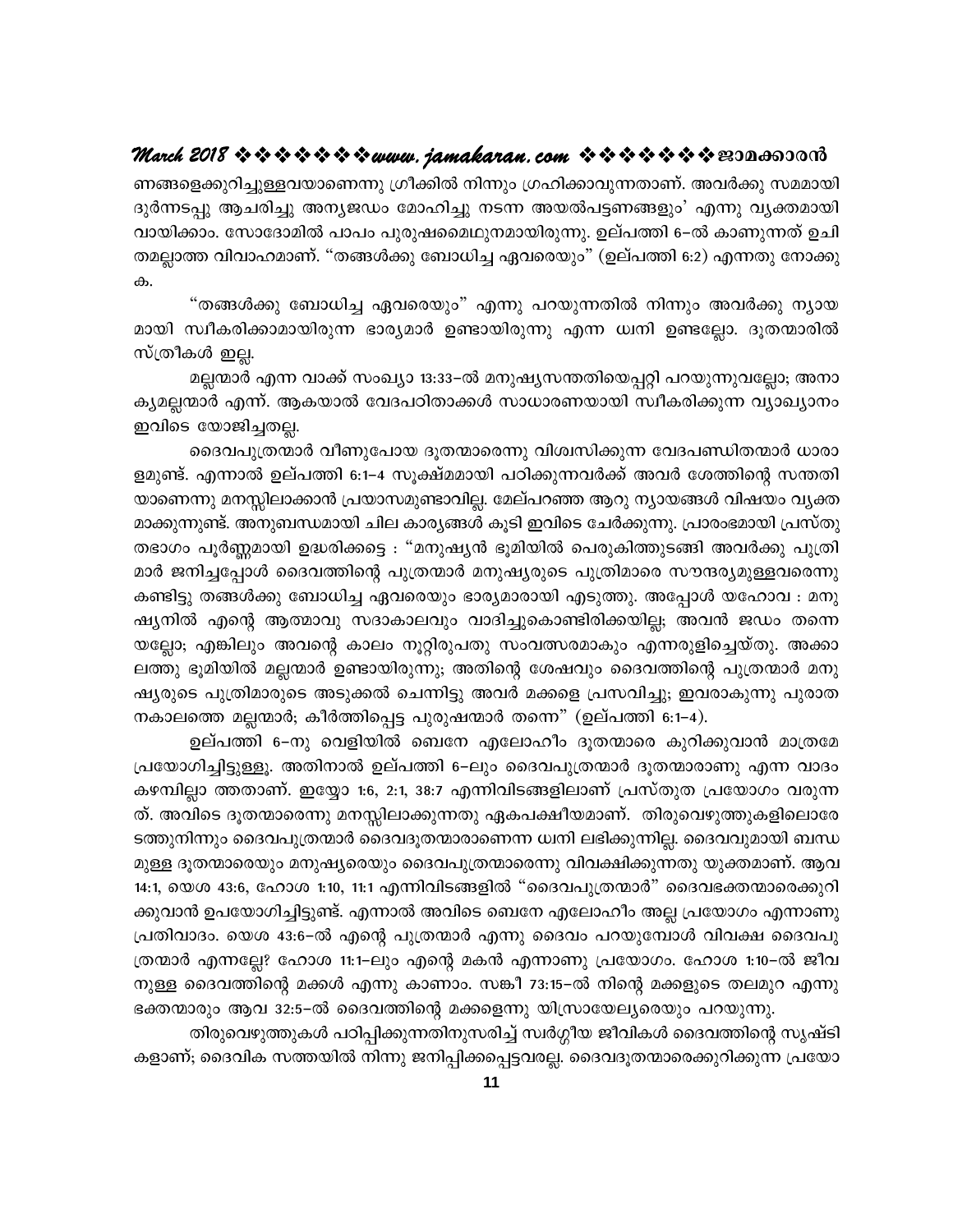ഗങ്ങളെല്ലാം നൈതികസ്വഭാവമുള്ളവയാണ്. ദൈവപുത്രന്മാർ എന്ന പ്രയോഗം ഭൗതിക ജന നത്തെ വിവക്ഷിക്കായ്കയാൽ ദൈവസാദൃശ്യം വഹിക്കുന്ന എല്ലാ ജീവികൾക്കും ചേരും. ആ കാരണത്താൽ തന്നെ ഉല്പത്തി 6–ലെ ദൈവപുത്രന്മാർ വീണുപോയ ദൂതന്മാരല്ല. ദൈവം മനുഷ്യനെ അല്പം മാത്രം താഴ്ത്തി സൃഷ്ടിച്ചു (സങ്കീ 8:5). ന്യായാധിപന്മാരെ എലോഹീം (ദേവന്മാർ) എന്നും ബെനേ എല്യോൻ (അത്യുന്നതന്റെ പുത്രന്മാർ) എന്നും (സങ്കീ 82:6) വിളി ച്ചിട്ടുണ്ട്.

ദൈവപുത്രന്മാർ ദൂതന്മാരല്ലെന്നു തെളിയിക്കാൻ ഒരു സാമാന്യയുക്തി മതിയാകും. അവർ ദൂതന്മാരാണെങ്കിൽ വിശുദ്ധദൂതന്മാരോ വീണുപോയ ദൂതന്മാരോ ആയിരിക്കണം. ദൈവദൂത ന്മാർ അനുസരണമുള്ളവരും ദൈവഹിതം നിറവേറ്റുന്നതിനും തിരുനാമം മഹത്ത്വപ്പെടുത്തു ന്നതിനും സദാ ജാഗരൂകരുമാണ്. യുവതികളുമായി ദുർന്നടപ്പു ആചരിക്കുകയോ വഷളത്തം പ്രവർത്തിക്കുകയോ ചെയ്യുക എന്നത് അവരുടെ സ്വഭാവവുമായി പൊരുത്തപ്പെടുന്നതുമല്ല. അപ്രകാരം ഒരു പ്രവണത അവരിൽ രൂപം കൊളളുകയുമില്ല. വിവാഹം അവരുടെ സ്വാഭാവിക പ്രകൃതിയിൽ ഉൾപ്പെട്ടതല്ല. വീണുപോയ ദൂതന്മാരെ ഒരിക്കലും ദൈവപുത്രന്മാർ എന്നു വിളി ക്കുകയില്ല. ഭൂതങ്ങളും ദുരാത്മാക്കളും ഒന്നും തന്നെ തിരുവെഴുത്തുകളിൽ ദൈവപുത്ര ന്മാർ എന്ന അഭിധാനത്തിൽ അറിയപ്പെടുന്നില്ല.

ദൈവപുത്രന്മാർക്കു വിപര്യയമായ പ്രയോഗമാണ് മനുഷ്യപുത്രിമാർ. ഈ പ്രയോഗം ഒരിക്കലും ദൈവപുത്രന്മാരെ ദൂതന്മാരാക്കുകയില്ല. ഒന്നാം വാകൃത്തിലെ മനുഷ്യന്റെ രണ്ടു വിഭാഗങ്ങളാണ് ദൈവപുത്രന്മാരും മനുഷ്യപുത്രിമാരും.

ശേത്തിന്റെയും കയീന്റെയും സന്തതികളെ മുൻ അദ്ധ്യായങ്ങളിൽ പറഞ്ഞിട്ടുണ്ട്. ഉല്പത്തി 4:16–25, 5:32. വിശ്വാസികളും അവിശ്വാസികളും തമ്മിലുള്ള മിശ്രവിവാഹത്തിന്റെ ആദ്യരേഖയാണ് ഉല്പത്തി 6:1–4. "ശേത്തിന്റെ സന്തതികളും കയീന്റെ സന്തതികളും തമ്മി ലുള്ള മിശ്രവിവാഹം ജലപ്രളയകാലത്തു നടന്നിരുന്നു. ജലപ്രളയത്തിനു മുമ്പുള്ള കാലത്തു നോഹ പെട്ടകത്തിൽ കയറിയ നാൾ വരെ അവർ തിന്നും കുടിച്ചും വിവാഹം കഴിച്ചും വിവാ ഹത്തിനു കൊടുത്തും പോന്നു" (മത്തായി 24:38). ഈ മിശ്രവിവാഹം വിലക്കപ്പെട്ടതാണ്. "അവ രുടെ പുത്രിമാരിൽ നിന്നു നിന്റെ പുത്രന്മാർക്കു ഭാര്യമാരെ എടുക്കയും അവരുടെ പുത്രിമാർ തങ്ങളുടെ ദേവന്മാരോടു പരസംഗം ചെയ്യുമ്പോൾ നിന്റെ പുത്രന്മാരെക്കൊണ്ടു അവരുടെ ദേവ ന്മാരോടു പരസംഗം ചെയ്യിക്കുകയും ചെയ്യാൻ ഇടവരരുത്." (പുറ 34:16). പിതാക്കന്മാരുടെ കാലത്തും മിശ്രവിവാഹം നിഷേധിക്കപ്പെട്ടിരുന്നു. ഉത്പത്തി 27:46, 28:1, ഉല്പത്തി 6:2–ൽ ദൈവ പുത്രന്മാർ മനുഷ്യപുത്രിമാരെ സൗന്ദര്യമുള്ളവരെന്നു കണ്ടിട്ട് തങ്ങൾക്കു ബോധിച്ച ഏവരെയും ഭാര്യമാരായി എടുത്തു എന്നു കാണാം. സൃഷ്ടിയുടെ കാലത്തു ദൈവം ഏർപ്പെടുത്തിയ വിവാ ഹത്തെക്കുറിക്കുന്ന പദമാണ് ഭാര്യമാരായി എടുത്തു എന്നത്. ഒരിക്കലും വെറും ശാരീരികബ ന്ധത്തെക്കുറിക്കുന്നതല്ല, താൽക്കാലിക ഭോഗസിദ്ധിക്കുവേണ്ടി സുന്ദരികളെ വശീകരിച്ചു ആവ ശ്യാനന്തരം ഉപേക്ഷിക്കയായിരുന്നില്ല; മറിച്ച്, സ്ഥിരമായ വിവാഹബന്ധത്തിലേർപ്പെടുകയാ യിരുന്നു അവർ. വിശുദ്ധവേദപുസ്തകം കൃത്യമായിത്തന്നെ പരിഭാഷപ്പെടുത്തുന്നു. "ദൈവ ത്തിന്റെ പുത്രന്മാർ മനുഷ്യരുടെ പുത്രിമാരെ സൗന്ദര്യവതികൾ എന്നു കണ്ടു തങ്ങൾക്കു ഇഷ്ട മുള്ളവരെ വിവാഹം ചെയ്തു." ദൈവദൂതന്മാർക്കു വിവാഹം ചെയ്യുവാൻ കഴിയുകയില്ലെന്നു ക്രിസ്തു തന്നെ വെളിപ്പെടുത്തി. "പുനരുത്ഥാന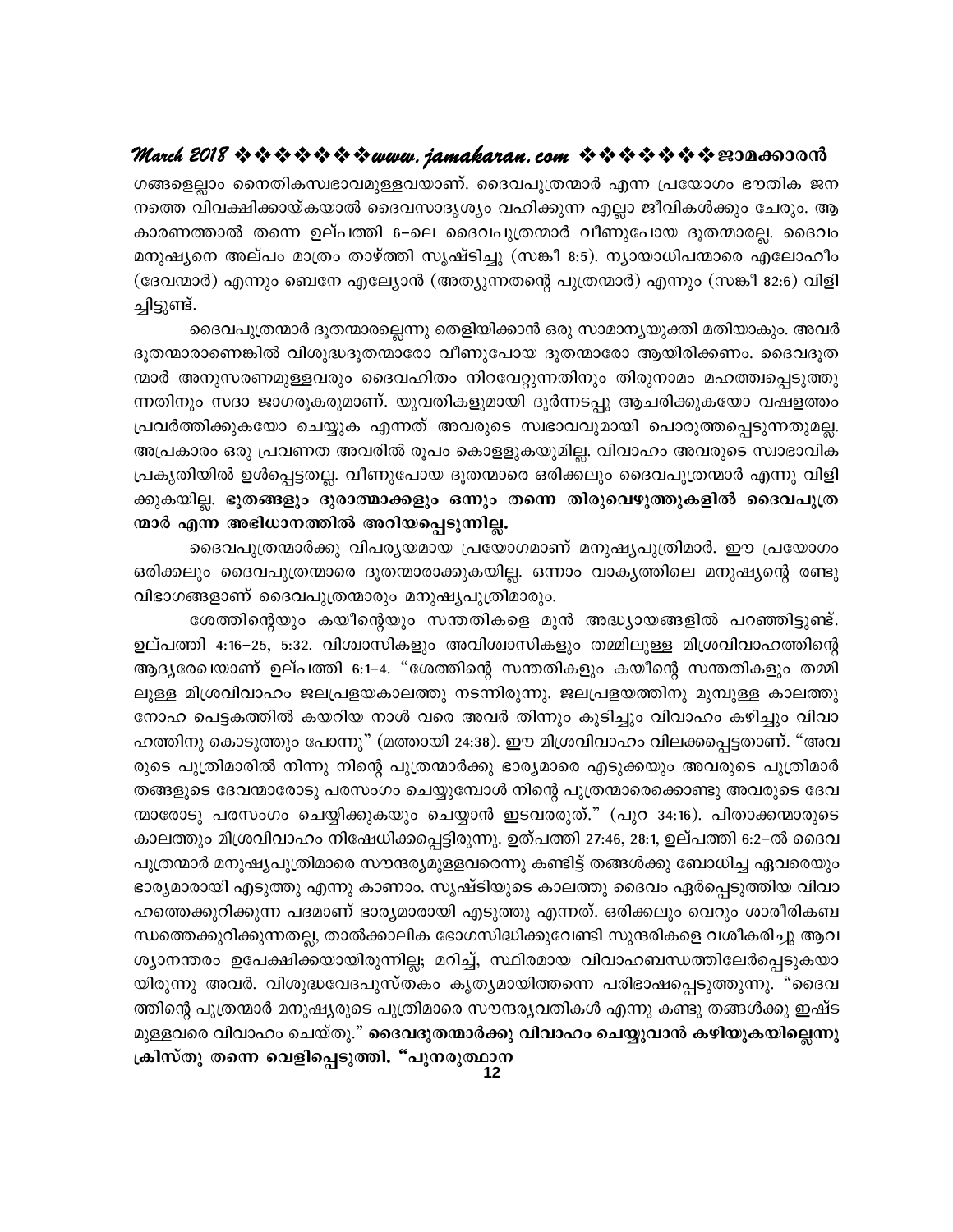ത്തിൽ അവർ വിവാഹം കഴിക്കുന്നില്ല. വിവാഹത്തിനു കൊടുക്കപ്പെടുന്നതുമില്ല; സ്വർഗ്ഗ ത്തിലെ ദൂതന്മാരെപ്പോലെ അത്രേ ആകുന്നു" (മത്തായി 22:30). മാനുഷിക വിവാഹത്തിൽ ഏർപ്പെടുവാൻ കഴിയുന്ന ദേഹസാന്നിദ്ധ്യം ദൂതന്മാർക്കില്ല. ദൈവത്തിനെതിരെ മത്സരിച്ചു അപ്ര കാരമൊന്നു അവർക്കു നേടാനും കഴിയുകയില്ല. മനുഷ്യൻ സൃഷ്ടാവിൽ നിന്ന് തനിക്കു കിട്ടിയ പ്രകൃതിയെ പാപത്താൽ നഷ്ടപ്പെടുത്തി. എന്നാൽ അതു നഷ്ടപ്പെട്ടപ്പോൾ സ്വന്തം കഴിവു കൊണ്ട് പ്രസ്തുത പ്രകൃതി തിരികെ പ്രാപിക്കാനായില്ല. അങ്ങനെയാണെങ്കിൽ മുമ്പില്ലാത്ത ഒരു ശക്തിയോ അവയവമോ ദൈവത്തോടു മത്സരിച്ചു ദൂതന്മാർക്കു നേടുവാൻ കഴിയുമോ? തങ്ങൾക്കു മുമ്പില്ലാതിരുന്ന ലൈംഗികശക്തി ദൈവത്തിൽ നിന്നുള്ള വിശ്വാസത്യാഗം മൂലം അവർക്കു നേടുവാൻ കഴിഞ്ഞു എന്ന് നമുക്കു വിശ്വസിക്കുവാൻ സാദ്ധ്യമല്ല.

മനുഷ്യരൂപം സ്വീകരിച്ചു ദൂതന്മാർ മനുഷ്യരുടെ മറ്റുള്ള പ്രവൃത്തികൾ (നടക്കുക, ഇരി ക്കുക, ഭക്ഷിക്കുക, സംസാരിക്കുക തുടങ്ങിയവ) ചെയ്തിട്ടുണ്ട്. അതുപോലെ മാത്രമേ ലൈംഗി കപ്രക്രിയയിൽ ഏർപ്പെടുന്നതും എന്ന വാദം വിചിത്രമാണ്. അബ്രഹാമിനെ സന്ദർശിച്ച ദൂത ന്മാർ ഭക്ഷിച്ചു. ദൈവം അനുവദിച്ചതു കൊണ്ടാണ് അവർ ഭക്ഷിച്ചത്. ഒന്നാമതായി **ഇവിടെ** ഭക്ഷണം കഴിച്ചത് ദൈവകൃപയാൽ സംഭവിച്ച അത്ഭുതമായിരുന്നു. ദൈവത്തോടു മത്സ രിച്ചു സ്വന്തം ശക്തിയിൽ ദൂതന്മാർക്കു എന്തു ചെയ്യാൻ കഴിയുമെന്ന് ഈ സംഭവം വച്ച് നിർണ്ണ യിക്കാൻ കഴിയുകയില്ല. രണ്ടാമതായി, ദൈവദൂതന്മാർ ഭക്ഷണം കഴിക്കുന്നതും പാപം ചെയ്ത ദൂതന്മാർ ഭാര്യമാരെ സ്വീകരിച്ചു കുഞ്ഞുങ്ങളെ ജനിപ്പിക്കുന്നതിനും തമ്മിൽ വലിയ അന്തരമു ണ്ട്. 200 ദൂതന്മാർ നായകന്മാരോടൂകൂടി ലോലകളും സുന്ദരികളുമായ മനുഷ്യപുത്രിമാരെ മോഹിച്ചു സ്വർഗ്ഗത്തിൽ നിന്നും താഴേക്കു വന്നു അവരെ ഭാര്യമാരായി എടുത്തു അവരിൽ നിന്നും 3000 (അഥവാ 300) മുഴം പൊക്കമുള്ള മല്ലന്മാരെ ജനിപ്പിച്ചു എന്ന് ഹാനോക്കിന്റെ ഗ്രന്ഥത്തിൽ പറയുന്നു. 2 പത്രൊസ് 2:4 ഉം യൂദാ :6 ഉം ദൂതവിവാഹത്തിനു തെളിവു നല്കു ന്നില്ല. പാപം ചെയ്ത ദുതന്മാരെ ദൈവം ആദരിച്ചില്ലെന്നേ പറയുന്നുള്ളൂ. ഒരു ചെറിയ വിഭാഗം ദൂതന്മാരുടെ പ്രത്യേക പാപമൊന്നും പറയുന്നില്ല. തങ്ങളുടെ വാഴ്ച കാത്തുകൊള്ളാതെ സ്വന്ത വാസസ്ഥലം വിട്ടുപോയ ദൂതന്മാരെന്നേ യൂദാ :6 പറയുന്നുള്ളൂ. മനുഷ്യപുത്രിമാരെ വിവാഹം ചെയ്തുവെന്നോ സന്തത്യുത്പാദനം നടത്തിയെന്നോ ഒന്നും രേഖപ്പെടുത്തുന്നില്ല. അവർക്കു സമമായി (ദുർന്നടപ്പു ആചരിച്ചു) എന്നതു ദൂതന്മാരെക്കുറിക്കുന്നതായി മനസ്സിലാക്കി യാൽപ്പോലും ദുർന്നടപ്പ് വിവാഹമല്ല. വ്യാകരണപരമായി അവർക്ക് (ടൂടൊയ്സ്) എന്നതു സോദോം ഗൊമോറ അഥവാ പ്രസ്തുത പട്ടണങ്ങളിലെ നിവാസികളെ കുറിക്കുന്നു. ടൂടൊയ്സ് എന്നതു 4–ാം വാകൃത്തിലെ "ദൈവത്തിന്റെ കൃപയെ ദുഷ്ക്കാമപ്രവൃത്തിക്കു ഹേതു വാക്കിയ അഭക്തരായ ചിലരോടും" എന്നതിനോടും അമ്പയിച്ചു കൂടായ്കയില്ല.

ദൈവപുത്രന്മാരുടെ മേൽ ദൈവം ഉച്ചരിച്ച വിധിയും മനുഷ്യർക്കു മാത്രം ചേരുന്നതാ ണ്. "മനുഷ്യനിൽ എന്റെ ആത്മാവു സദാകാലവും വാദിച്ചുകൊണ്ടിരിക്കയില്ല; അവൻ ജഡം തന്നെയല്ലോ; എങ്കിലും അവന്റെ കാലം നൂറ്റിരുപതു സംവത്സരമാകും എന്നു അരുളിച്ചെയ്തു" (ഉല്പത്തി 6:3). ദൈവം തന്റെ ആത്മാവിനെ മനുഷ്യനിൽനിന്നു പിൻവലിച്ചു. അങ്ങനെ അവ രുടെ ജീവനും പെരുമാറ്റത്തിനും അന്തം വരുത്തി. മനുഷ്യന്റെ ആയുസ്സ് 120 ആകുമെന്ന് ദൈവം കല്പിച്ചു. മനുഷ്യനെ ഇങ്ങനെ ശിക്ഷിക്കുന്നതിനു പകരം ദൈവപുത്രന്മാർ മനുഷ്യപുത്രി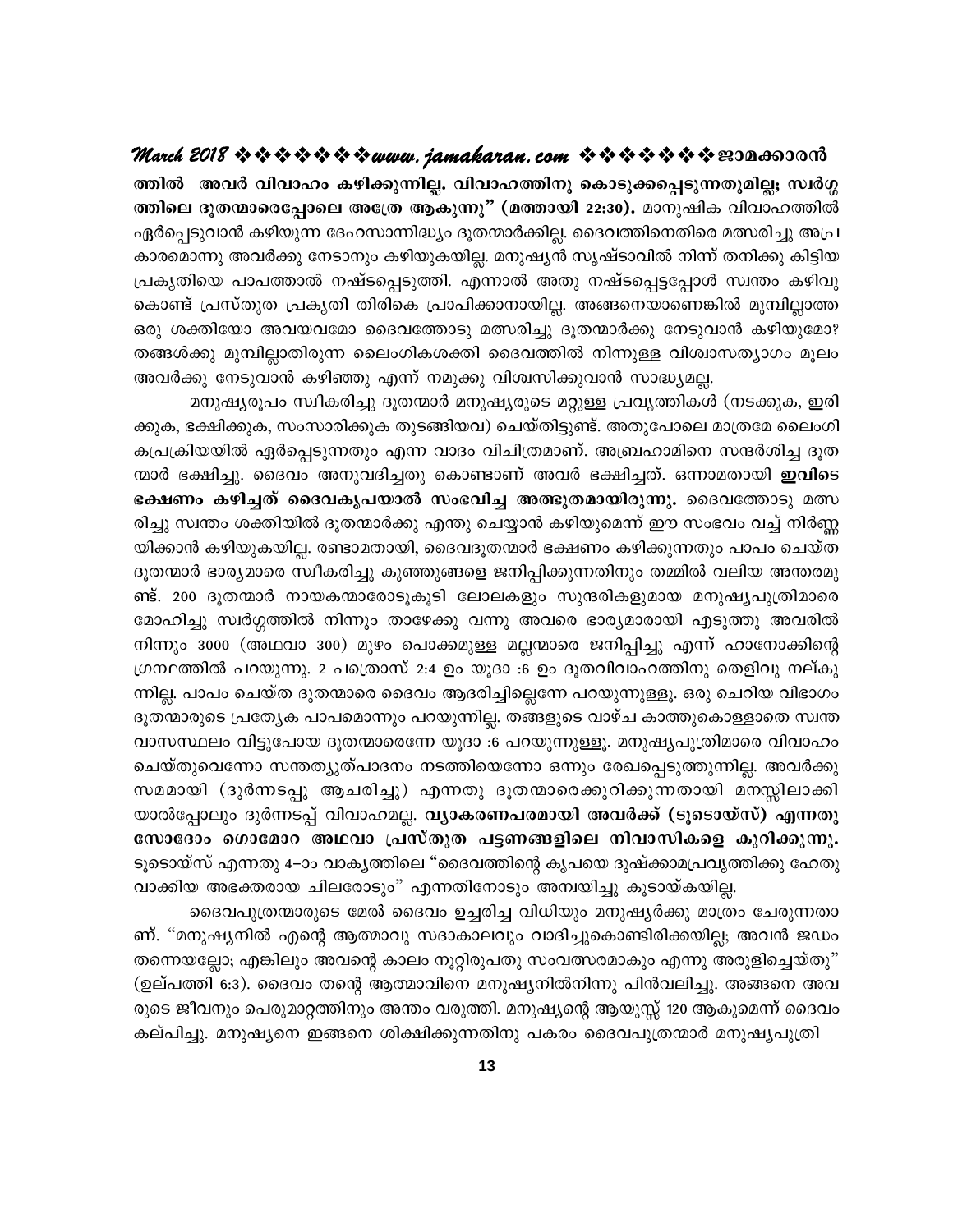മാരെ വിവാഹം ചെയ്തതാണ്. ഈ അസ്വഭാവികമായ വിവാഹം മനുഷ്യവർഗ്ഗത്തെ മുഴുവൻ ദുഷിപ്പിച്ചതിനു കാരണക്കാർ ദൂതന്മാർ ആയിരുന്നുവെങ്കിൽ മനുഷ്യരെയാണോ ശിക്ഷിക്കേ ണ്ടത്? മനുഷ്യർ വഞ്ചിക്കപ്പെടുക മാത്രമായിരുന്നല്ലോ. വഞ്ചിക്കപ്പെട്ടവരുടെമേൽ മാത്രമാണോ ശിക്ഷാവിധി. ദൈവികശിക്ഷാവിധിയിൽ ഇമ്മാതിരി പക്ഷപാതം ദൃശ്യമല്ല. ദൈവദൂതന്മാരുടെ ശിക്ഷയെക്കുറിച്ച് യാതൊന്നും പറഞ്ഞിട്ടില്ലാത്തതുകൊണ്ട് ഇവിടെ വർണ്ണിക്കപ്പെടുന്ന ചരിത്രം മനുഷ്യന്റേതാണെന്നും വ്യക്തമാണ്. ദൈവപുത്രന്മാർ ദൂതന്മാരാണെങ്കിൽ ഈ ആഖ്യാനം മനുഷ്യരെക്കുറിച്ചു മാത്രമുള്ളതല്ല, ദൈവദൂതന്മാരുടേതും ആയിരിക്കുമായിരുന്നു. പരീക്ഷി തനും പരീക്ഷകനും ഒരുപോലെ ശിക്ഷിക്കപ്പെടുകയാണ് തിരുവെഴുത്തുകളിൽ.

ദൂതന്മാരും മനുഷ്യസ്ത്രീകളും തമ്മിലുള്ള അവിശുദ്ധ സംയോഗത്തിലുണ്ടായ അസാ ധാരണ സന്തതിയെക്കുറിക്കുകയാണു നെഫിലീം. ഗിഗാന്റെസ് എന്ന പദമാണ് സെപ്റ്റ്വജിന്റിൽ, അർദ്ധഭൗമവും അർദ്ധസ്വർഗ്ഗീയവുമായ റ്റൈറ്റൻസിനെക്കുറിക്കുവാൻ ഈ പദം പ്രയോഗിച്ചി ട്ടുണ്ട് എന്ന ദൂതവാഹവാദികളുടെ വാദം സ്വപക്ഷസ്ഥാപനത്തിന് ഒട്ടും അനുകൂലമല്ല. ദൈവ പുത്രന്മാരും (മനുഷ്യരോ ദൂതന്മാരോ ആയിക്കൊള്ളട്ടെ) മനുഷ്യപുത്രിമാരും തമ്മിലുള്ള വേഴ്ച യിൽ നിന്നു നെഫിലീം (മല്ലന്മാർ) ജനിച്ചു എന്നു പറഞ്ഞിട്ടില്ല. രണ്ടാം വാകൃത്തിൽ വിവാഹം കഴിച്ചു എന്നേ പറഞ്ഞിട്ടുള്ളൂ. നാലാം വാകൃത്തിൽ അക്കാലത്തു ഭൂമിയിൽ മല്ലന്മാർ ഉണ്ടായി രുന്നു. അതിന്റെ ശേഷം (ദൈവം താക്കീതു നല്കിയതിനു ശേഷവും) ദൈവത്തിന്റെ പുത്ര ന്മാർ മനുഷ്യപുത്രിമാരുടെ അടുക്കൽ ചെന്നിട്ടു അവർ മക്കളെ പ്രസവിച്ചു. ഇവരാകുന്നു പുരാ തനകാലത്തെ വീരന്മാർ. ദൈവപുത്രന്മാർ മനുഷ്യപുത്രിമാരെ വിവാഹം കഴിക്കുന്നതിനു മുമ്പു തന്നെ മല്ലന്മാർ ഉണ്ടായിരുന്നു. നാഫൽ എന്ന ധാതുവിനു വീഴുക. ചാടിവീഴുക എന്നർത്ഥം. നെഫിലീമിനു ആക്രമണകാരികൾ എന്ന അർത്ഥമാണു യുക്തം. ജനത്തിന്റെ മേൽ ചാടിവീണു അവരെ പീഡിപ്പിച്ചതിനാലാണു നെഫിലീം എന്നു അവരെ വിളിക്കുന്നത്. സ്വർഗ്ഗത്തിൽ നിന്നു വീണ എന്ന ധാരണ തെറ്റാണ്. പുരാണത്തിൽ നിന്നു കടമെടുത്ത പദം കൊണ്ടാണു സെപ്റ്റു ജിന്റിൽ നെഫിലീമിനെ പരിഭാഷപ്പെടുത്തിയിരിക്കുന്നത്. ദേവന്മാർ ഭൂമിയിൽ വന്നു മനുഷ്യ സ്ത്രീകളുമായി വേഴ്ച നടത്തിയതായ പുരാണകഥകളുമായി ഈ സംഭവത്തെ ബന്ധിപ്പിക്കുക മാത്രമേ ഗിഗാന്റെസ് എന്ന പദം ചെയ്യുന്നുള്ളൂ. ഭൂമിയുടെ ദേവിയായ ഗയയുടെയും ദ്യോവിന്റെ ദേവനായ ഇരാണസിന്റെയും മക്കളാണ് ഗിഗാന്റെസ്. ഇവർ ദേവന്മാരോടു പോരാടി സുയസി നോടൊപ്പം വീണു ഒളിമ്പസിൽ സ്ഥിരവാസമാക്കി. യവനപുരാണകഥയിൽ നിന്നു കടംകൊണ്ട് ഈ പദം ബൈബിൾ വൃത്താന്തത്തെ ആ നിലയിലാക്കുകയാണ്. പരിഭാഷാപദം അവലംബ മാക്കി സിദ്ധാന്തസ്ഥാപനം നടത്തുന്നതു ഒരിക്കലും ശരിയല്ല.

മനുഷ്യവർഗ്ഗത്തെ (നോഹയും കുടുംബവും ഒഴികെ) പൂർണ്ണമായി നശിപ്പിച്ച ജലപ്രളയത്തിനു ഉൽപ്പത്തി കണ്ടെത്താൻ കഴിയുന്നതു ദൂതവിവാഹത്തെ അംഗീകരിക്കുന്നതിലൂടെയാണെന്ന വാദവും തെറ്റാ ണ്. അതിനെ തിരുവെഴുത്തുകൾ അനുകൂലിക്കുന്നില്ല. ദൂത മനുഷ്യസംയോഗത്തിലുണ്ടായ വർഗ്ഗം മാത്രമല്ല, മനുഷ്യവർഗ്ഗം മുഴുവൻ വഷളായതായി തിരുവെഴുത്തുകൾ പ്രസ്താവിക്കുന്നു. ദൂതന്മാരായ പിതാക്കന്മാ രുടെ സന്തതി മുഴുവൻ പ്രളയത്തിൽ നശിച്ചു. തന്മൂലം പ്രളയശേഷം ദുഷ്ടത ഉണ്ടാകാൻ പാടില്ലായിരുന്നു. എന്നാൽ മനുഷ്യന്റെ വഷളത്തം പ്രളയത്തിനു മുമ്പുണ്ടായിരുന്നതുപോലെ തന്നെ തുടരുകയാണ് പ്രളയ ശേഷവും. ഉൽപത്തി 6:5 ഉം 8:21 ഉം ഒത്തുനോക്കുക. ദൈവം ഭൂമിയെ നശിപ്പിക്കാത്തതിനു കാരണം "ഞാൻ ചെയ്ത്തുപോലെ സകലജീവികളെയും ഇനി നശിപ്പിക്കയില്ല" എന്ന ദൈവത്തിന്റെ വാഗ്ദാന്മാണ്.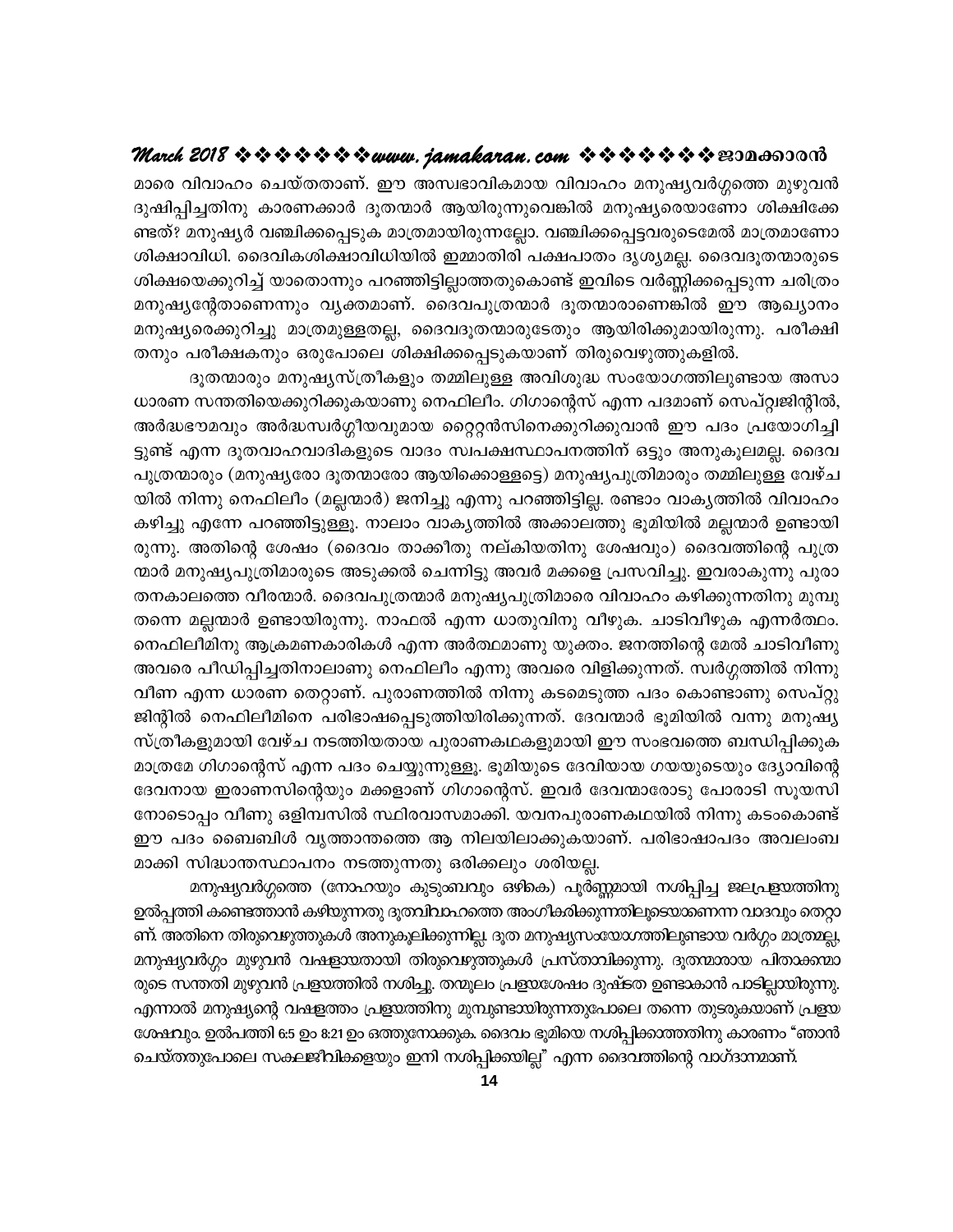ദൈവപുത്രന്മാർ ദൈവദൂതന്മാരാണെന്നും ശേത്തിന്റെ സന്തതികളാണെന്നും ഉള്ള രണ്ടു വാദഗതികൾ നാം പരിശോധിക്കുകയുണ്ടായി. ഈ രണ്ടു വാദങ്ങളുടെയും ഇടയ്ക്കുള്ള മറ്റൊരു വ്യാഖ്യാനം കൂടി അടുത്തകാലത്ത് രംഗപ്രവേശം ചെയ്തിട്ടുണ്ട്. അതനുസരിച്ച് ദൈവപുത്ര ന്മാർ ഭൂതാവിഷ്ടരായ വരേണ്യവർഗ്ഗമാണ്. കീർത്തിക്കും സന്തതി വർദ്ധനവിനും ആർത്തിയു ള്ളവരാണ് അവർ. ഭോഗതൃഷ്ണ മുറ്റിനില്ക്കുന്ന ഇവർ കാമം ജ്വലിച്ചു അവലക്ഷണമായതു പ്രവർത്തിക്കുവാൻ മടിക്കാത്തവരാണ്. "അതിന്റെ ശേഷവും ദൈവത്തിന്റെ പുത്രന്മാർ മനു ഷ്യരുടെ പുത്രിമാരുടെ അടുക്കൽ ചെന്നിട്ട് അവർ മക്കളെ പ്രസവിച്ചു. ഇവരാകുന്നു പുരാതന കാലത്തെ വീരന്മാർ, കീർത്തിപ്പെട്ട പുരുഷന്മാർ തന്നെ." 8:4. ധാർഷ്ട്യം നിമിത്തം സംസ്കാര ത്തിന്റെ അതിരുകൾ ലംഘിക്കുന്ന ഇവർ വീണുപോയ ദൂതന്മാരാൽ ആവിഷ്ടരായ ഏകാധി പതികളും ശക്തന്മാരായ ഭരണാധിപന്മാരും യോദ്ധാക്കളും, മല്ലന്മാരും ആണ്. ഇവർക്കു വലിയ അന്തഃപുരങ്ങളുണ്ട്. തങ്ങളുടെ നിവാസംവിട്ടുപോയ ദൂതന്മാർ മേല്പറഞ്ഞവരിൽ പ്രവേശി ക്കുകയും മനുഷ്യപുത്രന്മാരുമായി ബന്ധപ്പെടുകയും ചെയ്തു എന്നാണ് ഈ വാദഗതി ചൂണ്ടി ക്കാണിക്കുന്നത്. നിഷ്ഠൂരന്മാരായ രാജാക്കന്മാരിലും പ്രഭുക്കന്മാരിലും കടന്നുകൂടി ഭരണം നട ത്തുന്നതും ഇവരാണ്. യെഹ 28:11–19, ദാനി 10:13. രാജാക്കന്മാരെ പൊതുവെ അർദ്ധദൈവങ്ങ ളായിട്ടാണ് പുരാണങ്ങൾ വർണ്ണിക്കുന്നത്. രാജാക്കന്മാർ ദേവന്മാരുടെ പുത്രന്മാർ ആണ് ഉഗാ റിറ്റിക് പുരാണമനുസരിച്ച് ഏൽദേവൻ രണ്ടു മനുഷ്യസ്ത്രീകളെ വശീകരിച്ചു. ഈ ദേവമനു ഷ്യസംയോഗത്തിൽ നിന്ന് ഉഷസ്കും സന്ധ്യയും എന്ന രണ്ടു ദേവിമാർ ജനിച്ചു. ദേവമനുഷ്യ സംയോഗത്തിൽ ഉണ്ടാകുന്ന മല്ലന്മാരെക്കുറിച്ചുള്ള വർണ്ണന വിശ്വപുരാണ പാരമ്പര്യങ്ങളിൽ സുലഭമാണ്. ഈ ദൈവപുത്രന്മാരെ സക്കൂബസ്, ഇൻക്യൂ ബസ് എന്നീ ഭൂതങ്ങളുമായി ബന്ധ പ്പെടുത്തുന്നവരുണ്ട്. സ്ത്രീ രൂപം ധരിച്ച് പുരുഷന്മാരുമായി സംഭോഗം ചെയ്യുമെന്ന് കരുത പ്പെടുന്ന യക്ഷിയാണ് സക്കൂബസ്. പുരുഷരൂപം ധരിച്ച് ഉറങ്ങിക്കിടക്കുന്ന സ്ത്രീകളുമായി സംഭോഗം നടത്തുമെന്ന് കരുതപ്പെടുന്ന ദുർഭൂതമാണ് ഇൻക്യൂബസ്. ഇമ്മാതിരി ദുർഭൂതങ്ങളു മായി ദൈവപുത്രന്മാരെ സാമൃപ്പെടുത്തുകയാണ് ചിലർ. മുൻപറഞ്ഞ വാദഗതികളിൽ നിന്ന് ഈ വാദത്തിനു വലിയ വ്യത്യാസമൊന്നുമില്ല. പ്രഭുക്കന്മാരെയും രാജാക്കന്മാരെയും സാത്താ നൃഗണങ്ങൾ നിയന്ത്രിക്കുന്നു എന്നത് അംഗീകരിക്കപ്പെട്ട സത്യമാണ്. ഭൂതാവിഷ്ടരായ രാജാ ക്കന്മാർക്കും പ്രഭുക്കന്മാർക്കും ധാരാളം രാജ്ഞിമാരും വെപ്പാട്ടികളും ഉണ്ടെന്നുള്ളതു സത്യ മാണ്. ഇവരുമായി ബന്ധപ്പെടുന്നതിന് രാജാക്കന്മാർക്കും പ്രഭുക്കന്മാർക്കും ഭൂതവേശം ഉണ്ടാ കണമെന്നില്ല. വലിയ അന്തഃപുരങ്ങൾ യിസ്രായേൽ രാജാക്കന്മാർക്കുണ്ടായിരുന്നത് ഇവർ എന്തു മറുപടിയാണ് നല്കുന്നത്. ഗോത്രപിതാവായ യാക്കോബിന് രണ്ട് ഭാര്യമാരും രണ്ടു വെപ്പാട്ടി കളും ഉണ്ടായിരുന്നു. ഗിദെയോനും ദാവീദിനും അനേകം ഭാര്യമാരുണ്ടായിരുന്നു. (ന്യായ 8:31, 2 ശമു 5:13). ശലോമോന് 700 കുലീനപത്നികളും 300 വെപ്പാട്ടികളും ഉണ്ടായിരുന്നു. (1 രാജാ 11:3). രെഹബെയാമിന് 18 ഭാര്യമാരും 60 വെപ്പാട്ടികളും ഉണ്ടായിരുന്നു. (2 ദിന 11:21). ഇവരാരും ഭൂതാവിഷ്ടർ ആയിരുന്നില്ലല്ലോ. ദൈവപുത്രന്മാർ ദുർഭൂതങ്ങളോ യക്ഷിമാരോ ആണെന്ന നിഗ മനത്തിലെത്തുന്നത് ദൈവിക അരുളപ്പാടുകളെ അന്ധവിശ്വാസങ്ങളിലേക്കും പുരാണകഥക ളിലേക്കും തള്ളിവിടുന്നതിനു തുല്യമാണ്. അതിനാൽ ദൈപുത്രന്മാർ ദൈവസന്തതി അതാ യതു ശേത്തിന്റെ സന്തതി എന്ന് മനസ്സിലാക്കുകയാണ് യുക്തം.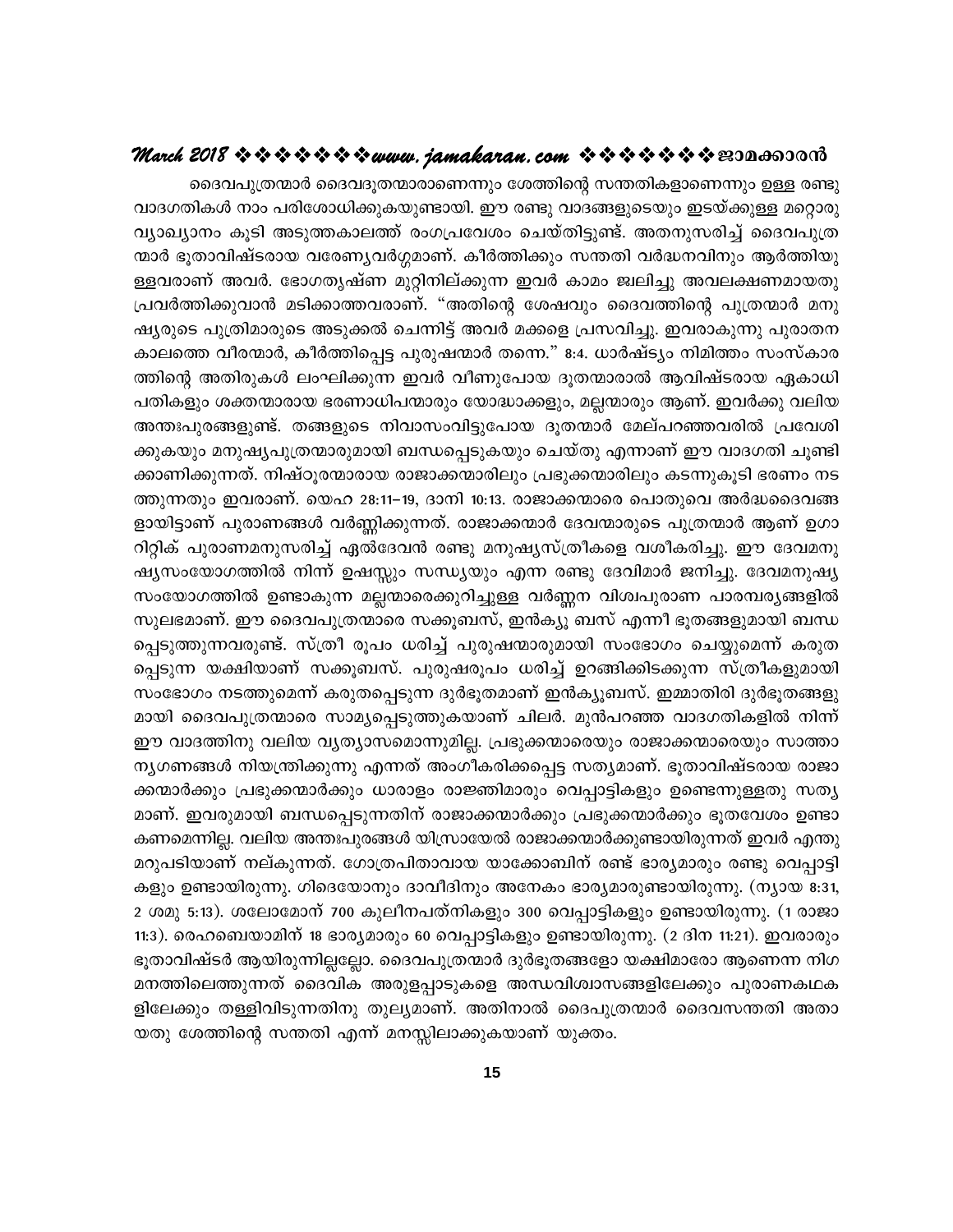## സി.എസ്.ഐ, മാർത്തോമാ, ലൂഥറൻ തുടങ്ങിയ പ്രൊട്ടസ്റ്റന്റ് സഭകളുടെ ബിഷപ്പുമാരും, അച്ചന്മാരും, വിശ്വാസികളും കൈക്കൊള്ളേണ്ട പ്രധാന ആലോചനകൾ.

## സഭയിലെ ശുശ്രൂഷകർ

#### ആമുഖം

സഭകളെക്കുറിച്ചും സഭാശുശ്രൂഷകരെക്കുറിച്ചും ഏറെ അപശ്രുതികൾ കേൾക്കുന്ന കാല മാണിത്. രക്ഷയുടെ നിശ്ചയവും ആത്മാക്കളെക്കുറിച്ചുള്ള ദാഹവും നിതൃതയുടെ ദർശ നവും ഇല്ലാത്തതിനാൽ അടിമയുടെ ശുശ്രൂഷ ചെയ്യേണ്ടവർ അരചന്റെ ഭരണം പോലെ യാക്കി ഇന്നത്തെ ശുശ്രൂഷകളെ. ഈ അവസരത്തിൽ ബൈബിൾ കല്പിക്കുന്ന ഒരു ശുശ്രൂഷകന്റെ മാനദണ്ഡങ്ങൾ എന്തൊക്കെയാണെന്ന് വിചിന്തനം ചെയ്യുന്നത് ഏറെ അതൃന്താപേക്ഷിതമാണ്. കുഞ്ഞാടുകളും ഇടയന്മാരും വചനത്തിന്റെ മാനദണ്ഡങ്ങളി ലേക്ക് മടങ്ങിവരൂ. സഭകളും ശുശ്രൂഷകളും തെളിമയുള്ള വിശുദ്ധിയുടെ പരിമളം പര ക്കുന്ന പുണ്യഭൂമികളാകട്ടെ. വീണ്ടും ധ്യാനപൂർവ്വം ഈ ലേഖനം വായിച്ചാലും.

പ്രാദേശികസഭയിൽ രണ്ടു തരത്തിലുള്ള ശുശ്രൂഷകരെയാണ് പുതിയനിയമം അനു ശാസിക്കുന്നത്. മൂപ്പൻ (ഇടയൻ അഥവാ അദ്ധ്യക്ഷൻ), ശുശ്രൂഷകൻ അഥവാ ഡീഖൻ, സഭയുടെ മേൽവിചാരകത്വം മൂപ്പന്റെ ചുമതലയാണ്. എന്നാൽ ശുശ്രൂഷകളെ ക്രമമായി നിവർത്തിക്കുന്നത് ശുശ്രൂഷകർ അഥവാ ഡീഖന്മാർ ആണ്. ഓരോ സഭയ്ക്കും അദ്ധ്യ ക്ഷന്മാരും ശുശ്രൂഷകന്മാരും ഉണ്ട്. (ഫിലി 1:1). സഭാപരിപാലനത്തിനും ശുശ്രൂഷയ്ക്കും ദൈവത്മാവ് നിയോഗിച്ചിട്ടുള്ളത് അദ്ധ്യക്ഷന്മാരെയും ശുശ്രൂഷകന്മാരെയുമാണ്. സഭാ നടത്തിപ്പുകാരുടെ യോഗൃതകളെക്കുറിച്ചു പറയുമ്പോൾ അപ്പൊസ്തലൻ ഈ രണ്ടു സ്ഥാനങ്ങളെ മാത്രമേ പരാമർശിക്കുന്നുള്ളൂ. (1 തിമൊ 3:1–13, തീത്തൊ 1:5).

#### 1. അദ്ധ്യക്ഷൻ

പ്രാദേശികസഭയിൽ രണ്ടു തരത്തിലുള്ള ശുശ്രൂഷകരുണ്ട്. അദ്ധ്യക്ഷൻ (മൂപ്പൻ അഥവാ ഇടയൻ), ശുശ്രൂഷകൻ (ഡീക്കൻ). സഭയുടെ മേൽവിചാരകത്വം അദ്ധ്യക്ഷന്റെ ചുമതലയാണ്. അദ്ധ്യക്ഷൻ എന്നതിന്റെ ഗ്രീക്കുപദമാണ് എപിസ്ക്കൊപൊസ്. 'മൂപ്പൻ' ഇംഗ്ലീഷിൽ Elder ഉം, ഗ്രീക്കിൽ പ്രെസ്ബുറ്റെറോസും ആണ്. പ്രെസ്ബുറ്ററോസിൽ നിന്നാണ് പ്രസ്ബിറ്റേറിയൻ സഭകൾ ഉണ്ടായത്. ഇടയൻ ഇംഗ്ലീഷിൽ Pastor ആണ്.

അദ്ധ്യക്ഷൻ, മൂപ്പൻ, ഇടയൻ എന്നീ മൂന്നു പ്രയോഗങ്ങളും ഒരേ ഔദ്യോഗിക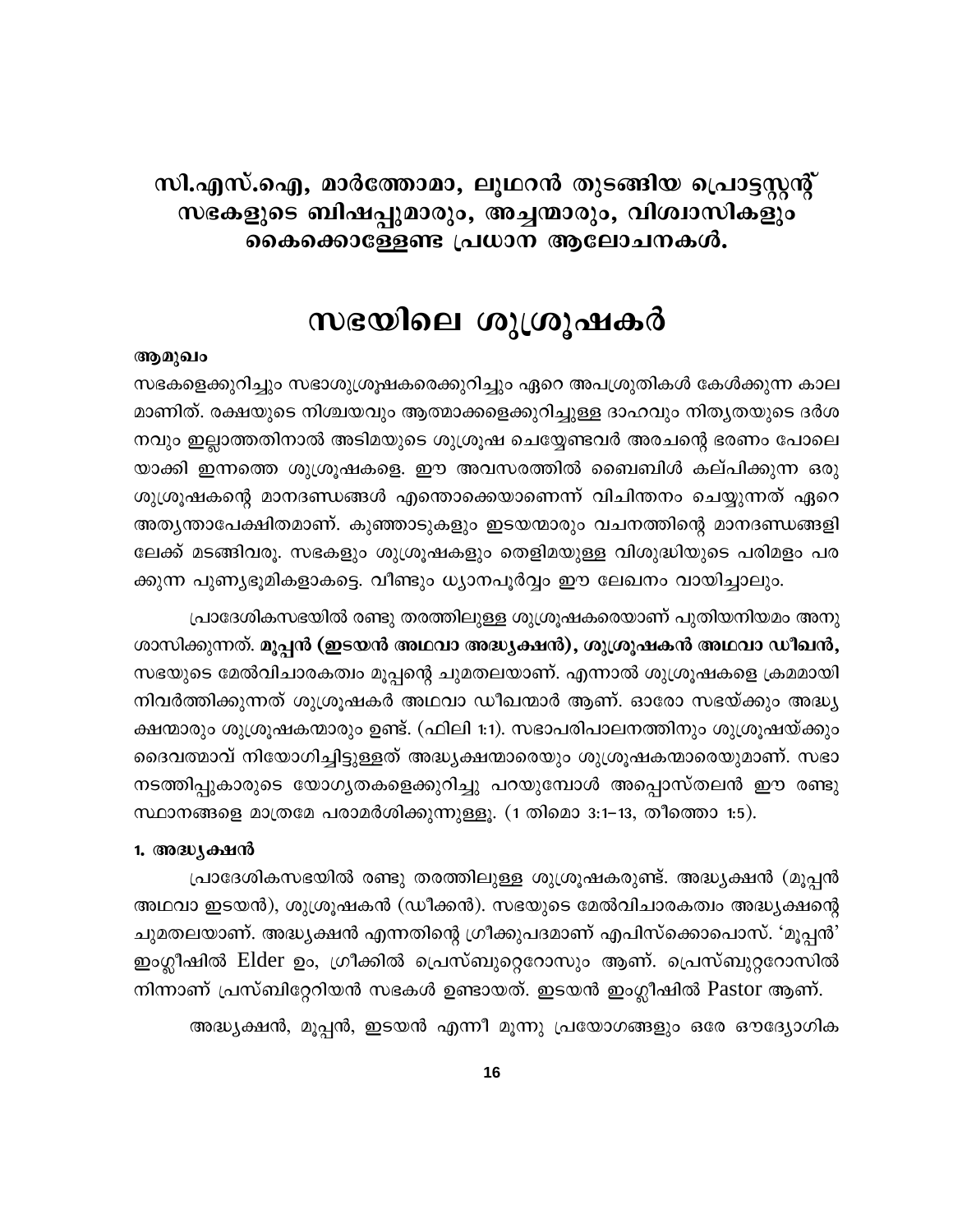സ്ഥാനത്തെ സൂചിപ്പിക്കുന്നു. ഈ മൂന്നു പദങ്ങളുടെയും ആശയം അപ്പൊ 20:17–28 ലുണ്ട്. തീത്തൊ 1:5, 7, 1 തിമൊ 3:1–7, 1 പത്രൊ 5:1–5 തുടങ്ങിയ ഭാഗങ്ങളെല്ലാം മൂന്നു വൃത്യസ്ത പേരുകളിൽ അറിയപ്പെടുന്നെങ്കിലും അവ ഒരേ ഔദ്യോഗികസ്ഥാനമാണെന്നു വ്യക്തമാക്കുന്നു. ഫിലി 1:1 ൽ വിശുദ്ധന്മാരെയും അദ്ധ്യക്ഷന്മാരെയും ശുശ്രൂഷകന്മാ രെയും അപ്പൊസ്തലൻ സംബോധന ചെയ്യുന്നു. മൂപ്പന്മാർ എന്നു പ്രത്യേകം ശുശ്രൂഷ സ്ഥാനികൾ അദ്ധ്യക്ഷന്മാരിൽ നിന്നു ഭിന്നരായി ഉണ്ടായിരുന്നെങ്കിൽ അപ്പൊസ്തലൻ നിശ്ചയമായും അവരെ സംബോധന ചെയ്യുമായിരുന്നു. മൂപ്പൻ പ്രായക്കൂടുതലിനെയും, അനുഭവസമ്പന്നതയെയും, അദ്ധ്യക്ഷൻ മൂപ്പന്റെ വേലയെയും, ഇടയൻ സഭാപരിപാല നത്തെയും സൂചിപ്പിക്കുന്നു.

യോഗ്യതകൾ : പ്രാദേശികസഭയിൽ അദ്ധ്യക്ഷനായി അംഗീകരിക്കപ്പെടേണ്ട വ്യക്തി ക്കുണ്ടായിരിക്കേണ്ട യോഗൃതകൾ 1 തിമൊ 3:1–7, തീത്തൊ 1:5–9 എന്നീ ഭാഗങ്ങളിലു ണ്ട്. ഈ യോഗൃതകളെ നാലുഗണങ്ങളായി തിരിക്കാം.

1. വ്യക്തിപരമായ യോഗ്യതകൾ, അഞ്ചു വിധായക ഗുണങ്ങൾ : നിരപാദ്യർ (1 തിമൊ 3:2, തീത്തൊ 1:6), നിർമ്മദൻ (1 തിമൊ 3:2, തീത്തൊ 1:8), ജിതേന്ദ്രൻ (1 തിമൊ 3:2, തീത്തൊ 1:8), സുശീലൻ (1 തിമൊ 3:2), ശാന്തൻ (1 തിമൊ 3:3).

2. ആറു നിഷേധഗുണങ്ങൾ : മദ്യപ്രിയൻ (1 തിമൊ 3:3, തീത്തൊസ് 1:7), തല്ലുകാരൻ (1 തിമൊ 3:3, തീത്തൊ 1:7), ദ്രവ്യാഗ്രഹി (1 തിമൊ 3:3), കലഹിക്കുന്നവൻ (1 തിമൊ 3:3, തീത്തൊ 1:7), ദുർല്ലഭമോഹി (തീത്തൊ 1:7), തന്നിഷ്ടക്കാരൻ (തീത്തൊ 1:7) എന്നിവർ അരുത്.

3. സാമൂഹികയോഗൃതകൾ : ഏകഭാരൃയുടെ ഭർത്താവ് (1 തിമൊ 3:2, തീത്തൊ 1:6), സ്വന്തകുടുംബത്തെ നന്നായി ഭരിക്കുന്നവൻ (1 തിമൊ 3:4–5), വിശ്വാസികളായ മക്കളു ള്ളവൻ (1 തിമൊ 3:4, തീത്തൊ 1:6), അതിഥിപ്രിയൻ (1 തിമൊ 3:2, തീത്തൊ 1:8), പുറ മെയുളളവരോടു നല്ല സാക്ഷ്യം പ്രാപിച്ചവൻ (1 തിമൊ 3:7).

ആ**ത്മീയയോഗ്യതകൾ :** സൽഗുണപ്രിയൻ (തീത്തൊ 1:8), പക്വതയുള്ളവൻ (1 തിമൊ 3:6), നീതിമാൻ (തീത്തൊ 1:8) നിർമ്മലൻ (തീത്തൊ 1:8), വിശ്വാസൃവചനം മുറുകെപ്പി ടിക്കുന്നവൻ (തീത്തൊ 1:9), ഉപദേശിക്കാൻ സമർത്ഥൻ (1 തിമൊ 3:2), തീത്തൊ 1:9), വിരോധികൾക്കു പത്ഥ്യോപദേശം ബോധം വരുത്തുവാൻ കഴിയുന്നവൻ (1 തിമൊ 3:2, തീത്തൊ 1:9).

ഇച്ഛാപരമായ യോഗൃത : മനഃപൂർവ്വമായും, ഉന്മേഷത്തോടെയും ചെയ്യുന്നവൻ. (1 പത്രൊ 5:2, 1 തിമൊ 3:1). ഉന്നതമായ സാന്മാർഗ്ഗികനിലവാരം ഒരദ്ധ്യക്ഷനു നിർബന്ധമാണ്.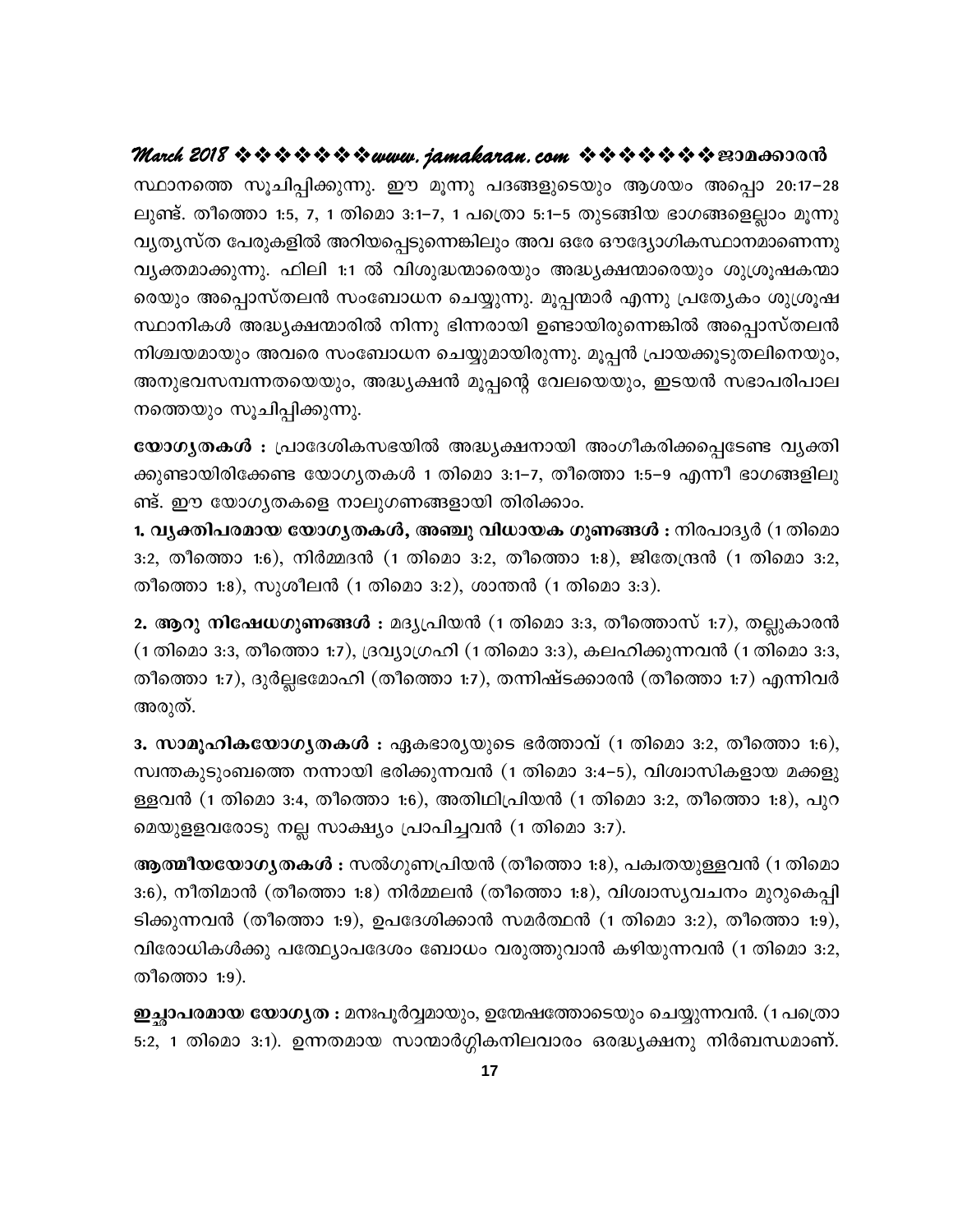വിവാഹബന്ധത്തിൽ വിശ്വസ്തനായും വിശുദ്ധനായും ജീവിക്കുവാൻ അദ്ധ്യക്ഷൻ ബാദ്ധ്യസ്ഥനാണ്. അയാൾ സ്വന്തകുടുംബം നന്നായി ഭരിക്കുകയും മക്കളെ വിശ്വാ സത്തിലും പതേഥ്യാപദേശത്തിലും വളർത്തുകയും ചെയ്യണം.

ശുശ്രൂഷകൾ : ഭരണം, പാലനം, പ്രബോധനം എന്നിവ അദ്ധ്യക്ഷന്റെ കർത്തവ്യത്തിൽപ്പെ ടുന്നതാണ്. നടത്തുക, നീതിയുടെ വഴികളിലും ഭക്തിമാർഗ്ഗത്തിലും വിശുദ്ധന്മാരെ നട ത്തേണ്ടത് തിരുവെഴുത്തുകളിൽ അഭ്യാസം സിദ്ധിച്ചവരും പ്രബോധിപ്പിക്കാൻ സമർത്ഥരും ആയ ആത്മീയപക്വത പ്രാപിച്ച അദ്ധ്യക്ഷന്മാരാണ്. (എബ്രാ 13:7, 17,24).

മേയ്ക്കുക: എഫെസോസിലെ അദ്ധ്യക്ഷന്മാരെ അപ്പൊസ്തലൻ ഉപദേശിക്കുകയാണ്. "നിങ്ങളെത്തന്നെയും താൻ സ്വന്തരക്തത്താൽ സമ്പാദിച്ചിരിക്കുന്ന ദൈവത്തിന്റെ സഭയെ മേയ്പാൻ പരിശുദ്ധാത്മാവ് നിങ്ങളെ അദ്ധ്യക്ഷന്മാരാക്കിവെച്ച ആട്ടിൻകൂട്ടം മുഴുവനെയും സൂക്ഷിച്ചുകൊൾവിൻ" (അപ്പോ.പ്ര.20:28).

മാതൃകയായിരിക്കുക: അദ്ധ്യക്ഷൻ ഉപദേശിക്കുക മാത്രമല്ല, ഉപദേശം അനുസരിച്ചു ആടുകൾക്കു മാതൃകയായിരിക്കുകയും വേണം. ആട്ടിൻകൂട്ടത്തിനു മാതൃകയായി ത്തീർന്നുകൊണ്ട് അദ്ധ്യക്ഷത ചെയ്വാനാണ് (1 പത്രോ 5:3) അപ്പോസ്തലൻ അദ്ധ്യ ക്ഷന്മാരെ ഉപദേശിക്കുന്നത്.

പരിപാലിക്കുക: "സ്വന്തകുടുംബത്തെ ഭരിപ്പാൻ അറിയാത്തവൻ ദൈവസഭയെ എങ്ങനെ പരിപാലിക്കും" (1 തിമൊ 3:5) സ്വന്തം കുടുംബത്തെ ഭരിക്കുവാൻ കഴിയുന്നവർക്കു മാത്രമേ ദൈവകുടുംബത്തെ (സഭയെ) പരിപാലിക്കുവാൻ കഴിയൂ. അദ്ധ്യക്ഷൻ ദൈവ ത്തിന്റെ ഗൃഹവിചാരകനാണ്. (1 കൊരി 4:1). ഗൃഹവിചാരകൻ വിശ്വസ്തനായിരിക്കേ ണ്ടതാണ് (1 കൊരി 4:2).

അദ്ധ്യക്ഷന്മാരുടെ എണ്ണം : ഓരോ സഭയിലും ഒന്നിലധികം അദ്ധ്യക്ഷന്മാർ ഉണ്ടായിരു ന്നതായി പുതിയനിയമം വ്യക്തമാക്കുന്നു. പൗലൊസും ബർന്നബാസും "സഭതോറും അദ്ധ്യക്ഷന്മാരെ നിയമിച്ചു" (അപ്പൊ 14:23). എഫെസോസിൽ നിന്നു സഭയിലെ അദ്ധ്യ ക്ഷന്മാരെയാണ് വരുത്തിയത്. (അപ്പോ 20:17). ഫിലിപ്പിയയിലെ അദ്ധ്യക്ഷന്മാർക്കാണ് പൗലൊസ് എഴുതിയത്. (ഫിലി 1:1) സഭയിലെ അദ്ധ്യക്ഷന്മാരെ വരുത്താനാണ് യാക്കോ ബപ്പൊസ്തലൻ (5:14) ഉപദേശിച്ചത്.

അദ്ധ്യക്ഷന്മാരുടെ നിയമനം : ആദിമസഭയിലെ നടപടിയനുസരിച്ചു സഭ മുഴുവനായി മൂപ്പന്മാരെ നിയമിച്ചിരുന്നു എന്നു കരുതുകയാണ് യുക്തം. ശുശ്രൂഷയ്ക്കുവേണ്ടി ഏഴു പേരെ നിയമിച്ച (അപ്പൊ 6:1–6) വിധം നോക്കുമ്പോൾ അപ്രകാരമായൊരു ധാരണ യ്ക്കാണ് സാദ്ധ്യത കൂടുതൽ. ആത്മാവു ജ്ഞാനവും നിറഞ്ഞ് നല്ല സാക്ഷ്യമുള്ള ഏഴു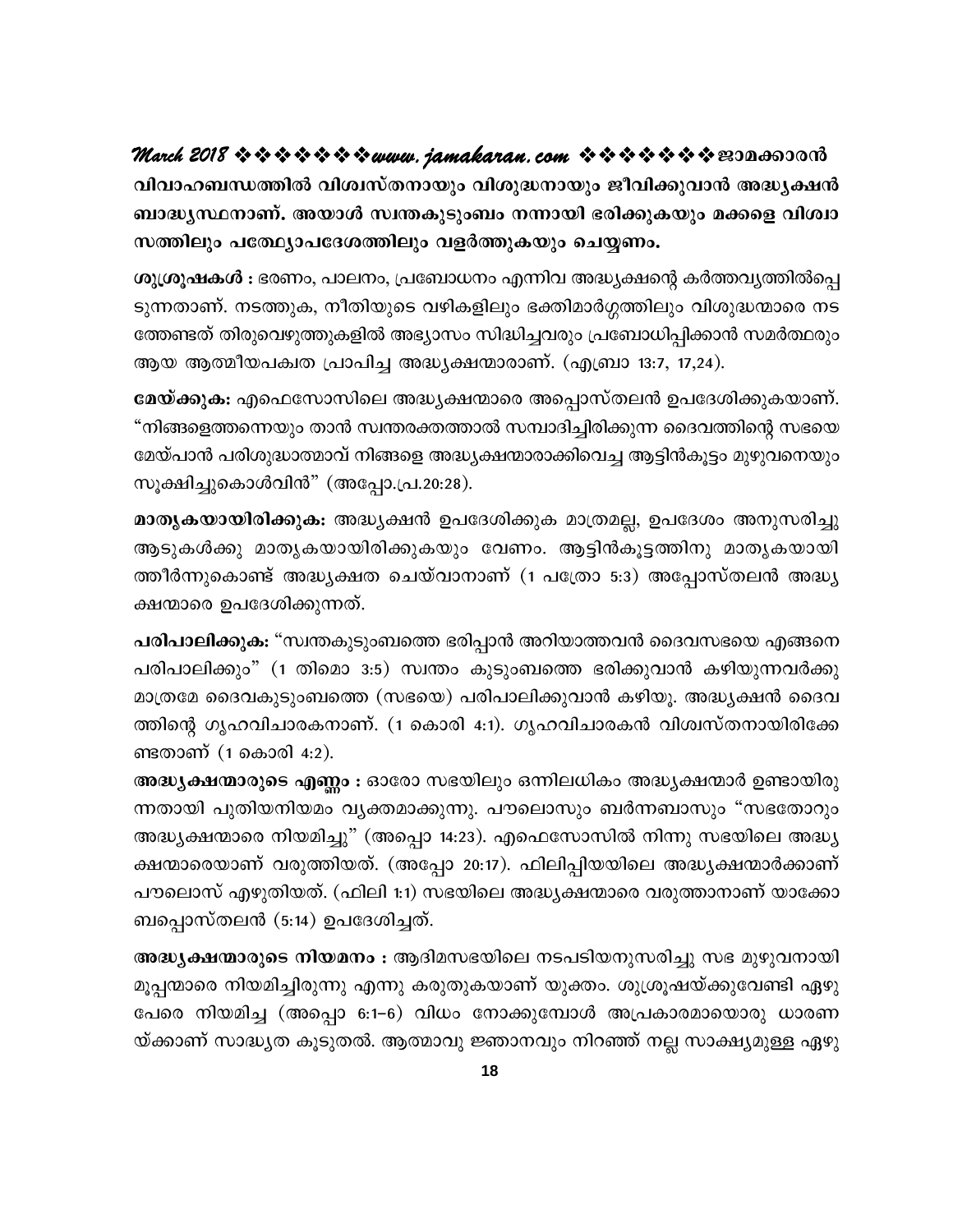പേരെയാണ് നിങ്ങളിൽ തന്നേ തിരഞ്ഞുകൊൾവിൻ എന്നു അപ്പൊസ്തലന്മാർ സഹോ ദരന്മാരോടു പറഞ്ഞു. അവർ ഏഴുപേരെ തിരഞ്ഞെടുത്തു (അപ്പൊ 6:5), അപ്പൊസ്തല ന്മാരുടെ മുമ്പാകെ നിർത്തി. അപ്പോസ്തലന്മാർ പ്രാർത്ഥിച്ചു അവരുടെമേൽ കൈവച്ചു അവരെ നിയമിച്ചു. ഒന്നാം മിഷണറിയാത്രയിൽ പൗലൊസും ബർന്നബാസും സഭകൾക്കു അദ്ധ്യക്ഷന്മാരെ നിയമിച്ചതു ഇതേ വിധത്തിലായിരിക്കണം (അപ്പൊ 14:23) സഭയാണ് അദ്ധ്യക്ഷന്മാരെ നിയമിക്കുന്നത്.

സഭയ്ക്കുള്ള പ്രതികരണം : "സഹോദരന്മാരേ, നിങ്ങളുടെ ഇടയിൽ അദ്ധ്വാനിക്കുകയും കർത്താവിൽ നിങ്ങളെ ഭരിക്കയും പ്രബോധിപ്പിക്കുകയും ചെയ്യുന്നവരെ അറിഞ്ഞ് അവ രുടെ വേലനിമിത്തം ഏറ്റവും സ്നേഹത്തോടെ വിചാരിക്കേണം എന്ന് നിങ്ങളോട് അപേ ക്ഷിക്കുന്നു. (1 തെസ്സ 5:12,13). സഭ അദ്ധ്യക്ഷന്മാരെ അറിയണം. അവരുടെ ശുശ്രൂഷയെ ആദരിക്കണം. അവരെ സ്നേഹത്തോടെ വിചാരിക്കണം. അവരെ അനുസരിച്ചു കീഴ ടങ്ങി ഇരിക്കണം. (എബ്രാ 13:17). അദ്ധ്യക്ഷന്മാരെ വിമർശിക്കുകയോ അവമതിക്കുകയോ ചെയ്യാൻ പാടില്ല. രണ്ടു മൂന്നു സാക്ഷികൾ മുഖേനയല്ലാതെ ഒരദ്ധ്യക്ഷന്റെ നേരേ അന്യായം എടുക്കരുത് (1 തിമൊ 5:19). അവർ ഇരട്ടിമാനത്തിനു യോഗ്യരാണ് (1 തിമൊ  $5:17$ ).

അദ്ധൃക്ഷന്മാർക്കുള്ള പ്രതിഫലം : ആട്ടിൻകൂട്ടത്തിനു മാതൃകകളായിത്തീർന്നുകൊണ്ട് അദ്ധ്യക്ഷം ചെയ്വാൻ ഉപദേശിച്ചശേഷം പത്രൊസപ്പൊസ്തലൻ മൂപ്പന്മാർക്കുളള പ്രതി ഫലം രേഖപ്പെടുത്തുന്നു. "എന്നാൽ ഇടയശ്രേഷ്ഠൻ പ്രത്യക്ഷനാകുമ്പോൾ നിങ്ങൾ തേജസ്സിന്റെ വാടാത്ത കിരീടം പ്രാപിക്കും." (1 പത്രൊ 5:4). സഭയെ മേയ്ക്കുന്നത് പ്രയാ സമേറിയതും ശ്രമകരവും ആയ ശുശ്രൂഷയാണ്. പരിഹാസവും നിന്ദയും വിമർശനവും സഹിക്കേണ്ടിവരും. എന്നാൽ ഇതെല്ലാം ഇടയശ്രേഷ്ഠൻ കാണുന്നുണ്ട്.

#### 2. ശുശ്രൂഷകൻ

ശുശ്രൂഷകനെക്കുറിക്കുന്ന ഡയകൊനൊസ് എന്ന ഗ്രീക്കുപദം പുതിയനിയമത്തിൽ മുപ്പതോളം സ്ഥാനങ്ങളിലുണ്ട്. അനുബന്ധപദങ്ങളായ ഡയകൊനെയാ (ശുശ്രൂഷിക്കു ക), ഡയകൊനിയ (ശുശ്രൂഷ) എന്നിവ എഴുപതോളം പ്രാവശ്യം പുതിയനിയമത്തിലു ണ്ട്. എന്നാൽ അധികസ്ഥാനങ്ങളിലും ഒരു പ്രത്യേക ഔദ്യോഗികസ്ഥാനമായി ശുശ്രൂ ഷയെ കാണുന്നില്ല. ചിലേടങ്ങളിൽ മാത്രം ഒരു പ്രത്യേക ശുശ്രൂഷാപദവിയെ ഇത് ചൂണ്ടി ക്കാണിക്കുന്നു. ഡയകൊനൊസ് ഒരു സേവകനാണ്; മേശയിൽ സേവനം ചെയ്യുന്നവൻ അഥവാ പരിചാരകൻ. യവന കാലഘട്ടത്തിൽ ചില മതവിഭാഗങ്ങളിലെ ക്ഷേത്രോദ്യാഗ സ്ഥന്മാരെ ഈ പദം വിവക്ഷിച്ചിരുന്നു. ഈ പദത്തിന്റെ സാമാന്യമായ ആശ്രയമാണ്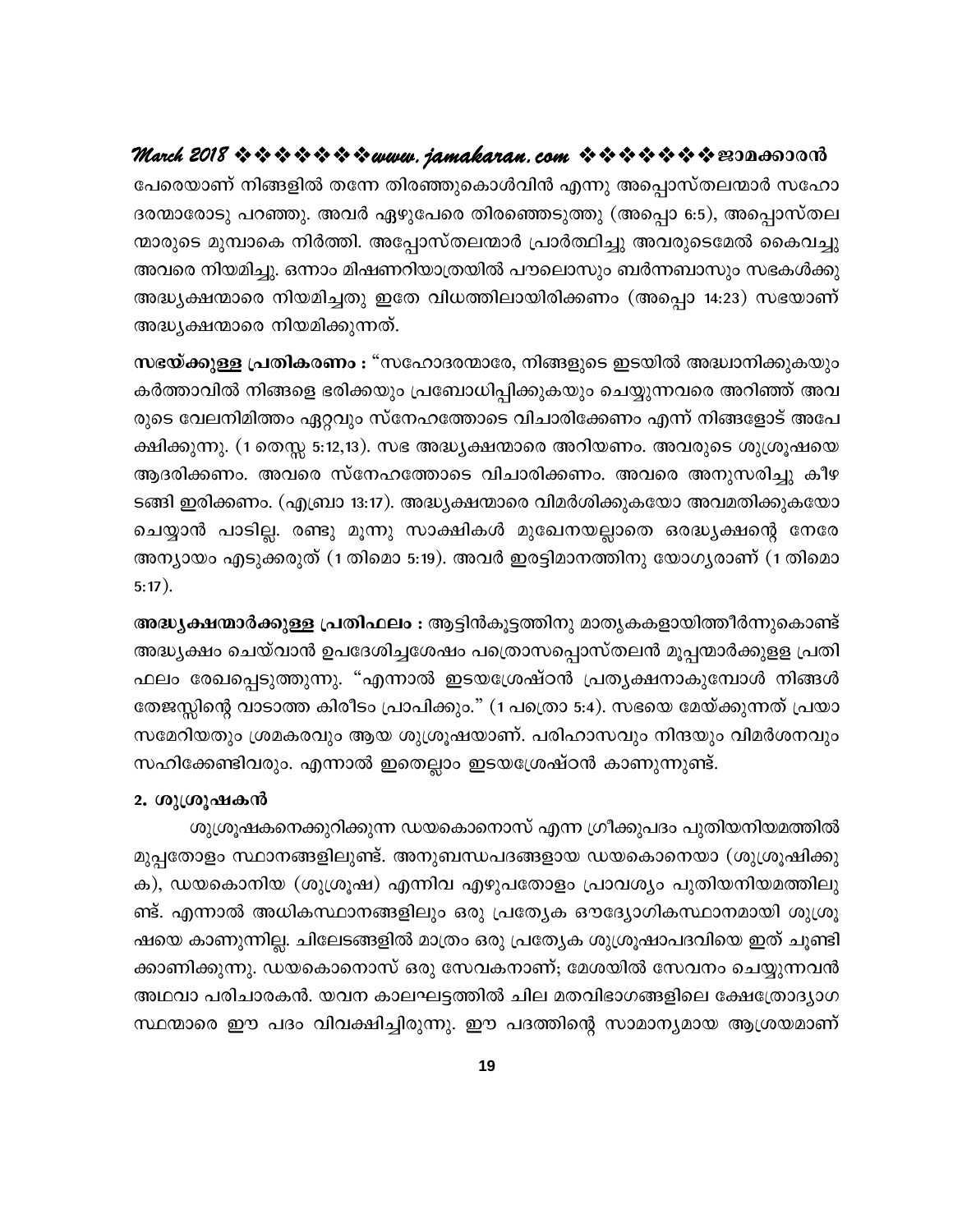പുതിയനിയമത്തിൽ അധികവും കാണുന്നത്. (മത്തായി 22:13) ൽ രാജാവിന്റെ ശുശ്രൂഷ ക്കാർ. (1 തെസ്സ 3:2) ദൈവത്തിന്റെ ശുശ്രൂഷകൻ. എപ്പഫ്രാസിനെ ക്രിസ്തുവിന്റെ ശുശ്രൂ ഷകനെന്നും താൻ സഭയുടെയും സുവിശേഷത്തിന്റെയും ശുശ്രൂഷകനെന്നും (കൊലൊ 1:7,23,25) പൗലൊസ് ഒരേ ഭാഗത്തു പറയുന്നുണ്ട്.

അപ്പൊസ്തലനായ പൗലൊസ് ഫിലിപ്പിയയിലെ സഭയോടൊപ്പം അദ്ധ്യക്ഷന്മാ രെയും ശുശ്രൂഷകന്മാരെയും വന്ദിക്കുന്നു. (ഫിലി 1:1). സഭയിൽ അദ്ധ്യക്ഷന്മാർ, ശുശ്രൂ ഷകന്മാർ എന്നിങ്ങനെ രണ്ട് ഔദ്യോഗികപദവികൾ നാം കാണുന്നു. ശുശ്രൂഷകന്മാ രുടെ ഔദ്യോഗിക പദവി എങ്ങനെ നിലവിൽ വന്നുവെന്നു നമുക്കറിയില്ല. ശുശ്രൂഷക രുടെ യോഗൃതകളെക്കുറിച്ചുള്ള വൃക്തമായ വിവരണം (1 തിമൊ 3:8–13) ൽ നല്കിയിട്ടു ണ്ട്. വ്യക്തിപരമായി ശുശ്രൂഷകന്മാർ ഘനശാലികളും അനിന്ദ്യരും ആയിരിക്കണം. ഇരു വാക്കുകാർക്കും, മദ്യപർക്കും, ദുർല്ലാഭമോഹികൾക്കും 3നിർദ്ദേശം നല്കി. ദൈവദൂഷണ ത്തിനു ഹൂമനയൊസിനെയും അലെക്സന്തരിനെയും ശിക്ഷിച്ചു (1 തിമൊ 1:20).

#### ശിക്ഷണ നടപടി

കുറ്റത്തിന്റെ സ്വഭാവമനുസരിച്ചുള്ള ശിക്ഷണക്രമം തിരുവെഴുത്തുകളിലുണ്ട്. 1. തെറ്റിൽ അകപ്പെട്ടുപോയാൽ : മനഃപൂർവ്വം തെറ്റുചെയ്യുന്ന വ്യക്തിയെയല്ല, മറിച്ച് തെറ്റിൽ വീണുപോകുന്ന വ്യക്തിയെയാണ് ഇവിടെ വിവക്ഷിക്കുന്നത്. അശ്രദ്ധമൂലം തെറ്റിൽ വീണുപോയ വ്യക്തിയെ യഥാസ്ഥാനപ്പെടുത്തുവാനാണ് തിരുവെഴുത്തുകൾ ആവശ്യപ്പെടുന്നത്. "സഹോദരന്മാരേ, ഒരു മനുഷ്യൻ വല്ല തെറ്റിലും അകപ്പെട്ടുപോ യാൽ ആത്മീകരായ നിങ്ങൾ അങ്ങനെയുള്ളവനെ സൗമൃതയുടെ ആത്മാവിൽ യഥാ സ്ഥാനപ്പെടുത്തുവിൻ; നീയും പരീക്ഷയിൽ അകപ്പെടാതിരിപ്പാൻ സൂക്ഷിച്ചുകൊൾക" (ഗലാതൃർ 6:1). യഥാസ്ഥാനശുശ്രൂഷ ചെയ്യേണ്ടത് സൗമൃതയുടെ ആത്മാവിലും സഹോ ദരസ്നേഹത്തിലും ആണ്. ആത്മീയനായ ഒരു വ്യക്തിക്കേ ഈ ശുശ്രൂഷ ചെയ്യാൻ കഴിയു.

2. സഹോദരൻ നിന്നോടു പിഴെച്ചാൽ : ഒരു സഹോദരൻ മറ്റൊരു സഹോദരനോടു ചെയ്യുന്ന തെറ്റിനു ഒരിക്കലും കോടതിയിൽ വ്യവഹാരവുമായി പോകാൻ പാടില്ല. (1 കൊരി 6:1). "അല്ല, സഹോദരൻ സഹോദരനോടു വ്യവഹരിക്കുന്നു; അതു അവിശ്വാ സികളുടെ മുമ്പിൽ തന്നെ. നിങ്ങൾക്കു തമ്മിൽ വൃവഹാരം ഉണ്ടാകുന്നതുതന്നെ കേവലം പോരായ്മ ആകുന്നു. അതിനുപകരം നിങ്ങൾ അന്യായം സഹിച്ചുകൊള്ളാത്തതു എന്ത്? നഷ്ടം ഏറ്റുകൊള്ളാത്തതും എന്ത്? അല്ല നിങ്ങൾ അന്യായം ചെയ്യുകയും നഷ്ടംവരു ത്തുകയും ചെയ്യുന്നു; അതും സഹോദരന്മാർക്കു തന്നെ" (1 കൊരി 6:6–8) സഹോദര നോടു പിഴെച്ചാൽ എടുക്കേണ്ടുന്ന നടപടിയുടെ ക്രമം ക്രിസ്തു തന്നെ വൃക്തമാക്കിയി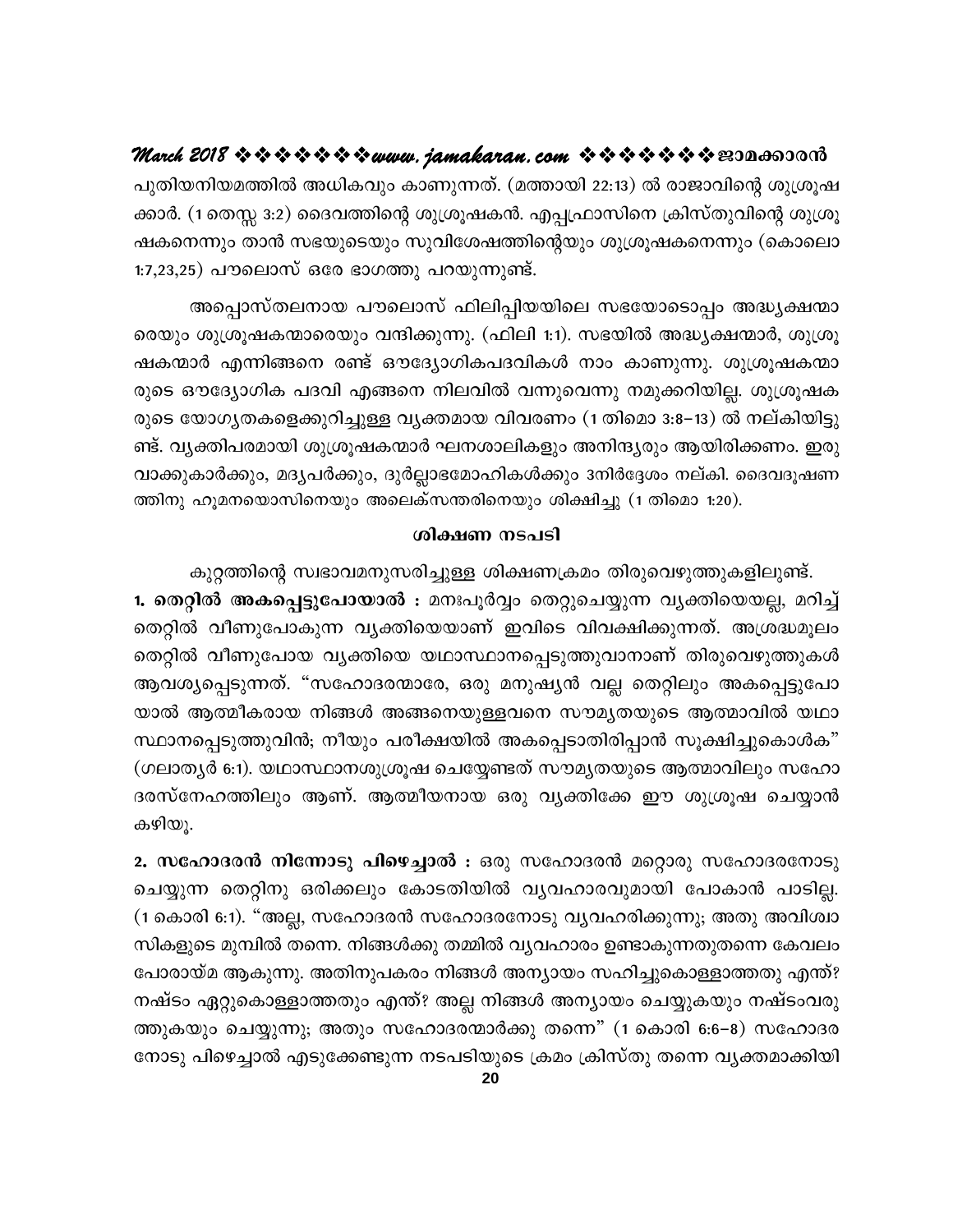ട്ടുണ്ട്. (മത്തായി 18:15–20).

സ്വകാര്യമായ പരിഹാരമാർഗ്ഗം : കുറ്റം ചെയ്ത സഹോദരന്റെ അടുക്കൽ ചെന്നു അവന്നു ബോധം വരുത്തേണ്ടതാണ്. അവൻ മാനസാന്തരപ്പെട്ടാൽ അവനോടു ക്ഷമി ക്ക. "അവൻ നിന്റെ വാക്കു കേട്ടാൽ നീ സഹോദരനെ നേടി" (മത്തായി 18:15).

രണ്ടോ മൂന്നോ സാക്ഷികളുമായി : കുറ്റം ചെയ്ത സഹോദരൻ സ്വകാര്യമായി അതു പരിഹരിക്കുവാൻ കൂട്ടാക്കിയില്ലെങ്കിൽ രണ്ടോ മൂന്നോ സാക്ഷികളുമായി അവന്റെ അടുക്കൽ വീണ്ടും ചെല്ലേണ്ടതാണ്. ഈ സാക്ഷികൾ കുറ്റംചെയ്ത സഹോദരനോടു അവന്റെ കുറ്റം സാക്ഷ്യപ്പെടുത്തണം. അവൻ മാനാസാന്തരപ്പെട്ടില്ലെങ്കിൽ സാക്ഷികൾ അവന്റെ കുറ്റത്തെക്കുറിച്ച് സഭയുടെ മുമ്പിൽ സാക്ഷി പറയേണ്ടതാണ്. "കേൾക്കാ ഞ്ഞാലോ രണ്ടുമൂന്നു സാക്ഷികളുടെ വായാൽ സകലകാര്യവും ഉറപ്പാക്കേണ്ടതിനു ഒന്നു രണ്ടുപേരെ കൂട്ടിക്കൊണ്ടുചെല്ലുക" (മത്തായി 18:16).

സഭയുടെ വിധി : അവരെ കൂട്ടാക്കാഞ്ഞാൽ സഭയോടു അറിയിക്ക, സഭയെയും കൂട്ടാക്കാഞ്ഞാൽ അവൻ നിനക്കു പുറജാതിക്കാരനും ചുങ്കക്കാരനും എന്നപോലെ ഇരി ക്കട്ടെ. നിങ്ങൾ ഭൂമിയിൽ അഴിക്കുന്നതെല്ലാം സ്വർഗ്ഗത്തിലും അഴിഞ്ഞിരിക്കും എന്നു ഞാൻ സത്യമായിട്ടു നിങ്ങളോടു പറയുന്നു. (മത്തായി 18:17–18). കുറ്റം ചെയ്തവർ സാക്ഷി കളെയും കൂട്ടാക്കുന്നില്ലെങ്കിൽ അതു സഭയുടെ മുമ്പാകെ കൊണ്ടുവരേണ്ടതാണ്. സാക്ഷി കൾ തങ്ങളുടെ സാക്ഷ്യം സഭയ്ക്കു നല്കും. ഇരുപക്ഷവും അവതരിപ്പിക്കുന്ന വസ്തു തകൾ ശരിക്കു മനസ്സിലാക്കിയശേഷം സഭ തീരുമാനമെടുക്കും. സഭയെ കൂട്ടാക്കിയി ല്ലെങ്കിൽ അവൻ ആരോടാണോ പിഴച്ചത് അവനു പുറജാതിക്കാരനും ചുങ്കക്കാരനും എന്നപോലെ ഇരിക്കും. ഇവിടെ സഭാഭ്രഷ്ട് കല്പിക്കാൻ ഉപദേശിക്കുന്നില്ല.

ക്രമംകെട്ടു നടക്കുന്ന സഹോദരൻ : "സഹോദരന്മാരേ, ഞങ്ങളോടു പ്രാപിച്ച് പ്രമാണം വിട്ട് ക്രമം കെട്ടുനടക്കുന്ന ഏതു സഹോദരനോടും അകന്നുകൊള്ളേണം എന്നു നമ്മുടെ കർത്താവായ യേശുക്രിസ്തുവിന്റെ നാമത്തിൽ ഞങ്ങൾ നിങ്ങളോടു ആജ്ഞാപിക്കുന്നു." (2 തെസ്സ 3:6). ക്രമം കെട്ടുനടക്കുന്നവരോടു അകന്നു കൊള്ളേണ്ട താണ്. അനുസരിക്കാത്തവൻ നാണിക്കേണ്ടതിനു അവനോടുള്ള സംസർഗ്ഗം വിട്ട് അവനെ വേർപെടുത്തണം. (2 തെസ്സ 3:14). എങ്കിൽ തന്നെയും ശത്രുവായി കരുതാതെ സഹോ ദരൻ എന്നുവച്ചു അവനെ ബുദ്ധിയുപദേശിക്കയാണ് ചെയ്യേണ്ടത്. (2 തെസ്സ 3:15). ബുദ്ധി യുപദേശം നിഷേധിക്കുന്ന ക്രമം കെട്ടുനടക്കുന്ന സഹോദരനെ ശേഷമുള്ളവർക്കു ഭയ ത്തിനായി എല്ലാവരും കേൾക്കെ ശാസിക്കേണ്ടതാണ്. (1 തിമൊ 5:20).

സഭയിൽ ഭിന്നത ഉണ്ടാക്കുന്നവർ : സഭയിൽ ദ്വന്ദ്വപക്ഷങ്ങളും ഇടർച്ചകളും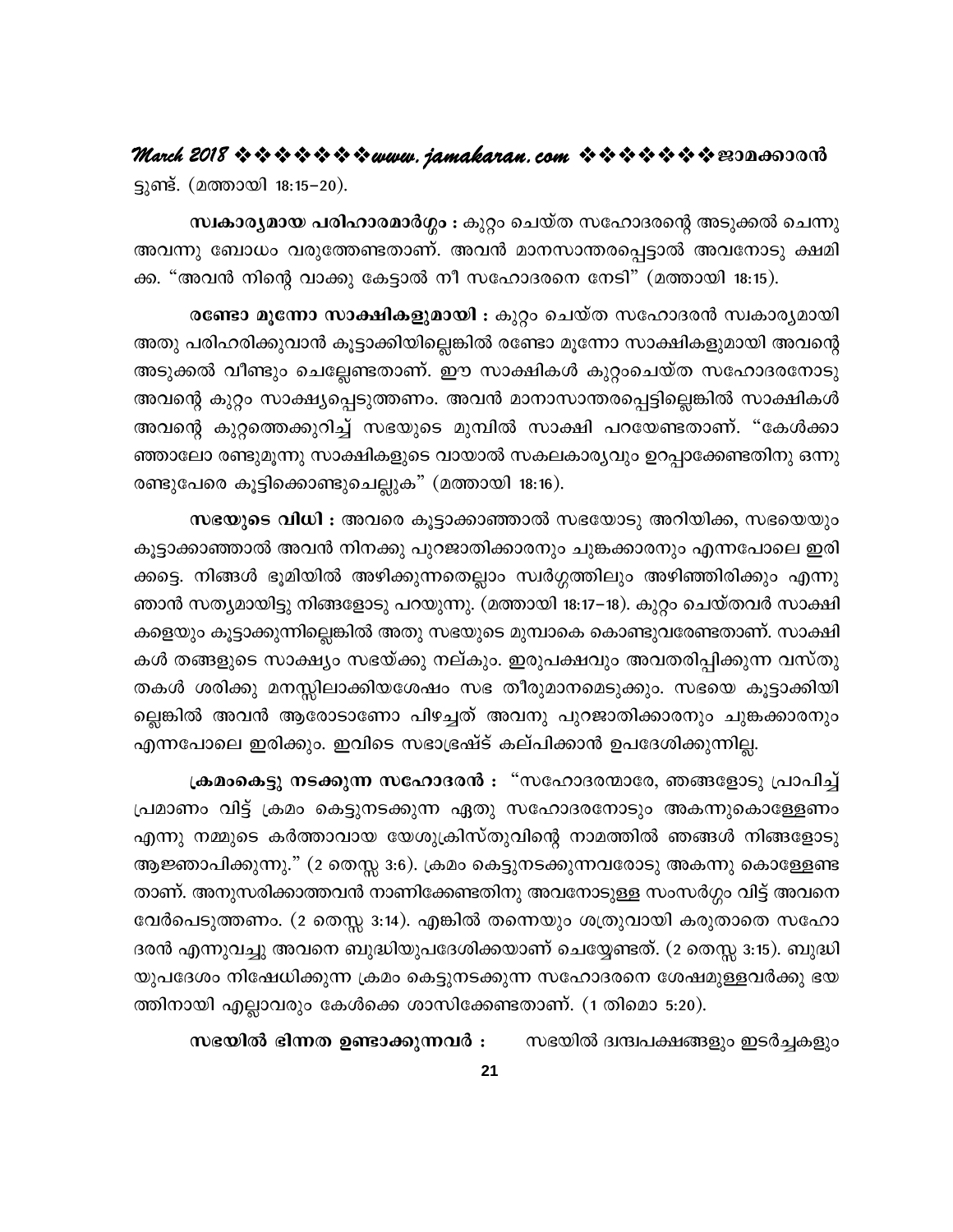ഉണ്ടാക്കുന്നവരെ സൂക്ഷിക്കേണ്ടതാണ്. അവരോട് അകന്നു മാറേണ്ടത് ആരോഗൃകര മായ കൂട്ടായ്മയ്ക്ക് അത്യാന്താപേക്ഷിതമാണ്. ചക്കരവാക്കും മുഖസ്തുതിയും പറഞ്ഞ് അവർ സാധുക്കളുടെ ഹൃദയങ്ങളെ വഞ്ചിക്കുന്നു. അവർ സേവിക്കുന്നത് കർത്താവി നെയല്ല, പ്രത്യുത തങ്ങളുടെ വയറ്റിനെയത്രേ. ചക്കരവാക്കും മുഖസ്തുതിയും പറഞ്ഞു സാധുവിശ്വാസികളെ കബളിപ്പിക്കുന്നവരെ സഭയിലെ ഒരു ശുശ്രൂഷയിലും തുടരാനനു വദിച്ചുകൂടാ (റോമർ 16:16,17).

ദുർന്നടപ്പുകാർ : വളരെ ഗൗരവമായ പാപമാണ് ദുർന്നടപ്പ്. ജാതികളിൽപോലും ഇല്ലാത്ത ദുർന്നടപ്പാണ് (1 കൊരി 5:1) വിശ്വാസികളുടെ ഇടയിൽ. "നിങ്ങളുടെ ഇടയിൽ ദുർന്നടപ്പുണ്ടെന്നു കേൾക്കുന്നു. ഒരുത്തൻ തന്റെ അപ്പന്റെ ഭാര്യയെ വച്ചുകൊള്ളുന്നു പോൽ; അതു ജാതികളിൽ പോലും ഇല്ലാത്ത ദുർന്നടപ്പുതന്നെ." ആ ദുഷ്ടനെ നിങ്ങ ളുടെ ഇടയിൽ നിന്നു നീക്കിക്കളവിൻ (1 കൊരി 5:13) എന്നാണ് അപ്പൊസ്തലൻ ഉപദേ ശിക്കുന്നത്. ശരിയായ ശിക്ഷണനടപടി എടുക്കാത്തതിനു അപ്പൊസ്തലൻ സഭയെ കുറ്റ പ്പെടുത്തി. "എന്നിട്ടും നിങ്ങൾ ചീർത്തിരിക്കുന്നു: ഈ ദുഷ്കർമ്മം ചെയ്തവനെ നിങ്ങ ളുടെ ഇടയിൽ നിന്നു നീക്കുവാൻ സഭ കാണിക്കുന്ന ഉദാസീനഭാവം ശ്രദ്ധിക്കേണ്ടതാ ണ്. ഇമ്മാതിരി കൊടിയ ദുഷ്കർമ്മം ചെയ്തതിനു പരസ്യമായ തെളിവില്ലെന്നാണ് പല പ്പോഴും ഈ ഉദാസീനതയെ സാധൂകരിക്കാൻ ചൂണ്ടിക്കാണിക്കുന്ന കുത്സിതമായ യുക്തി. അപ്പൊസ്തലന്റെ വാക്കുകേൾക്കുക. "നിങ്ങളുടെ ഇടയിൽ ദുർന്നടപ്പു ഉണ്ടെന്നു കേൾക്കു ന്നു." "ആ ദുഷ്ടനെ നിങ്ങളുടെ ഇടയിൽ നിന്നു നീക്കിക്കളവിൻ." ദുഷ്ക്കർമ്മം ചെയ്ത വനെ ജഡസംഹാരത്തിനായി സാത്താനെ ഏല്പിക്കണം. സഭയ്ക്കു പുറത്തുള്ള ലോകം സാത്താന്റെ അധീനതയിലാണ്. സഭയിൽ നിന്നു പുറത്താക്കുന്നതാണ് സാത്താനെ ഏല്പിക്കൽ.

സഭാഭ്രഷ്ടു കല്പിക്കേണ്ട മറ്റു പാപങ്ങൾ : "എന്നാൽ സഹോദരൻ എന്നു പേർപെട്ട ഒരുവൻ ദുർന്നടപ്പുകാരനോ, അത്യാഗ്രഹിയോ, വിഗ്രഹാരാധിയോ, വാവി ഷ്ഠാണക്കാരനോ, മദൃപനോ, പിടിച്ചുപറിക്കാരനോ ആകുന്നു എങ്കിൽ അവനോടു സംസർഗ്ഗം അരുത്; അങ്ങനെയുള്ളവനോടു കൂടെ ഭക്ഷണം കഴിക്ക പോലും അരുത് എന്നത്രേ ഞാൻ നിങ്ങൾക്കു എഴുതിയത്" (1 കൊരി 5:11).

ദുരുപദേഷ്ടാക്കന്മാർ : ദുരുപദേഷ്ടാക്കന്മാരെ സഭയിൽ നിന്നു പുറത്താക്കേ ണ്ടതാണ്. വിശ്വാസക്കപ്പൽ തകർന്നു പോയവർ സഭയിൽ തുടരാൻ പാടില്ല. ഹുമന യൊസ്, അലെക്സന്തർ എന്നിവരെ ദുരപദേശത്തിന്റെ പേരിൽ ദൈവദൂഷണം പറയാ തിരിപ്പാൻ പഠിക്കേണ്ടതിന്നു അപ്പൊസ്തലൻ അനേകരുടെ വിശ്വാസം തെറ്റിച്ചു. (2 തിമൊ 2:16−18). അലെക്സന്തർ അപ്പൊസ്തലന്റെ ഉപദേശത്തെ നേരിട്ടെതിർത്തു. "ചെമ്പുപ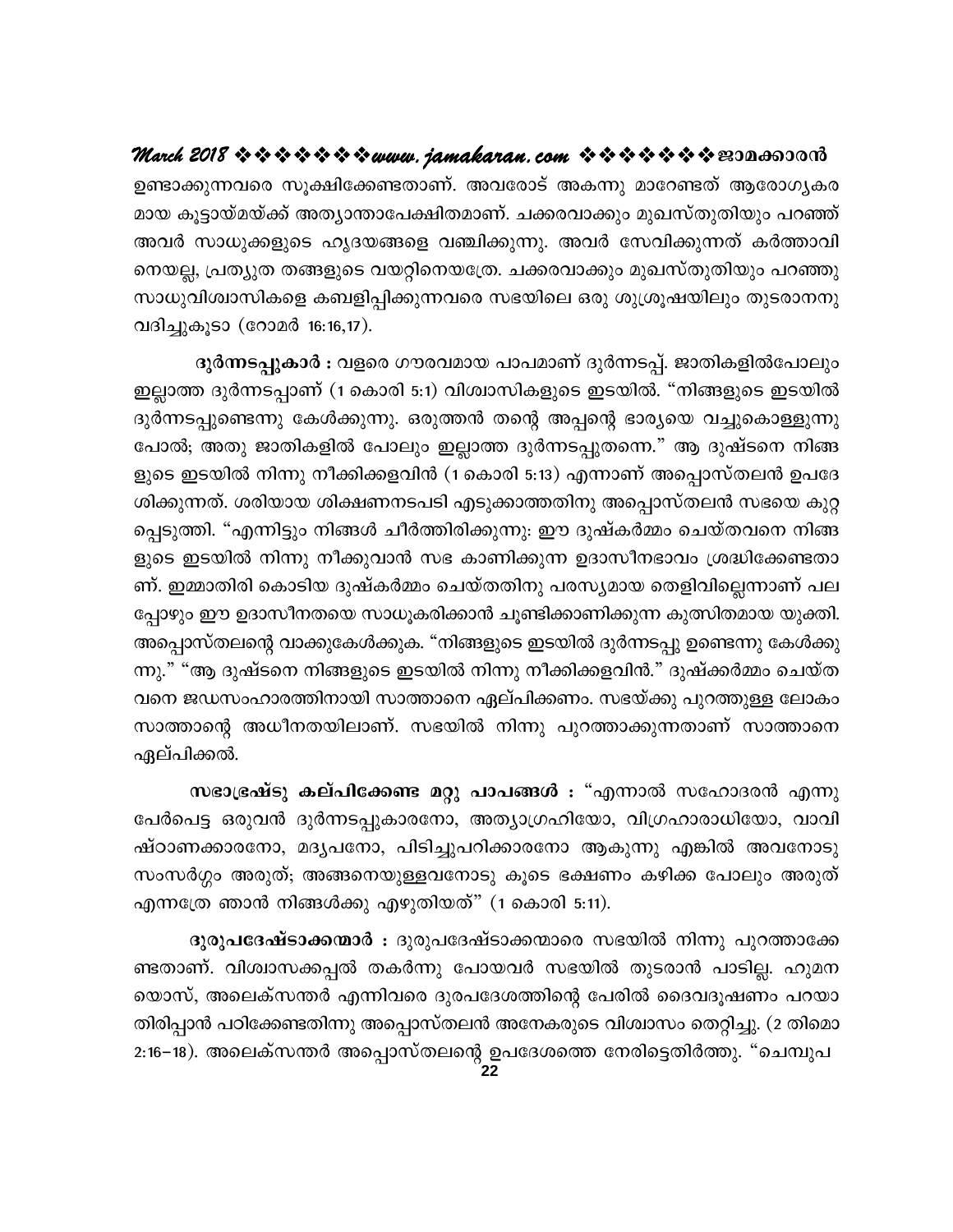ണിക്കാരൻ അലെക്സന്തർ എനിക്കു വളരെ ദോഷം ചെയ്തു; അവന്റെ പ്രവൃത്തികൾക്കു തക്കവണ്ണം കർത്താവ് അവനു പകരം ചെയ്യും. അവൻ നമ്മുടെ പ്രസംഗത്തോടു അത്യന്തം എതിർത്തുനിന്നതുകൊണ്ട് നീയും അവനെ സൂക്ഷിച്ചുകൊൾക" (2 തിമൊ 4:  $14, 15$ ).

ങ്ങാത്തവരാണ് അരുതാത്തത് ഉപദേശിക്കുന്നത്. പ്രാദേശികസഭകളിൽ ഇക്കൂട്ടർ വള രെയധികം ദോഷം ചെയ്യും. തിരുവെഴുത്തുകളിൽ നിന്നും അവരുടെ ഉപദേശത്തിന്റെ പൊള്ളത്തരം വൃക്തമാക്കിക്കൊടുക്കേണ്ടതാണ്. സ്ഥാനത്തും അസ്ഥാനത്തും കയറി ഉപദേഷ്ടാക്കന്മാരുടെ ഭാവത്തിൽ കുടുംബങ്ങളെ തെറ്റിക്കുന്ന ഇവരെ തിരുവെഴുത്തു കളെക്കൊണ്ട് ബോദ്ധ്യം വരുത്തുക പ്രയാസമാണ്. തെറ്റ് വ്യക്തമാക്കിക്കൊടുത്താലും അതേ തെറ്റ് തുടർന്നും പഠിപ്പിക്കുന്ന വിശ്വാസികളെ താക്കീതു നല്കി അവരുടെ വായ് അടയ്ക്കേണ്ടതാണ്. അടുത്തപടിയായി അവരെ കഠിനമായി ശാസിക്കണം. (തീത്തൊസ് 1:14). ഇങ്ങനെ ഒന്നുരണ്ടുവട്ടം ബുദ്ധിപറഞ്ഞശേഷം അവനെ ഒഴിച്ചുവിടേണ്ടതാണ്. (തീത്തൊ 3:10). ഇങ്ങനെയുളളവർ വക്രബുദ്ധിയായി പാപം ചെയ്ത് തന്നെത്താൻ കുറ്റം വിധിക്കുന്നു (തീത്തൊ 3:11).

#### ശിക്ഷണത്തിനു പിന്നിലെ മനോഭാവം

സ്നേഹത്തിലും താഴ്മയിലും ആയിരിക്കണം ശിക്ഷണനടപടി കൈക്കൊള്ളേ ണ്ടത്. കോപവും വൈരാഗൃവും ഒരിക്കലും അതിനു പിന്നിൽ പ്രവർത്തിക്കരുത്. സഭ യുടെ കർത്താവ്, തന്റെ ആത്മാവിലൂടെ, സ്വന്തജനത്തിന്മേൽ ശിക്ഷണം നടത്തുകയാ ണെന്ന സത്യം ഒരിക്കലും മറക്കരുത്. കർത്താവ് തന്റെ മക്കളോടിടപെടുന്നത് സ്നേഹ ത്തിലും കൃപയിലുമാണ്. പാപം ചെയ്യുമ്പോഴും ദൈവം അവരുടെമേൽ കൃപാകടാക്ഷം ചൊരിയുകയാണ്. ഒരു വൃക്തിയെ നശിച്ചുപോകാതെ യഥാസ്ഥാനപ്പെടുത്താനാണ് കർത്താവ് ശ്രമിക്കുന്നത്. തെറ്റു ചെയ്തവനെ നേടുക എന്ന ഉദ്ദേശ്യത്തോടുകൂടെ മാത്രമേ ശിക്ഷണം നടത്താവൂ. അപ്പൊസ്തലന്റെ ഉപദേശം ഇതത്രേ: "സഹോദരന്മാരെ, ഒരു മനുഷ്യൻ വല്ല തെറ്റിലും അകപ്പെട്ടുപോയെങ്കിൽ ആത്മീകരായ നിങ്ങൾ അങ്ങനെയു ള്ളവരെ സൗമൃതയുടെ ആത്മാവിൽ യഥാസ്ഥാനപ്പെടുത്തുവിൻ; നീയും പരീക്ഷയിൽ അകപ്പെടാതിരിപ്പാൻ സൂക്ഷിച്ചുകൊൾക" (ഗലാത്യർ 6:1) ഒരു സഹോദരന്റെ കുറ്റം ചൂണ്ടി ക്കാണിക്കുമ്പോൾ മറ്റുള്ളവർക്കും ഇതേകുറ്റം ഉണ്ടാകുമെന്നതിനെ ചൂണ്ടിക്കാണിക്കേ ണ്ടതാണ്. ഒരു വൃക്തിയുടെ മേൽ ഏതു വിധമുള്ള ശിക്ഷണനടപടി സ്വീകരിച്ചാലും ക്ഷമിക്കുവാനുള്ള ഒരുക്കം സഭയ്ക്കു ഉണ്ടായിരിക്കണം. ശിക്ഷണവിധേയനായ ഒരു വ്യക്തിയെക്കുറിച്ച് പൗലൊസപ്പൊസ്തലൻ പറയുകയാണ് "അവന്നു ഭൂരിപക്ഷത്താൽ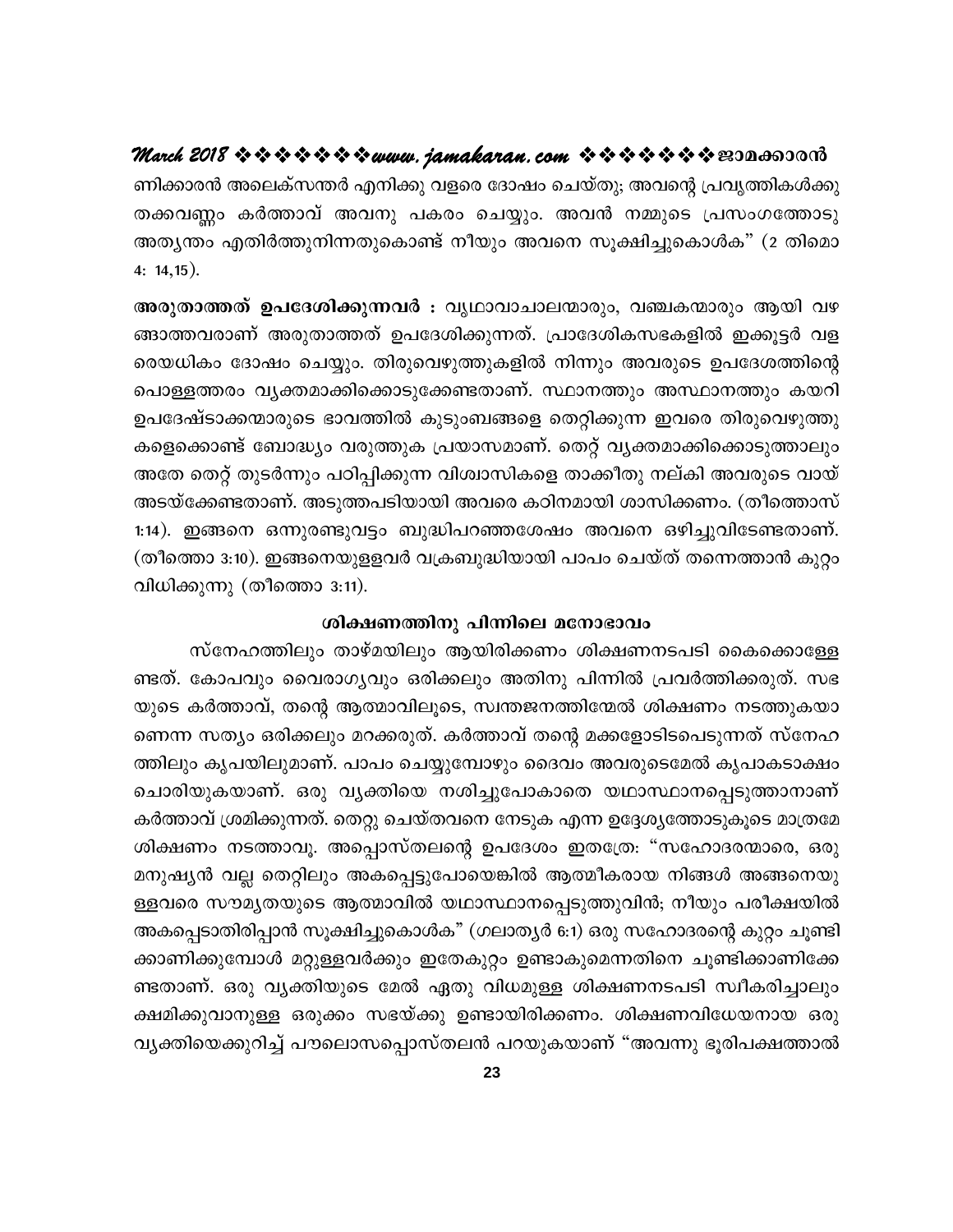ഉണ്ടായ ഈ ശിക്ഷമതി. അവൻ അതിദുഃഖത്തിൽ മുങ്ങിപ്പോകാതിരിക്കേണ്ടതിന് നിങ്ങൾ അവനോടു ക്ഷമിക്കയും അവനെ ആശ്വസിപ്പിക്കയും തന്നെ വേണ്ടത്. അതുകൊണ്ടു നിങ്ങളുടെ സ്നേഹം അവനു ഉറപ്പിച്ചുകൊടുപ്പാൻ ഞാൻ നിങ്ങളോടു അപേക്ഷിക്കുന്നു"  $(2 \text{ } \omega 300) \cdot 2:6-8)$ .

### ശിക്ഷണത്തിന്റെ ഫലം

ശിക്ഷണം നിഷേധരൂപമായി തോന്നുമെങ്കിലും അതിന്റെ ഫലം വിധായകമാണ്. അത് വ്യക്തിയെ സംസ്കരിക്കുകയും പ്രാദേശികസഭയെ നിർമ്മലമാക്കുകയും ചെയ്യു ന്നു. ശിക്ഷ പ്രയോജനത്തിനും ഗുണീകരണത്തിനും വേണ്ടിയുള്ളതാണ്. സഹോദരനെ നേടുക എന്നതാണ് അതിന്റെ പ്രധാന ലക്ഷ്യം. (മത്തായി 18:15, 2 തെസ്സ 3:15).

ആത്മാവ് രക്ഷിക്കപ്പെടുക (1 കൊരി 5:55), ദൂഷണം പറയാതിരിക്കാൻ പഠിക്കുക (1 തിമൊ 1:20) എന്നിങ്ങനെ വ്യാപകമായ ഫലങ്ങൾ ശിക്ഷണത്തിലൂടെ വ്യക്തികൾക്കു ലഭിക്കുന്നു.

സഭയിൽ പാപം യഥാസമയം കണ്ടെത്തി മാറ്റിയില്ലെങ്കിൽ അത് അർബുദവ്യാധി പോലെ സഭയെ മുഴുവൻ ബാധിക്കുകയും നാശവിധേയമാക്കുകയും ചെയ്യുന്നു. അസാരം പുളിമാവ് പിണ്ഡത്തെ മുഴുവനും പുളിപ്പിക്കുന്നു. (1 കൊരി 5:6). ദൈവമന്ദിരമെന്ന നില യിലുള്ള സഭയുടെ സ്വന്തം നിലനില്പിനു ശിക്ഷണം ഒഴിച്ചുകൂടാനാവില്ല. ശിക്ഷണം സഭയെ അധികം ദുഷിക്കാതെ കാത്തുസൂക്ഷിക്കുന്നു.

ഉപസംഹാരം : വിശ്വാസികളും ശുശ്രൂഷകരും വചനം നൽകുന്ന കല്പന അനുസരിച്ച് തങ്ങളെത്തന്നെ ശോധന ചെയ്യുവാനും തിരുത്തുവാനും ദൈവം സഹായിക്കട്ടെ. അങ്ങനെ വിശുദ്ധിയുടെ വിളനിലങ്ങളായി നമ്മുടെ കൂടിവരവുകൾ മാറട്ടെ. അത്തര ത്തിലുള്ള അവസ്ഥ സംജാതമാകുമ്പോൾ പുറമേയുള്ളവർ പറയും: "ദൈവം വാസ്ത വമായി നിങ്ങളുടെ ഇടയിൽ ഉണ്ട് (1 കൊരി 14:25)"!

## ജാമക്കാരൻ PDF ൽ

ജാമക്കാരൻ PDF ൽ വായിക്കാനും, Download ചെയ്യാനും, കോപ്പികൾ എടുത്ത് വിതരണം ചെയ്യാനും ആഗ്രഹിക്കുന്നവർ നിങ്ങളുടെ ഇ–മെയിൽ ഐ.ഡി ഞങ്ങളുടെ ഇ–മെയിൽ വിലാസത്തിലേക്ക് അയച്ചുതന്നാലും. അത് മാസിക കൈയ്യിൽ ലഭിക്കു ന്നതിനുള്ള കാലതാമസം ഒഴിവാക്കാനും, format ചെയ്ത് അനേകർക്ക് എത്തിച്ച് ഈ ശുശ്രൂഷയെ സഹായിക്കാനുമാകും.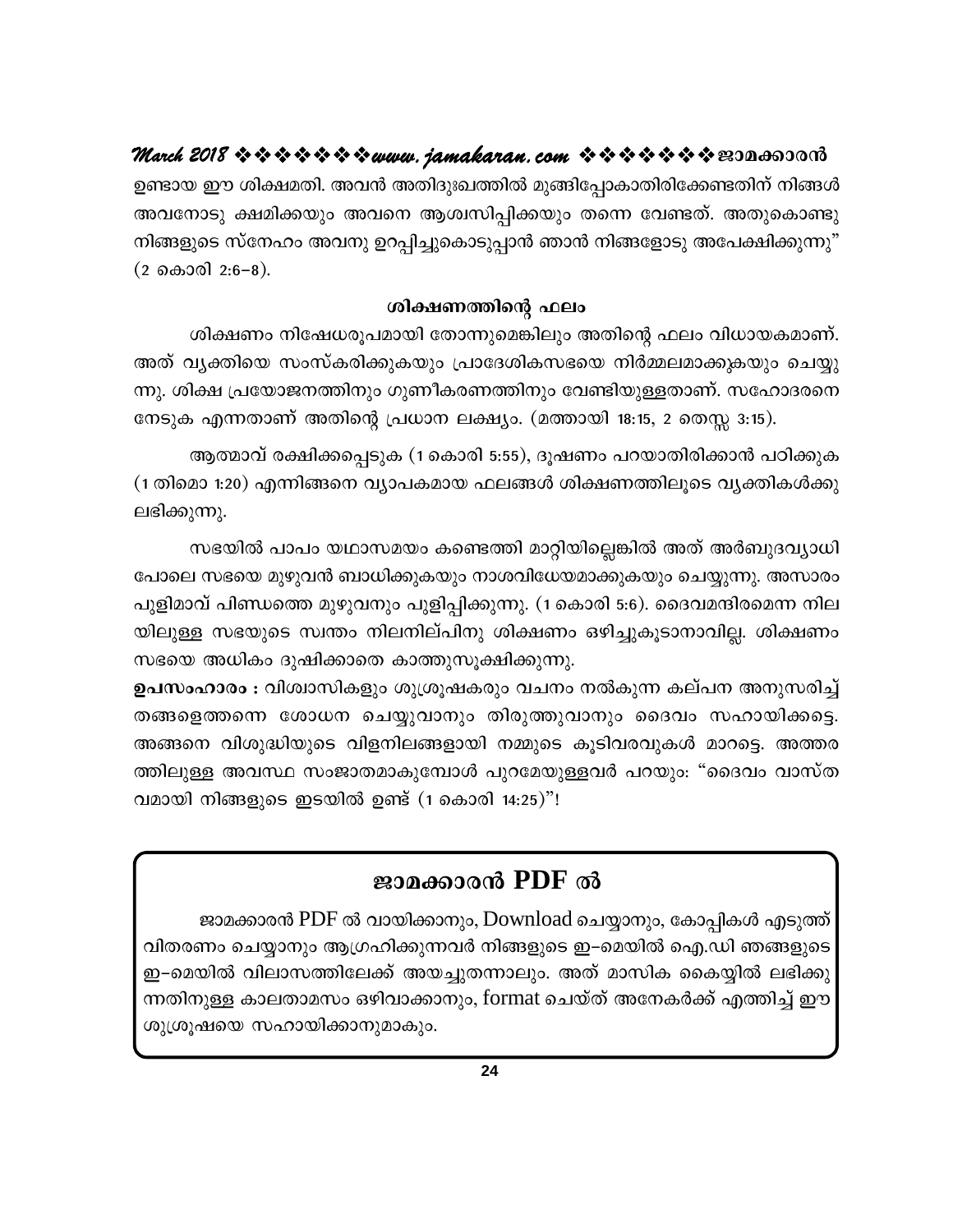## സുവിശേഷം

 $Gospel$  – എവാങ്ഗെലിയൊൻ എന്ന ഗ്രീക്കുപദത്തിന് സുവാർത്ത എന്നർത്ഥം. ക്ലാസിക്കൽ ഗ്രീക്കിൽ നല്ല വാർത്തയ്ക്കു നൽകുന്ന പ്രതിഫലത്തിനാണ് ഈ വാക്കുപ യോഗിക്കുന്നത്. പുതിയനിയമത്തിലും ആദിമക്രൈസ്തവസാഹിതൃത്തിലും സുവാർത്ത യ്ക്കാണ് എവാങ്ഗെലിയൊൻ എന്ന പദം പ്രയോഗിച്ചിട്ടുള്ളത്. പുതിയനിയമത്തിൽ സുവിശേഷം എന്ന പദം 75 തവണ ഉണ്ട്. സുവിശേഷം ഒരു പുതിയനിയമപദമാണെ ങ്കിലും അതിന്റെ ആശയം പഴയനിയമത്തിൽത്തന്നെ യുണ്ട്. ക്രിസ്തുവിന്റെ ജനനത്തിനു ഏഴുനൂറ്റാണ്ടുകൾക്കു മുൻപു യെശയ്യാപ്രവാചകൻ വീണ്ടെടുപ്പുകാരൻ സിയോനിലേക്കു വരുമെന്നും എളിയവരോടു സദ്വർത്തമാനം ഘോഷിക്കുമെന്നും പ്രവചിച്ചു (യെശ 61:1,2). "സമാധാനത്തെ ഘോഷിച്ചു നന്മയെ സുവിശേഷിക്കയും രക്ഷയെ പ്രസിദ്ധമാക്കു കയും സീയോനോടു: നിന്റെ ദൈവം വാഴുന്നു എന്നു പറയുകയും ചെയ്യുന്ന സുവാർത്ത ദൂതന്റെ കാൽ പർവ്വതങ്ങളിന്മേൽ എത്ര മനോഹരം!" (യെശ 52:7). യെരു ശലേമിനെയും സീയോനെയും സുവാർത്താദൂത് എന്നു വിളിക്കുന്നു. (യെശ 40:9).

സുവിശേഷകന്മാരിൽ മത്തായിയും മർക്കൊസുമാണ് എവാങ്ഗെലിയൊൻ എന്ന പദം പ്രയോഗിക്കുന്നത്. അതിന്റെ ക്രിയാരൂപം ലൂക്കൊസിലും അപ്പൊ.പ്രവൃത്തികളി ലുമായി 26 പ്രാവശ്യം ഉണ്ട്. യോഹന്നാന്റെ സുവിശേഷത്തിൽ നാമമോ ക്രിയയോ ഇല്ല. യിസ്രയേല്യരോടുള്ള വാഗ്ദാനങ്ങൾ ക്രിസ്തുയേശുവിൽ ദൈവം നിവർത്തിച്ചതി ന്റെയും എല്ലാവർക്കുമായി രക്ഷാമാർഗ്ഗം തുറന്നതിന്റെയും സുവാർത്തയാണ് സുവി ശേഷം. ക്രിസ്തു നമ്മുടെ പാപങ്ങൾക്കുവേണ്ടി തിരുവെഴുത്തുകളിൻ പ്രകാരം മരിച്ചു അടക്കപ്പെട്ടു തിരുവെഴുത്തുകളിൽ മൂന്നാംനാൾ ഉയിർത്തെഴുന്നേറ്റു എന്നതാണ് സുവി ശേഷം. (1 കൊരി 15:3,4). ദാവീദിന്റെ സന്തതിയായി ജനിച്ചു മരിച്ചിട്ട് ഉയിർത്തെഴുന്നേറ്റി രിക്കുന്ന യേശുക്രിസ്തുവിനെ ഓർത്തുകൊൾക അതാകുന്നു എന്റെ സുവിശേഷം (2 തിമൊ 2:6) എന്നു പൗലൊസ് അന്യത്ര വിശദമാക്കിയിട്ടുണ്ട്.

മനുഷ്യന്റെ രക്ഷയ്ക്കായി സുവിശേഷത്തിലൂടെ പരിശുദ്ധാത്മാവ് പ്രവർത്തിക്കു ന്നു. (റോമർ 1:15,16). സുവിശേഷത്തിൽ വിശ്വസിക്കുന്നതു രക്ഷയും സുവിശേഷത്തെ തള്ളിക്കളയുന്നതു നിത്യനാശവുമാണ്. (മർക്കൊസ് 16:15,16). സുവിശേഷം ക്രിസ്തുവി നോടുകൂടെയാണ് വന്നതെങ്കിലും അബ്രഹാമിനു ദൈവം നല്കിയ അനുഗ്രഹവാഗ്ദാ നത്തിലും (ഗലാ 3:8) പ്രവാചക എഴുത്തുകളിലും (റോമ 1:2) അതു ഉൾക്കൊണ്ടിരിക്കു ന്നു. സുവിശേഷം വന്നതു ശക്തിയോടെയാണ് (1 തെസ്സ 1:5), മാത്രവുമല്ല സുവിശേഷം ദൈവശക്തി തന്നെയാണ്. (റോമ 1:10). സുവിശേഷത്തെ ദൈവത്തിന്റെ സുവിശേഷം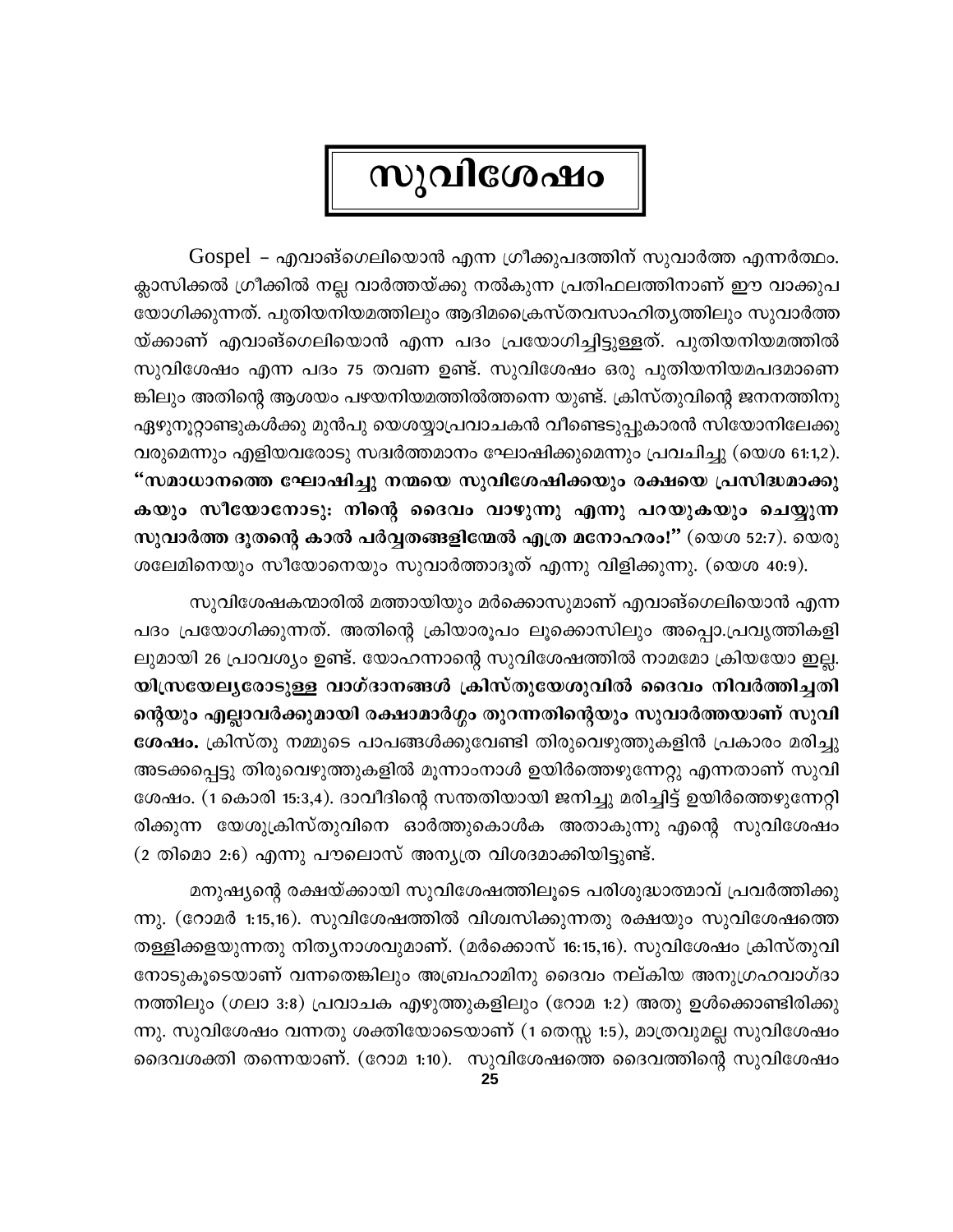(1 തെസ്സ 2:2,9), ദൈവകൃപയുടെ സുവിശേഷം (അപ്പൊ 20:24), സമാധാന സുവിശേഷം (എഫെ 1:13), തേജസ്സുള്ള സുവിശേഷം (2 കൊരി 4:4) എന്നിങ്ങനെ വിളിക്കുന്നു. ക്രിസ്തുവും (മത്താ 1:15) സുവിശേഷകന്മാരും (അപ്പൊ 8:25) സുവിശേഷം പ്രസംഗി ച്ചു. എ.ഡി.150–നു ശേഷമാണ് പുതിയനിയമത്തിലെ ആദ്യത്തെ നാലു പുസ്തകങ്ങൾക്കും സുവിശേഷങ്ങൾ എന്ന പേരു ലഭിച്ചത്.

## നാലുവിധ സുവിശേഷങ്ങളെക്കുറിച്ചു തിരുവെഴുത്തു പറയുന്നു

1. രാജ്യത്തിന്റെ സുവിശേഷം : അത് ആദ്യം യോഹന്നാൻ സ്നാപകൻ ഒരുക്കത്തി നായി മുന്നോടിയായി പ്രസംഗിച്ചു തുടങ്ങിയതും (മത്തായി 3:1–3) തുടർന്നു കർത്താവു വ്യക്തമായി പ്രസംഗിച്ചതും ആകുന്നു. (മർക്കൊ 1:14,15). ദൈവരാജ്യത്തിന്റെ സുവിശേഷം പ്രസംഗിച്ചതായി അവിടെ കാണുന്നു. തുടർന്നു എഴുപതു ശിഷ്യന്മാരെ അയച്ചു കർത്താവു പ്രസംഗിപ്പിച്ചതും ആ സുവിശേഷം തന്നെ (ലൂക്കൊ 10:1–16). രാജ്യം സ്ഥാപി ക്കുവാൻ യഹൂദന്മാരുടെ മശിഹയായി കർത്താവ് വന്ന വിവരം അറിയിച്ച സദ്വർത്തമാ നമായിരുന്നു അത്. പക്ഷേ, കർത്താവിനെ അവർ നിഷേധിച്ചതോടുകൂടെ പ്രസ്തുത പ്രഖ്യാപനവും നിറുത്തിവച്ചു. അത് ഇനിയും മഹാപീഡനകാലത്തു തുടരും (മത്തായി  $24:14$ ).

2. കൃപയുടെ സുവിശേഷം : (അപ്പോ.പ്ര.20:24). യാതൊരു പ്രവൃത്തിയും കൂടാതെ പാപി നൊടിയിടയിൽ രക്ഷിക്കപ്പെടുമെന്നുള്ള ഇന്നത്തെ സുവിശേഷമാണിത്. അത് പൗലൊസിനുണ്ടായ പ്രത്യേക വെളിപ്പാടുകളോടുകൂടെ തനിക്കു ഉറപ്പിച്ചുകിട്ടുകയും താൻ പ്രത്യേക സാക്ഷിയായി അതിനുവേണ്ടി നിൽക്കുകയും ചെയ്തു. അതിനാൽ എന്റെ സുവിശേഷം എന്നു പൗലോസപ്പോസ്തലൻ പറയുന്നു. (റോമർ 2:16).

3. നിതൃസുവിശേഷം : എക്കാലത്തേയ്ക്കും ഉള്ളത് എന്നാണിതിന്റെ അർത്ഥം. മഹാ പീഡനകാലത്തു ദൈവദൂതൻ മുഖാന്തരം പ്രഖ്യാപിക്കപ്പെടും. ദൈവത്തിന്റെ പരമാധി കാരം സമ്മതിക്കുകയും ദൈവത്തിന്റെ ന്യായവിധി വരുന്നതിനാൽ ദൈവത്തെ ഭയപ്പെ ടുകയും ശരണത്തിനായി അവന്റെ മുമ്പിൽ നമസ്ക്കരിക്കുകയും ചെയ്ക എന്നുള്ളതാ ണ്. യെശ 61–ൽ കർത്താവ് വന്നതിന്റെ ഉദ്ദേശ്യം പറയപ്പെടുന്നു. പക്ഷേ, അതിൽ പ്രസാ ദവർഷം മാത്രമേ താൻ അന്ന് പ്രസ്താവിച്ചുള്ളൂ. ദൈവത്തിന്റെ പ്രതികാരദിവസം താൻ ദൂതൻ മുഖാന്തരം സർവ്വജനത്തോടും പറയുകയാണ്.

ദൂതൻ പറയുന്നതു നിത്യസുവിശേഷമാണ്. അതിന്റെ ഉള്ളടക്കവും അവിടെ തന്നി ട്ടുണ്ട്. മൂന്നു കാര്യങ്ങൾ കാണാം. 1 ദൈവത്തെ ഭയപ്പെട്ടു മഹത്വം കൊടുക്കുക.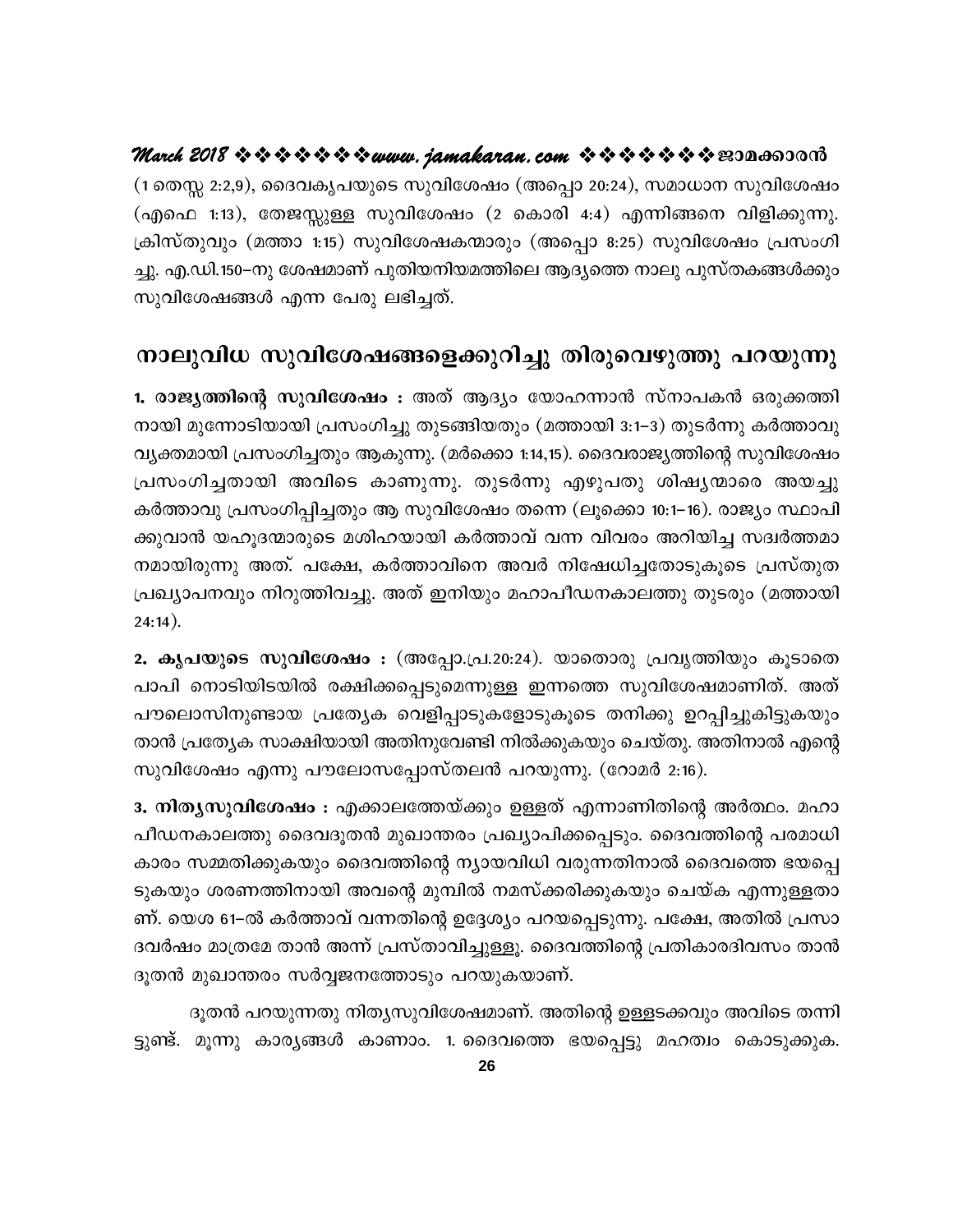2. ന്യായവിധിയുടെ സമയം വന്നു. 3. ദൈവത്തെ നമസ്ക്കരിക്കുക. ഇതാണു നിത്യസു വിശേഷം. ഇവിടെ ന്യായവിധി എന്നു പയുന്നത് ഒന്നാമത് മഹാപീഡനകാല ശിക്ഷയെ കാണിക്കുന്നു. അതോടൊപ്പം അവർക്ക് അന്ത്യന്യായവിധിയും ഉണ്ട്. അതിന്റെ മുന്നറി യിപ്പും നൽകുന്നു. അത് ആദാം മുതലുള്ള എല്ലാവർക്കും കൊടുക്കുന്ന മുന്നറിയിപ്പും ആണ്. (യൂദാ 14,15). അങ്ങനെ മനുഷ്യോല്പത്തി മുതൽ നിതൃതയോളം നിലനില്ക്കുന്ന പ്രഖ്യാപനമായതിനാലാണ് ഇതിനു നിത്യസുവിശേഷം എന്നുപേരു കൊടുത്തിരിക്കുന്നത്. സത്യഭൈവത്തെ ഭയപ്പെട്ട് അവനെ നമസ്കരിച്ചു സേവിക്കുന്നവന്, ദൈവം ക്രൂശിന്റെ പ്രകാശം ഏതു പ്രകാരമെങ്കിലും നൽകുകയും അവനെ രക്ഷയ്ക്കു പങ്കാളിയാക്കി തീർക്കുകയും ചെയ്യും. അങ്ങനെ മഹാപീഡനകാല രക്ഷിതഗണം, എണ്ണികൂടാത്ത പുരു ഷാരം മുമ്പോട്ടു വരും. (വെളി 7:9).

4. വേറൊരു സുവിശേഷം : ഗലാതൃർക്കു വേറൊരു സുവിശേഷം കൊടുക്കപ്പെട്ടതായി പറയുന്നു. എന്നുവെച്ചാൽ, സുവിശേഷസതൃത്തിനു ഘടകവിരുദ്ധമായുള്ള ഒരു പഠിപ്പി ക്കൽ (ഗലാ 1:6). അതു സുവിശേഷമേ അല്ല. സുവിശേഷത്തിനെതിരായ പൈശാചി കോപദേശം അഥവാ ദുരുപദേശം ആണ്.

ഇന്നു നാം കാണുകയും കേൾക്കുകയും ചെയ്യുന്ന സുവിശേഷങ്ങൾ ഏതാ ണെന്നും ഈ യുഗത്തിൽ പ്രസംഗിക്കുവാനും വിശ്വസിക്കുവാനും അഭ്യസിക്കുവാനും ദൈവം നൽകിയിരിക്കുന്നത് കൃപയുടെ സുവിശേഷം മാത്രമെന്നറിഞ്ഞ് ഈ സുവിശേ ഷത്തിന്റെ പങ്കാളികളാകാൻ ദൈവം ഏവരെയും സഹായിക്കട്ടെ.

| <b>ONLINE BANKING</b>                                                                     |
|-------------------------------------------------------------------------------------------|
| If you want send your gift contributions through NET Transfer we give the A/C details for |
| your ready reference:                                                                     |
| A/c Name: Dr. M.G.E.PUSHPARAJ                                                             |
| <b>Overseas Doners:</b>                                                                   |
| 1). Bank Name: State Bank of India Srirangapalayam Branch - SALEM -1970                   |
| A/c No. 10764116842, Swift code: SBININBB637                                              |
| <b>India Doners:</b>                                                                      |
| IFSC CODE: SBIN0001970- A/c No.10764116842                                                |
| 2) Bank Name: CANARA BANK. Suramangalam Branch - 1219                                     |
| <b>Overseas Doners:</b>                                                                   |
| <b>SWIFT CODE: CNRBINBBSLM - A/c No. 1219101013622</b>                                    |
| <b>India Doners:</b>                                                                      |
| IFSC CODE: CNRB0001219 - A/c No. 1219101013622, MICR CODE: 636015005                      |